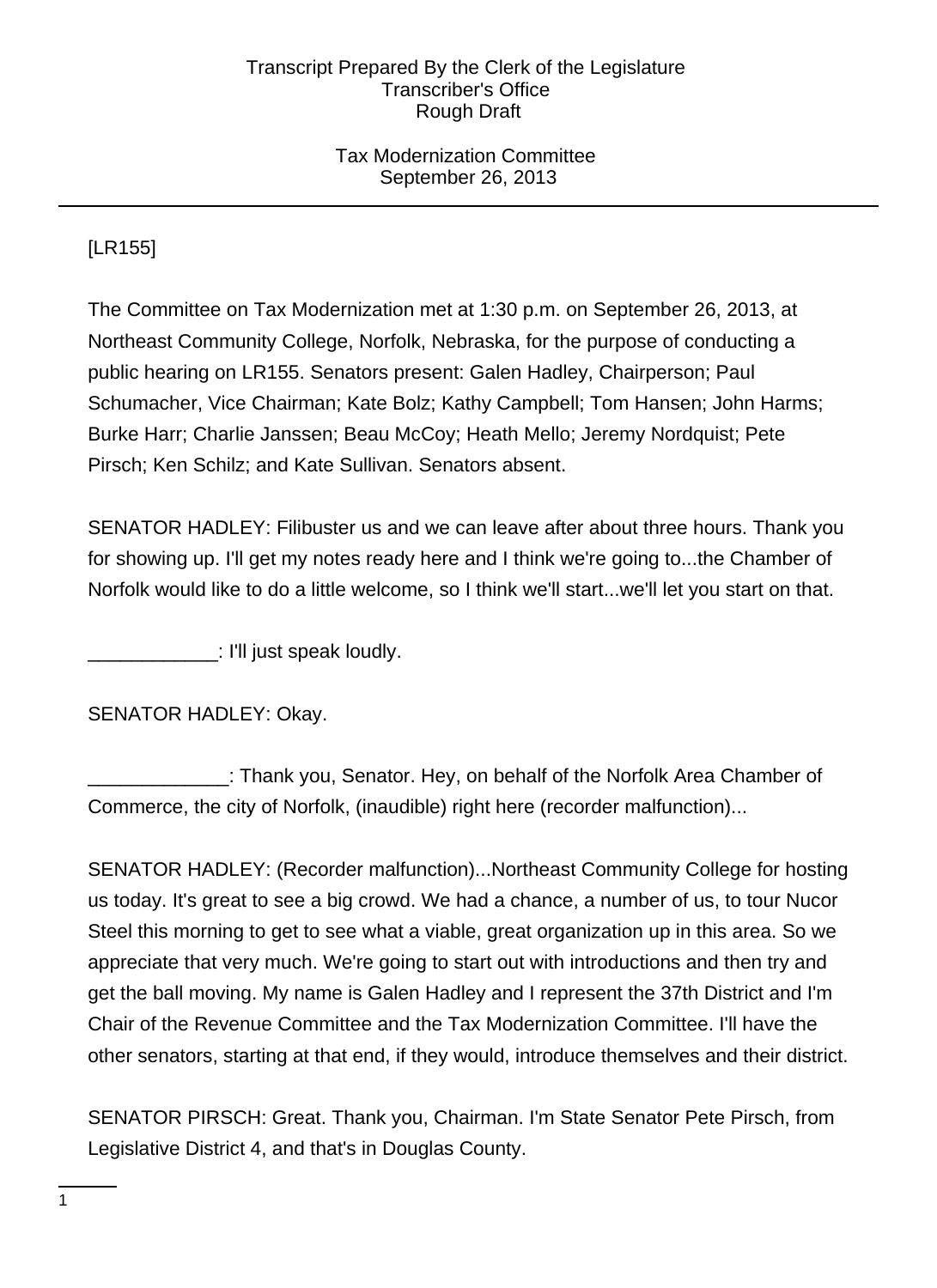## Tax Modernization Committee September 26, 2013

SENATOR HARR: And my name is Burke Harr and I am from Legislative District 8 in Douglas County as well.

SENATOR BOLZ: Senator Kate Bolz, I represent District 29 in south-central Lincoln.

SENATOR NORDQUIST: State Senator Jeremy Nordquist from District 7, downtown and south Omaha.

SENATOR HARMS: John Harms, I represent the 48th District, Scotts Bluff County.

SENATOR SULLIVAN: I'm Kate Sullivan of Cedar Rapids, I represent District 41 which is a nine-county area in central Nebraska. I'm also Chairman of the Education Committee.

SENATOR SCHUMACHER: I'm Senator Paul Schumacher, District 22, Platte and parts of Colfax and Stanton County.

SENATOR HANSEN: I'm Tom Hansen from North Platte, I represent all of Lincoln County, District 42.

SENATOR CAMPBELL: I'm Kathy Campbell, state senator from District 25, which is east Lincoln and eastern Lancaster County. And I'm glad to be home. This is my hometown.

SENATOR MELLO: I'm State Senator Heath Mello from District 5 in south Omaha and midtown Omaha.

SENATOR McCOY: Senator Beau McCoy, District 39, Elkhorn and western Douglas County and happy to be back where I went to college.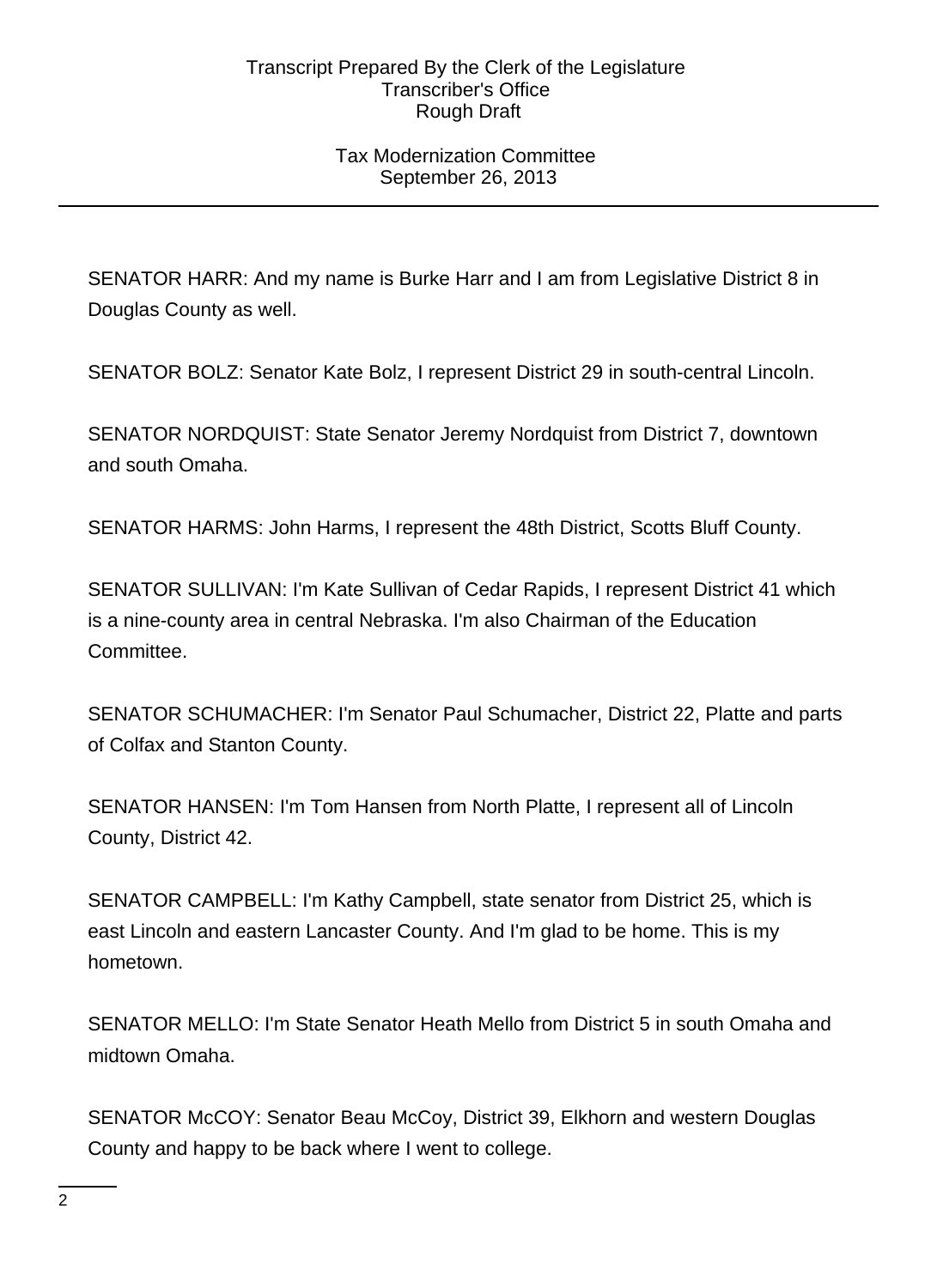Tax Modernization Committee September 26, 2013

SENATOR SCHILZ: Ken Schilz from Ogallala, I represent the 47th District, ten-and-a-half counties in the Panhandle. Thank you.

SENATOR HADLEY: Well, thank you. We do have some other senators in the audience. And if they would stand as I call their name so you'll know that we have other senators that are interested. We have Senator Al Davis; Al's back there. We have Senator Jerry Johnson. We have Senator Lydia Brasch, is here. And Senator Dave Bloomfield is here. Did I miss anybody? Jim Scheer. I missed Jim Scheer way in the back. (Laughter) And Les Seiler. Okay. And we have a couple of former senators. Mayor Beutler from Lincoln is here and former-Senator Loran Schmit is here. So we have a lot of current and former senators here. Just a couple of the ground rules. Green sheets, I believe they're here...they're blue today. We record these hearings. And there will be a transcript. So there is a blue sheet, and we would like you fill that out, hopefully, before you come up. But if not, take it with you and put it in the brown box so we can correlate names and what we hear on the hearing. Also, we'd like you to state and spell your name. Again, this helps us do it with the record. And don't feel bad if I ask you to do it, because a lot of people get started and forget. But I'll gently let you know. If you'd turn off your cell phones...to do it. We are going to use a five-minute rule today. What I'll do is, that after about four minutes, I'll put up one finger. And that's about the time that you might want to try and wrap up what you're saying. It's worked well in Scottsbluff and North Platte. We've gotten through everybody that wanted to speak in both of those places. I will try not to shut you off in the middle of a sentence or anything like that. But when I put up one finger, it's kind of time to get it wrapped up. Again, we're here to listen to you. If it's like the last two, there won't be a lot of questions from the panel because we feel this is our time to hear from you of modernizing the tax system and what you think. This is an outgrowth of LB405 and LB406, that started the process of us looking at the tax system and modernizing the tax system. I can tell you what it is not. It is not a hearing to either raise taxes or to lower overall taxes; like, LB405 and LB406, they were revenue neutral. It is not a hearing to decide where we should put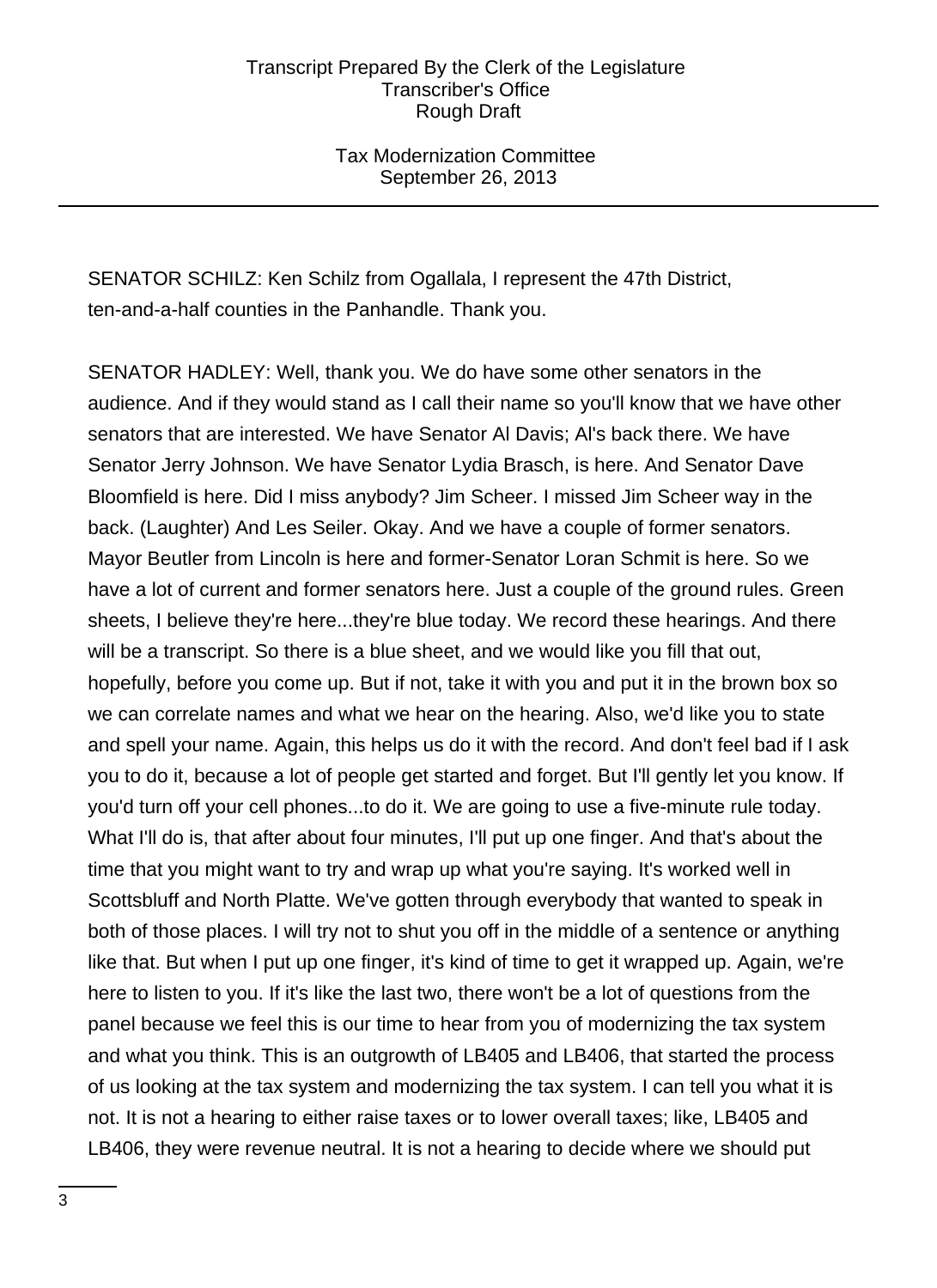# Tax Modernization Committee September 26, 2013

more money, nor is it a hearing where we should put less money. It's a hearing to find out how is the average citizen in Nebraska impacted by the tax burden of property taxes, sales taxes, and income taxes, and is there an unfair burden or equity among those. LR155, which is the resolution that we're operating under, has basically these principles. We're to look in terms of fairness, competitiveness, simplicity of compliance, stability, adequacy, and complementary tax systems. Those are the things we're to look at as we examine Nebraska's tax system. The way we'll work it today is, the first hour we will work with property tax; second hour we'll work with sales tax; and the third hour we'll work with income tax. That doesn't mean...if you want to come up and talk on all three taxes at once, you certainly can. We're not going to shut you off but you will have the five-minute time period. With that, if there are no other questions, we would like to start with the first person who wants to come up and testify. I'm glad somebody came up. It would have been tough to come up here all the way to Norfolk and have no one willing to testify. [LR155]

DENNIS HOUSTON: (Exhibit 1) Hello, my name is Dennis Houston, H-o-u-s-t-o-n, from Norfolk. Chairman Hadley, Vice Chairman Schumacher, and distinguished members of the Tax Modernization Committee, I'm the President and CEO of the Norfolk Area Chamber... [LR155]

\_\_\_\_\_\_\_\_\_\_\_\_\_\_: (Member of the audience) Can you turn on the mike? We can't hear back here. [LR155]

\_\_\_\_\_\_\_\_\_\_\_\_\_\_\_: (Another member of the audience) We can't hear. [LR155]

DENNIS HOUSTON: It's not live? There we go. Chairman Hadley, Vice Chairman Schumacher, and distinguished members of the Tax Modernization Committee, my name is Dennis Houston. I am the president and CEO of the Norfolk Area Chamber of Commerce, proudly recognized one month ago today as the 2013 National Chamber of the Year. On behalf of the Norfolk Area Chamber of Commerce and its more than 675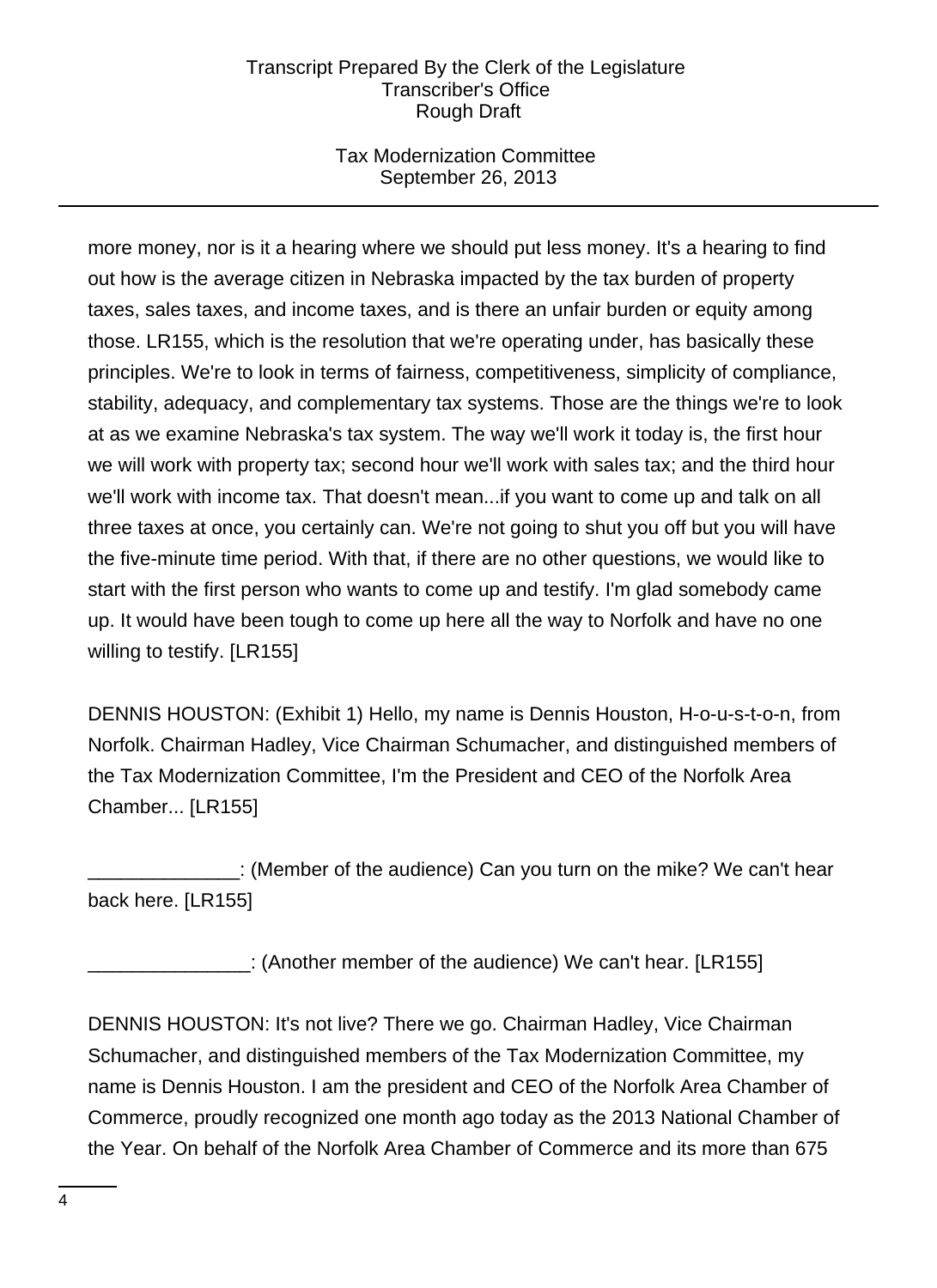#### Tax Modernization Committee September 26, 2013

member businesses, the 15,000 area residents and jobs they represent, and the 125,000 people in the Norfolk trade area, I would like to welcome you to our community. Thank you for accepting our invitation to hold one of the Tax Modernization Committee statewide hearings here in Norfolk. I'm here before you today to discuss a tax issue that is currently standing in the way of additional economic development and much-needed housing in many parts of the state of Nebraska. Let me share a brief background story with you first. When our family moved from Omaha to Norfolk four years ago, there were 284 homes on the market in the Norfolk area. Today the housing inventory is down more than 50 percent from only four years ago. Why is this a problem? It's a problem because when we recruit new young professionals and families to relocate to Norfolk for a great career opportunity, they have trouble finding a home for their family. When business and industry attempt to bring new managers and staff to town, often their single biggest challenge is finding housing. Sadly, some people have actually accepted a job only to rescind their acceptance later because "we can't find a place to live." You may think that I'm confused and testifying on the wrong subject. Let me assure you that I am not. The housing shortage that is prevalent throughout Nebraska is a direct result of a tax issue that meaningful tax reform can fix. Let me give you a real-life example of what I'm talking about. In today's environment, when a developer develops a new housing division, they may start out with a piece of bare pasture. Then they may build out 40 residential lots to help grow the community. Once the first lot is sold and a home is built on it, the remaining 39 unimproved lots are now fully assessed at the full value. Therein lies the roadblock for many developers around the state of Nebraska. A new housing development may take anywhere from two to ten years to fully build out and to be full of sold lots and homes. The developer is paying a full retail lot value on those unimproved lots for many years in some cases. This creates far too much risk for developers, homebuilders, and lending institutions. The end result, builders and developers oftentimes find themselves sitting on the sidelines when they could be helping to solve our solutions around the state for housing. There are other issues outside of our control affecting the housing shortage, such as the Great Recession over the last two to three years. A more skittish, speculative, new home construction market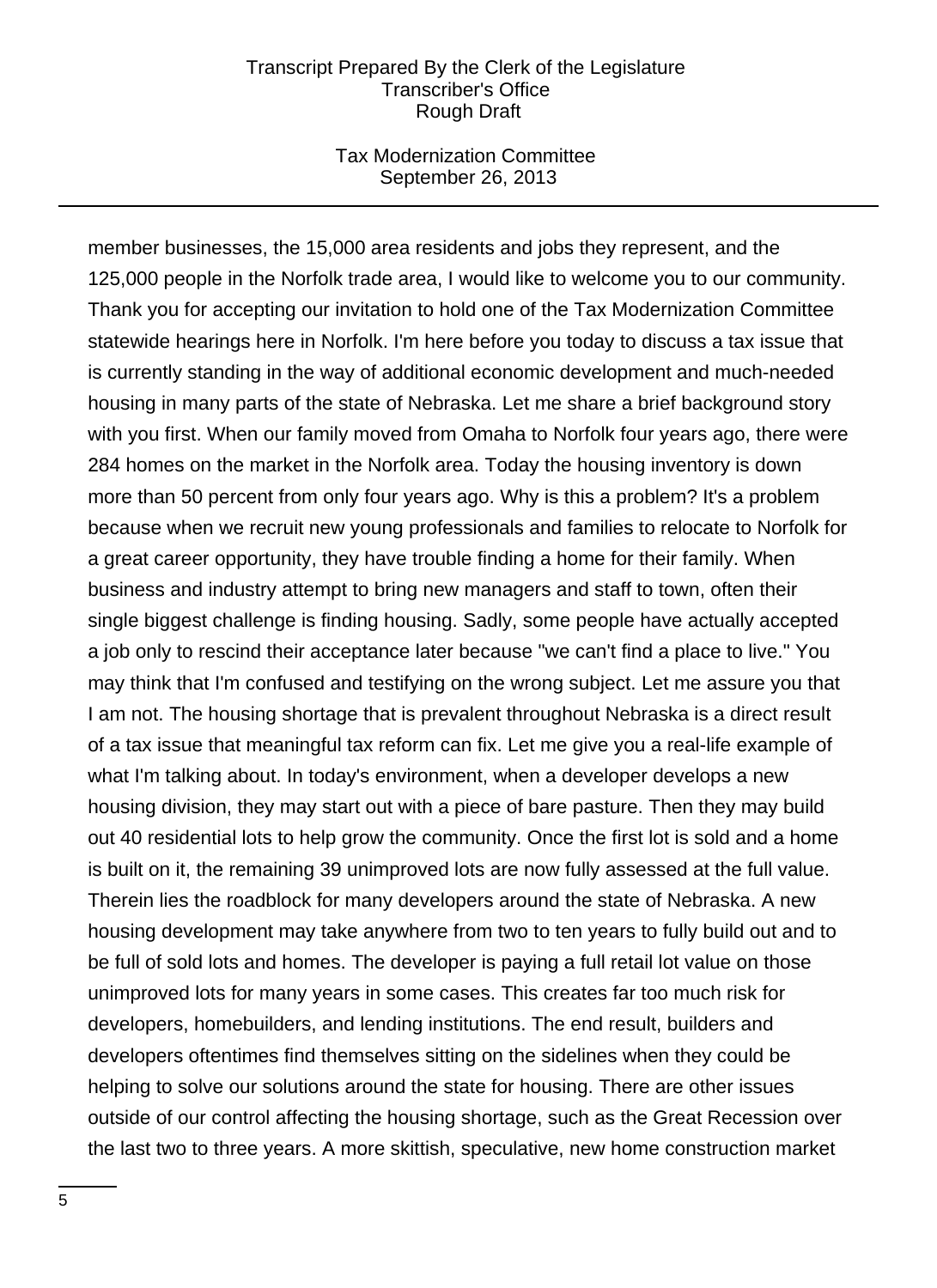#### Tax Modernization Committee September 26, 2013

and more conservative banking regulations are controlling new residential mortgages. Having said that, reforming our tax structure to make it easier to do business and to build Nebraska neighborhoods of tomorrow is something that we can control with your leadership. This roadblock to the state's housing shortage and increased economic development can be easily fixed. The Norfolk Area Chamber of Commerce, the Nebraska State Home Builders Association, and the Nebraska Board of Realtors want to partner with Senator Jim Scheer, who represents Madison County and Woodland Park as our District 19 state senator. We want to sit down with all affected parties in the state this fall to develop a solution to make it easier to do business in the state of Nebraska, to build homes, and to build those neighborhoods. We want to partner with the tax...to make the tax environment more pro-job growth and pro-economic development. Our hope is to come before you this January to present our proposed solution to reform taxes and help grow our state at the same time. Commercial development is also stifled for many of the same reasons I just mentioned. Once the first pad site, such as a new restaurant, opens the entire commercial development is taxed at the full assessed value, although much of it may not be much more than undeveloped farmland. This also serves as a roadblock for increased retail growth throughout our state which, in turn, generates more tax dollars for many levels of government throughout Nebraska. Bringing new people to rural Nebraska communities with adequate housing and new neighborhoods would create a strong foundation for a multiphase approach to help us reverse some of the depopulation we have in many parts of rural Nebraska. This is just the first step. A potential Nebraska Neighborhoods Act introduced in the next legislative session is not just about bringing people into our communities; it is about building rural economic development success stories across Nebraska. It's about job creation throughout the state. We urge you to support meaningful tax reform in the coming session. At the end of the day, any meaningful tax reform should be pro-job and pro-agriculture as both areas of focus will grow our state for the next generation. Thank you for your service to Nebraska and thank you for your help to lead the charge in support of meaningful tax reform for the people of Nebraska. Thank you. [LR155]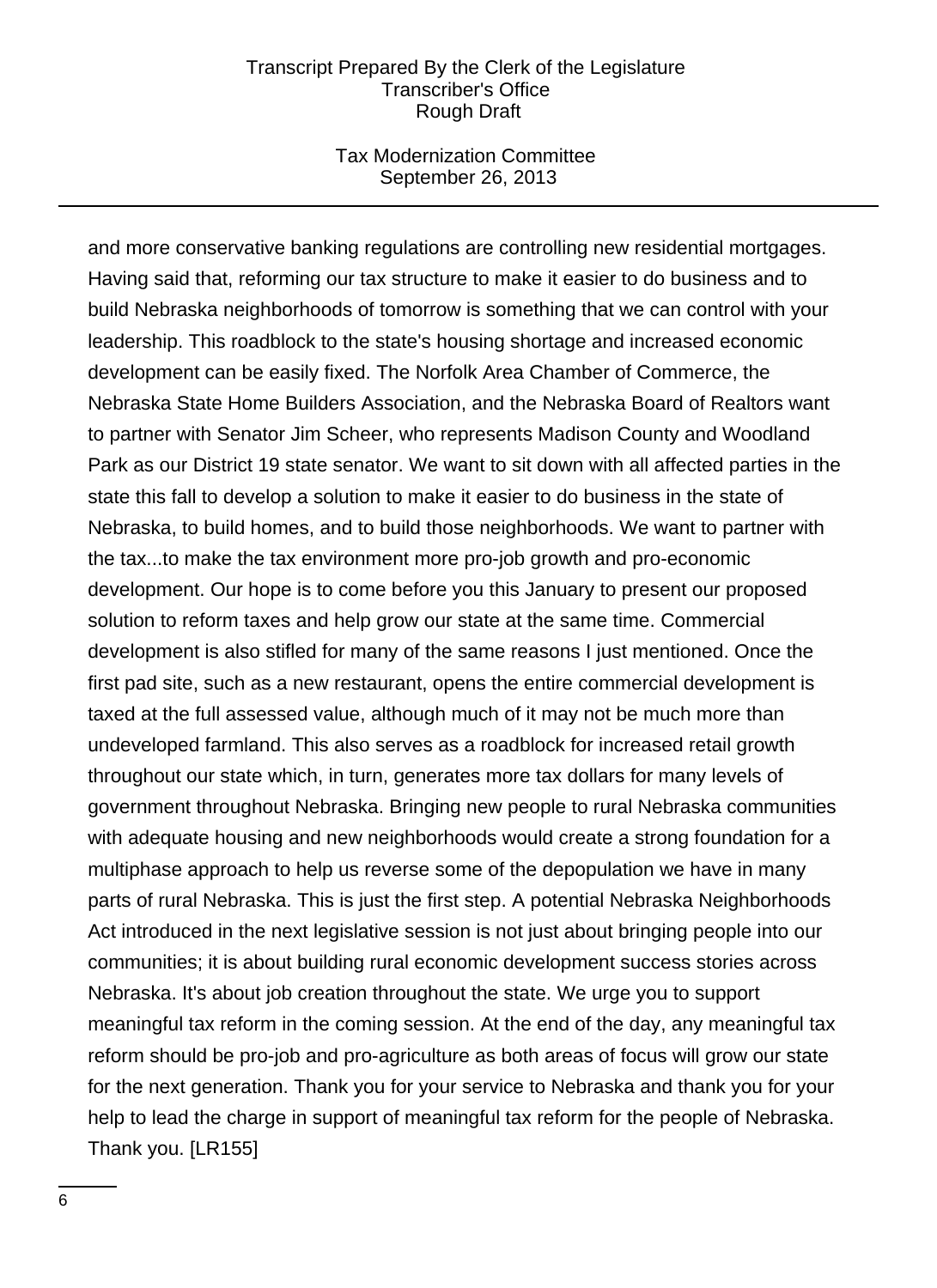## Tax Modernization Committee September 26, 2013

SENATOR HADLEY: Any questions? Seeing none, thank you. And we appreciate the welcome to Norfolk. Next? You can drop them right in the box. And also, if you have any handouts, they can go right in the box. And also, before you get started, we have former-Senator Abbie Cornett. Where's Abbie at? Abbie is here. I missed her in the introductions. Okay, if you'd go ahead, sir. [LR155]

DON WISNIESKI: (Exhibit 2) Thank you. Chairman Hadley and Vice President (sic--Chairman) Schumacher, and members of the Tax Modernization Committee, my name is Don Wisnieski, W-i-s-n-i-e-s-k-i. I am the first vice president of the Nebraska State Home Builders Association. We represent residential and light commercial builders across the state of Nebraska. The development and construction industry has long been a catalyst in the health of the economy. As you know, construction contributes billions of dollars to the nation's economy each year. It creates thousands of jobs. And in addition, 100 average single-family homes generates somewhere in the vicinity of \$8.9 million in taxes and revenues for state, local, and federal governments. Anything that we can do as an industry to work with the state of Nebraska to expand the development and construction process and work together to ease the burden of taxation is clearly a win-win for all concerned. Knowing that there is a shortage of lots in several parts of the state, we would be interested in participating in bringing forward solutions that would help the process and enable developers to open new developments, buyers to be able to purchase lots, and builders to be able to build homes. The Nebraska Home Builders Association looks forward to working with...to being at the table this fall to partner with others to draft a tax reform solution. Our primary goal is to get homebuilders and developers back to work and to build Nebraska neighborhoods. And I appreciate your guys' time today. [LR155]

SENATOR HADLEY: Thank you. Are there any questions? Seeing none, thank you, sir. I did...I think I missed another former senator, Senator Peterson. Sorry. Have I missed any other former senators? We almost have enough for a quorum, don't we? (Laughter)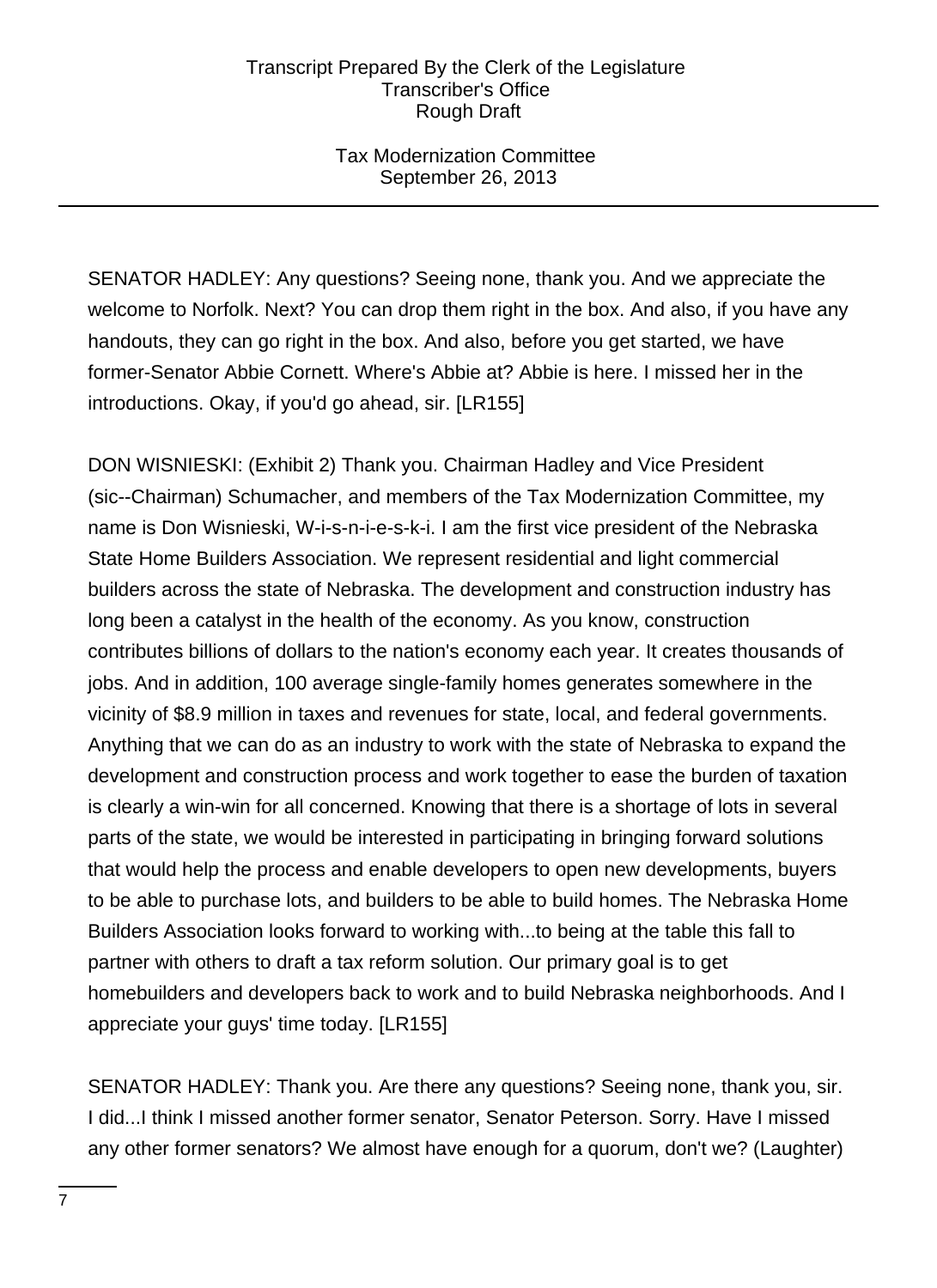## Tax Modernization Committee September 26, 2013

Do we have an open meetings problem here, at this point in time? Yes, sir. [LR155]

JOHN DINKEL: (Exhibits 3 and 4) Good afternoon. John M. Dinkel, J-o-h-n M. D-i-n-k-e-l. We've been involved since 1952 in a local New Holland Agricultural dealership here in Norfolk, so we obviously talk to a lot of ag people. I do want to echo what they've said. We really appreciate all you senators coming today. And we really appreciate the job you've done, not just today in your committees, but ongoing. Your job is, many times, thankless. And I know you don't do it for the pay, so thank you sincerely for all you do. I'm just going to kind of read through so it's in the record here. My handouts, you have. Again, working in the ag business, we do hear a lot about taxes from our customers when they come in. I will say, I hear a lot more comments about property taxes than any other taxes. That seems to be the predominant thing that they talk about. It's no secret, we've obviously had very huge increases in tax in actual valuations and tax valuations. I assume the tax valuations are still lagging a little bit behind reality so it's only, probably, going to get worse. And a lot of my ag people are saying, wow, what's going to happen in another year or two when we catch up with what real prices are, so. Obviously, the theory, I think, as the valuations go up, the levies should go down. In reality, I don't think that's happening much. So...and I know local spending determines that a lot. But that's been a huge concern as to how many dollars per acre go just towards taxes. And the other thing is, many nonfarm valuations have not gone up near as much as agricultural ground. So as a percentage of the total real estate tax burden, the ag sector is really looking like they're going to continue to be paying a higher percentage of all real estate taxes, at least in rural Nebraska, for darn sure. So I think that's a concern. And, you know, probably right now, candidly, with the last two, three years have been very, very good with high commodity prices, you know, life has been good on the farm. But you know, it's really going to happen, not if, but it's when the farm economy is going to pull back. It always has had ups and downs. And, obviously, commodity prices have fallen a lot already. And livestock prices aren't exactly...the cattle guys aren't getting rich right now, as a lot of you know. I've got one customer right out by you, Galen, actually, the Klutes (phonetic) out there. But anyway,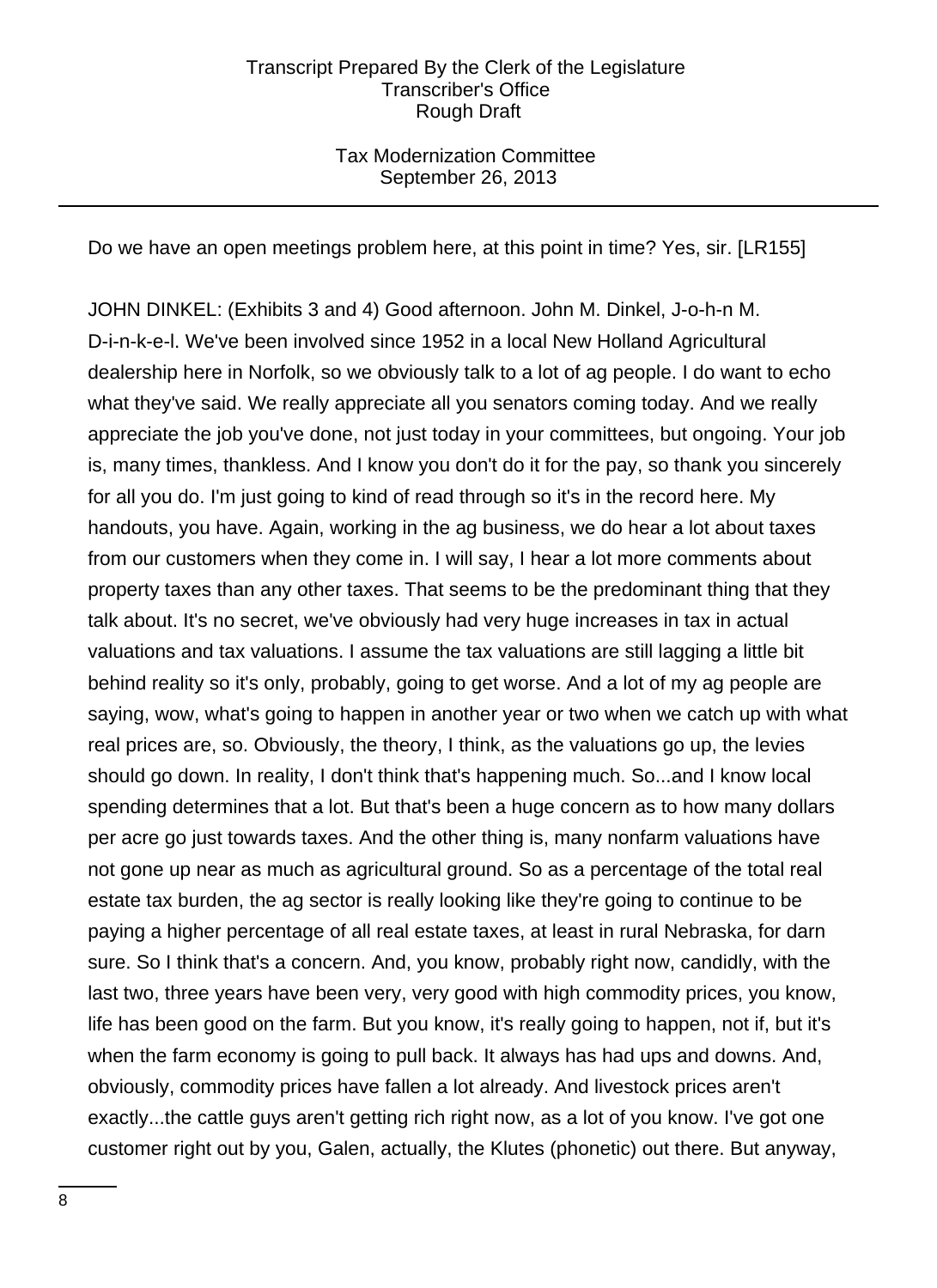## Tax Modernization Committee September 26, 2013

what's going to happen then, you know, when things aren't so rosy out on the farm? Then the real estate tax burden is going to really come home to roost. So I'm really glad you're taking a look at it now because now is the time to act and not wait a year or two. And you all know the statistics. Ag economy in Nebraska really drives a good chunk of Nebraska's overall economy so it isn't just a few farmers. You know what percentage it is and multiplier and all that stuff. So as the ag economy goes, pretty well the rest of Nebraska's economy goes, so. Okay, history is...and I want to compliment you on your handout here or your...what you sent out as far as your outline and the topics. I think you have a lot of good, potential solutions in there so thank you for laying that out. And you refer back to some studies back in the '80s and '90s, I think. And I think if you look back, I'm not sure, maybe in the '90s somewhere there was a large increase--senators can probably remember--in income tax and sales tax in an effort to reduce property taxes. And I think it worked for a while, for a few years. And then after a few years, pretty soon you ended up having them both up high. And I just, somehow...I know there have been lids and different attempts to do that. But somehow or other, you just need to take that into account when you craft your solution to this, somehow or other. So it isn't just a temporary relief. Somehow, I'm not sure how, but I have faith in you guys and gals doing that. So anyway, look back in history for a little review before you get to the finish line, maybe. I think that would be helpful. Again, I don't know the answer. Somehow or other you guys and gals are going to come up with it, look at history. Real quick, sales tax, to me, is still a bottom line the fairest tax. I know somehow you need to find a political way to broaden that tax somehow. And I know it's been a hot potato when you raise this or that. But I think, you know, everybody knows that the economy has changed. There's more service oriented, there's a lot more revenue generated by that, so somehow or other you've got to tap into the new economy and broaden the tax base. That's really the way to do it. And in closing, really, whatever you do, you need to grow Nebraska's economy. Do something that will have an aim to grow Nebraska's economy and population. The growth of both population and the economy will cure a lot of problems over time. So thank you, once again, for all your efforts. And I know you're going to come up with a good solution for us. [LR155]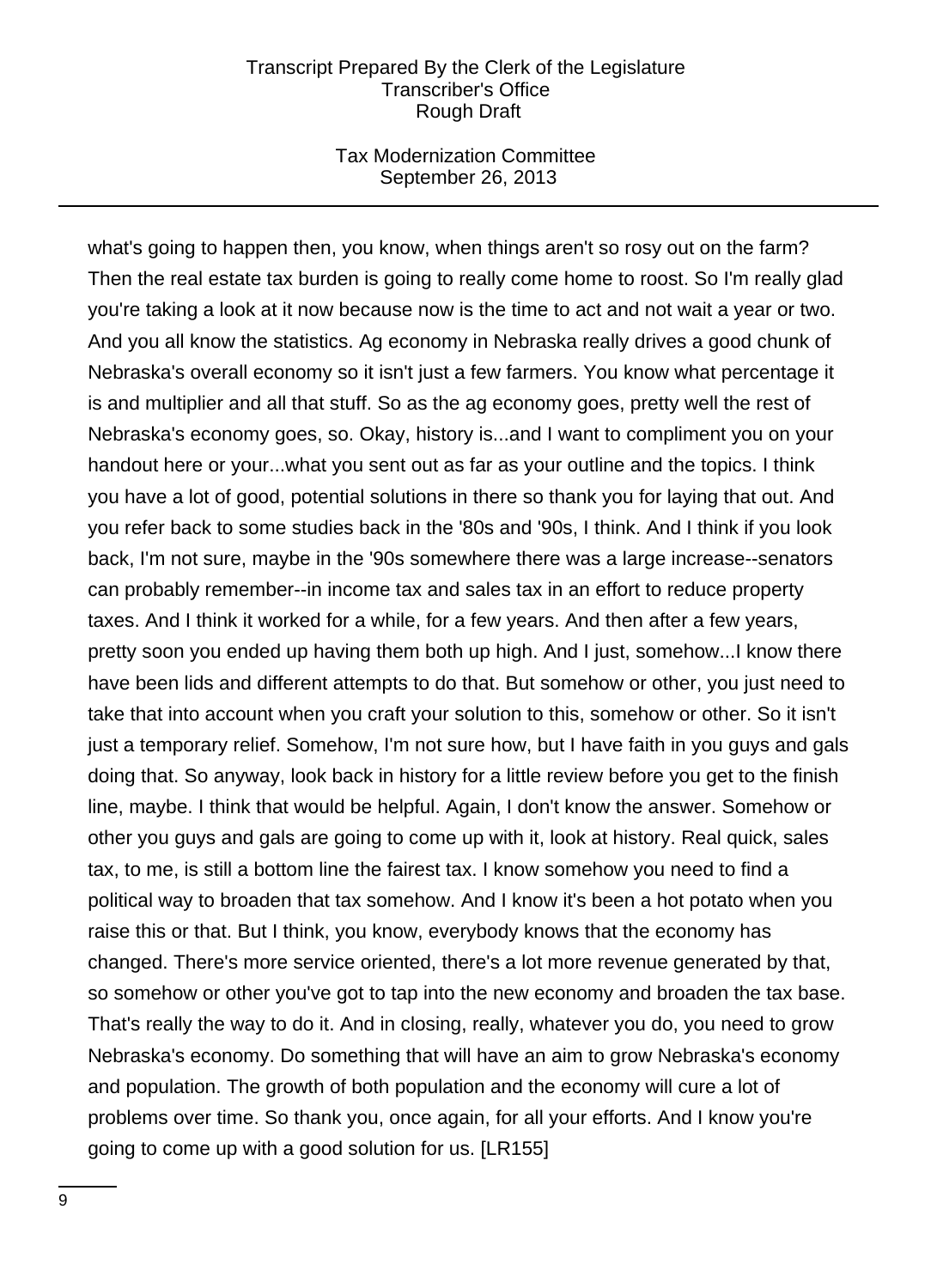## Tax Modernization Committee September 26, 2013

# SENATOR HADLEY: Senator Nordquist. [LR155]

SENATOR NORDQUIST: Thank you, Mr. Chairman. And thank you for your testimony, John. [LR155]

JOHN DINKEL: You bet. [LR155]

SENATOR NORDQUIST: I'm going to throw this out to you... [LR155]

JOHN DINKEL: Okay. [LR155]

SENATOR NORDQUIST: ...because I know, from your service on the Investment Council, you're a smart guy. [LR155]

JOHN DINKEL: Oh...(laugh) yeah. [LR155]

SENATOR NORDQUIST: But anyone else that comes up that wants to address it, sure can. If we're talking about property tax relief, we have kind of two ways to go. We can either look at the front end and maybe send more aid down to school districts, to cities and counties--which is a program we eliminated--maybe we could restore that and try to help the pressure on that end; Or we could do something on the back end in terms of a credit, maybe an income tax credit for the property taxes that people pay. Out of those two options, what do you...what direction... [LR155]

JOHN DINKEL: I think, long-term, maybe the credit, if I had to vote for it, I guess. To me, long-term, the credit might be a safer way to go, so. [LR155]

SENATOR NORDQUIST: Um-hum. Okay. Thank you. [LR155]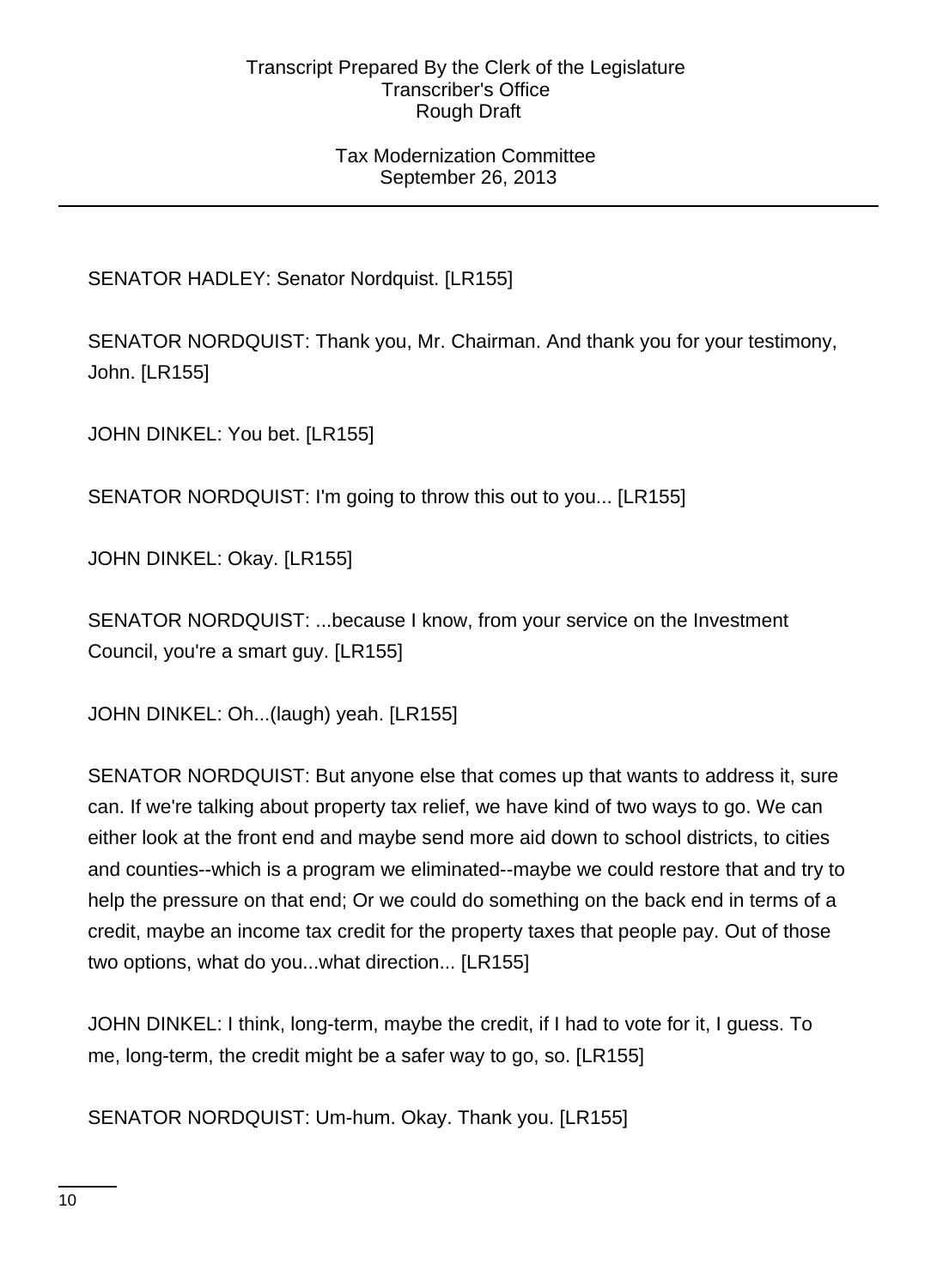## Tax Modernization Committee September 26, 2013

# SENATOR HADLEY: Thank you. [LR155]

JOHN DINKEL: Okay. Thank you very much. [LR155]

SENATOR HADLEY: We also have former-Senators Doug Cunningham and John Lindsay here. I think it would be easier for just...everybody who isn't a former senator, stand up. And anybody who is left sitting is, you know, is a senator. So, sorry. Have I missed anybody else now? I know somebody's going to say Galen Hadley is a former senator, too, but...and Don Wesely, so. Okay, that's it, no more. Yes, sir. [LR155]

KONRAD HOFER: My name is Konrad Hofer, K-o-n-r-a-d H-o-f-e-r, Antelope County, Nebraska. These real estate taxes are out of control. These school districts have legal thievery going on, and these county commissions have legal thievery going on. My taxes from last year to this year went up \$17,000. I challenge any one of you sitting up there to come up with an extra \$17,000. I don't know where I'm supposed to find it. There's supposed to be a lid on this spending. Well, the valuation doubled. Guess what they did? The taxes doubled. Nobody ever quits. What am I supposed to do to find another \$17,000? And the part where the Governor wanted to put sales tax on everything the farmers buy, it would have cost me another \$25,000 in sales tax for the stuff that I buy. I'm already paying sales tax at the county assessor's office. You have to go down there and report everything you buy and then they charge you 2 percent of it. You've got to get rid of one of them. If I've got to pay \$25,000 in sales tax, I need to pay less property tax or something. It's going to approach \$75,000 to \$100,000 I pay in taxes. That is more than I make. Where can we...where does this money go to? Who spends it? Where am I supposed to get it? That's what I'm wondering. Does anybody have a suggestion, something...and, like you said, an income tax credit. Well, wouldn't you have to make money first to get an income tax credit? You know? It's...I don't want to waste a lot of time, but I'm really mad. And there's 10,000 people behind me that are mad. I don't...somebody come up with a suggestion and I'll buy it. That's all I've got to say. [LR155]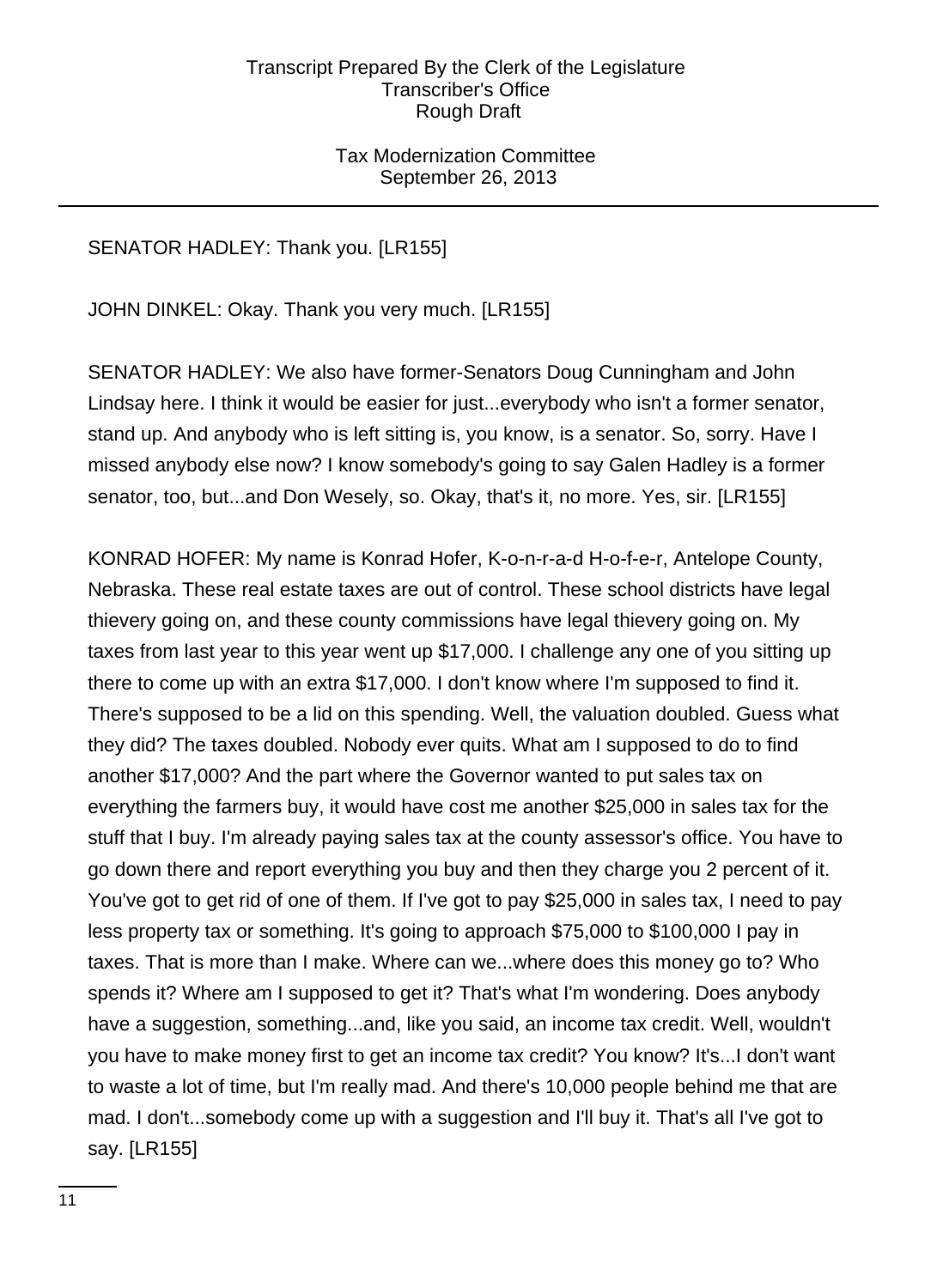Tax Modernization Committee September 26, 2013

SENATOR HADLEY: Any questions for Mr. Hofer? Thank you. We appreciate it. [LR155]

JON BAILEY: (Exhibit 5) Good afternoon, Senator Hadley and members of the Tax Modernization Committee. My name is Jon Bailey, that's J-o-n B-a-i-l-e-y, and I'm the director of research and analysis at the Center for Rural Affairs in Lyons, Nebraska. So welcome to northeast Nebraska. We'd like to thank the committee for taking on the important task of reviewing our tax system, something that's long overdue. We'd also like to thank the committee for holding this series of public hearings across the state. We have worked and lived in rural Nebraska for 40 years. In fact, this month we celebrated...our organization celebrated our 40th anniversary. We have experience in how the tax system affects farmers, ranchers, small businesses, and rural residents, and have heard from rural people and rural businesses for 40 years about the state's tax system, much as what you just heard from the gentleman before me. So today we wish to offer some general principles that we hope will guide your work and some basic opinions on the options you have presented. By many measures, Nebraska has an outstanding quality of life, the "good life" as we all call it. The committee should focus...I think their primary focus should be on making sure the state has the resources necessary to continue that strong tradition. I'd like to offer some brief comments and recommendations regarding each part of the tax system and the opinions that you have offered for all of us to respond to. First, property taxes. As you've heard already today and on previous stops throughout the state, Nebraska residents appear to be most concerned about their property taxes. Property taxes, for too many, are too high. And local government entities throughout the state are too reliant on property taxes. As you know, Nebraska ranks among the highest of all states in its reliance on property taxes for local governments and among the lowest in its state aid to K through 12 education. This is increasingly apparent in rural areas where increased agricultural land valuations are causing property taxes to explode, as you just heard, where state aid to schools is inconsistent with a formula based, in large part, on enrollment that is declining and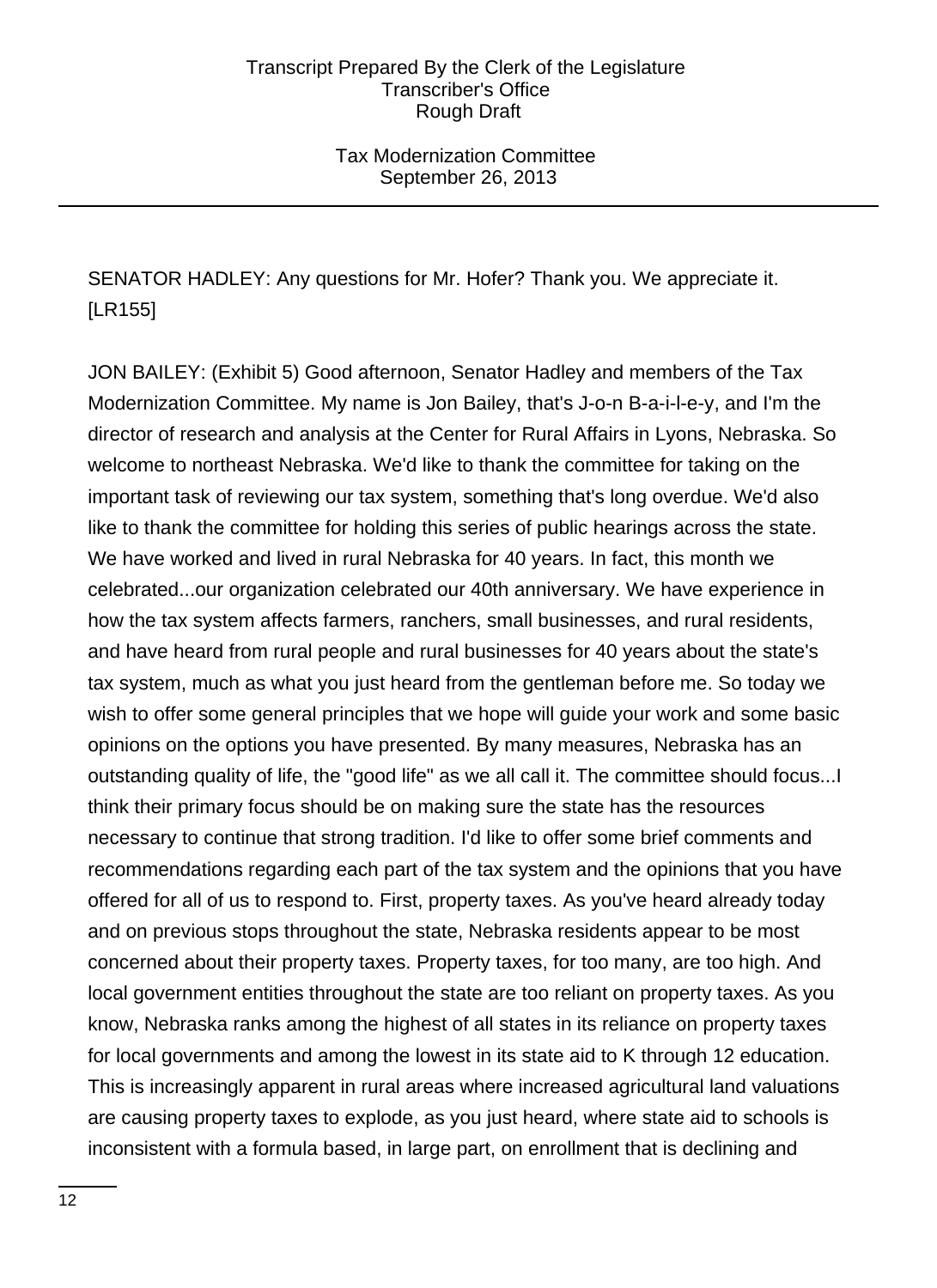#### Tax Modernization Committee September 26, 2013

where residential and commercial property taxes are contributing to abandoned homes and businesses. We've heard concerns about property taxes in rural areas constantly during our 40-year history. The committee now has a mandate to address those concerns. To address those concerns, we would offer two recommendations. Number one, increase state aid to local government entities. This will help reduce property taxes while ensuring a more equitable distribution of resources. We would also recommend reinstating state aid for municipalities and counties. Second, enact targeted property tax assistance through a circuit-breaker system similar to what Senator Nordquist mentioned earlier. We have long supported a circuit-breaker idea as a method to provide property tax assistance, including LB684 that was introduced in 2007. Eighteen other states have used circuit breakers to offset high property taxes. We would urge Nebraska to join these states by providing a new and creative means to offset high property taxes. We suggest the circuit breaker apply to both residential and agricultural property and that it include renters. We would also recommend that the state not expand its current property tax credit program. Briefly, on income tax, we recommend that the committee make no changes to the personal income tax such as cutting rates or adjusting brackets. The personal income tax is the largest source of the state's General Fund revenue and the only progressive part of the current tax system. Keeping a progressive part of the current tax system, I think, is important for middle-class and low-income taxpayers. Cuts to the personal income tax would drain resources from schools, healthcare, communities, and infrastructure, the things that make the good life. Experts you have heard from earlier this summer stated that they see nothing out of line with Nebraska's personal income tax and its rates. We think you should follow that advice. Most Nebraskans would get no benefit from a cut to the personal income tax, with most Nebraskans likely seeing, literally, pennies per day from any income tax cut. Sales tax, we recommend expanding the state sales tax to additional consumer services. The economy and consumer behavior have changed since the state sales tax was created. It's time to bring Nebraska sales tax up to date. Expanding the state sales tax will also help pay for changes in property tax and property tax adjustments. Again, Senators, we thank you very much for what you're doing, what this committee is doing,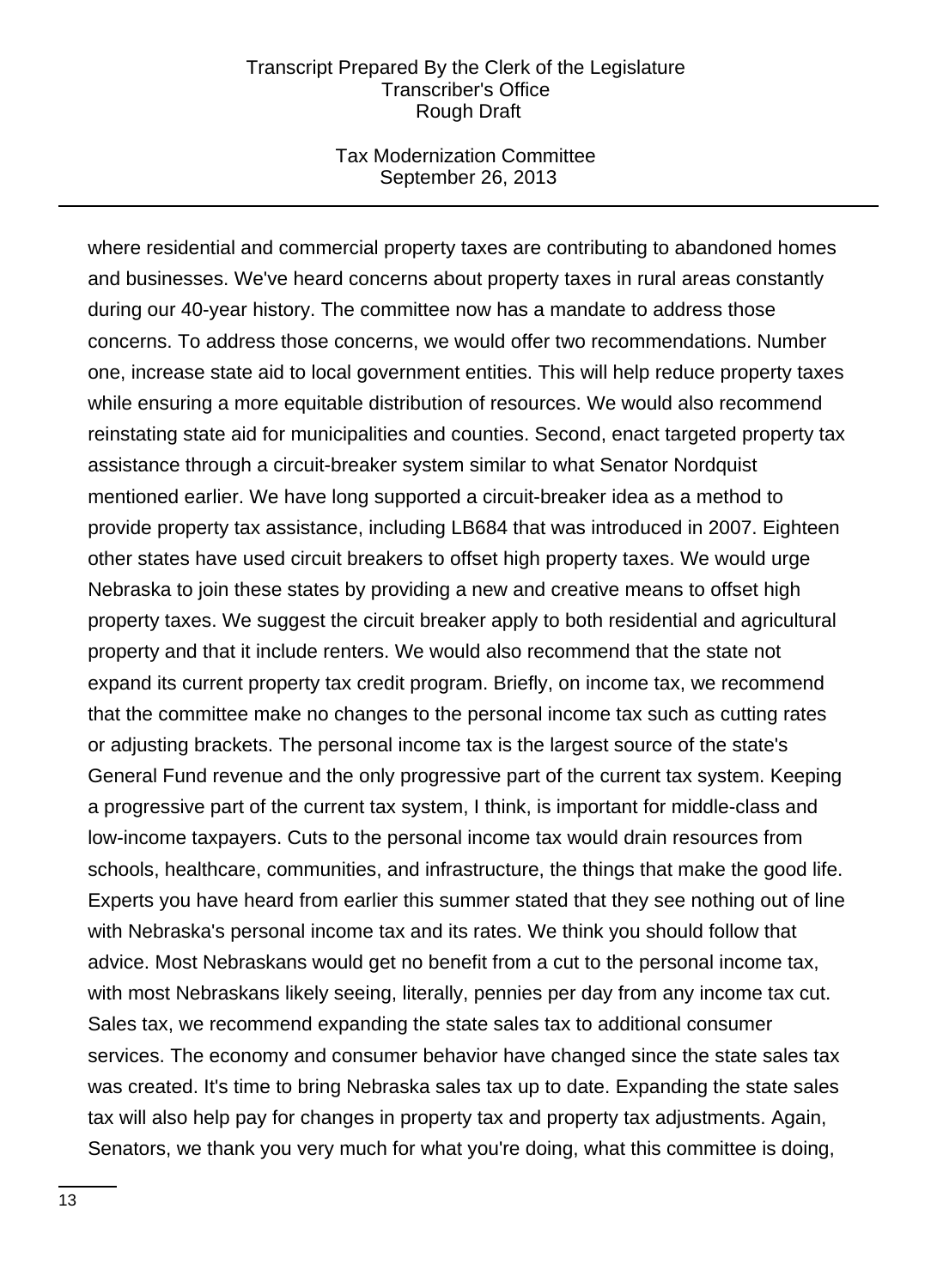# Tax Modernization Committee September 26, 2013

and you listening to the taxpayers of Nebraska. We wish you luck in your work as you go forward. And we stand ready to help you and provide any assistance you may need. Thank you. [LR155]

SENATOR HADLEY: Thank you, Mr. Bailey. Are there any questions? Senator Pirsch. [LR155]

SENATOR PIRSCH: Yes, thanks for your testimony here today, Mr. Bailey. I was just wondering, what you've recommended--and tell me if I'm wrong--is expanding the sales tax to...in some manner. And then, are you saying, utilize that extra revenue for the property tax relief? [LR155]

JON BAILEY: That's a possible source. I know one of the concerns you've had in other hearings and concerns that have been expressed by the committee and, I think, taxpayers in general is, if you provide, for example, property tax assistance, how do you pay for it? And I think expanding the sales tax to more services, which is a realistic expression of what the economy is now and what consumers actually purchase, I think, is one of the routes to help pay for that. [LR155]

SENATOR PIRSCH: Yeah. And toward that kind of recommendation, do you have a developed list of particular services that you'd recommend, or is it just kind of general, conceptual at this time? [LR155]

JON BAILEY: The latter. Yeah, we do not have a list of services. I think that's one of the main challenges you're going to have, politically, what...if you do expand to more services, what services end up on the list. And I think there are probably billions of dollars out there in services that could be taxed. But again, that's a political decision and it's not going to be an easy decision, as you all know. [LR155]

SENATOR HADLEY: Thank you, Mr. Bailey. Next. And we have been joined by Senator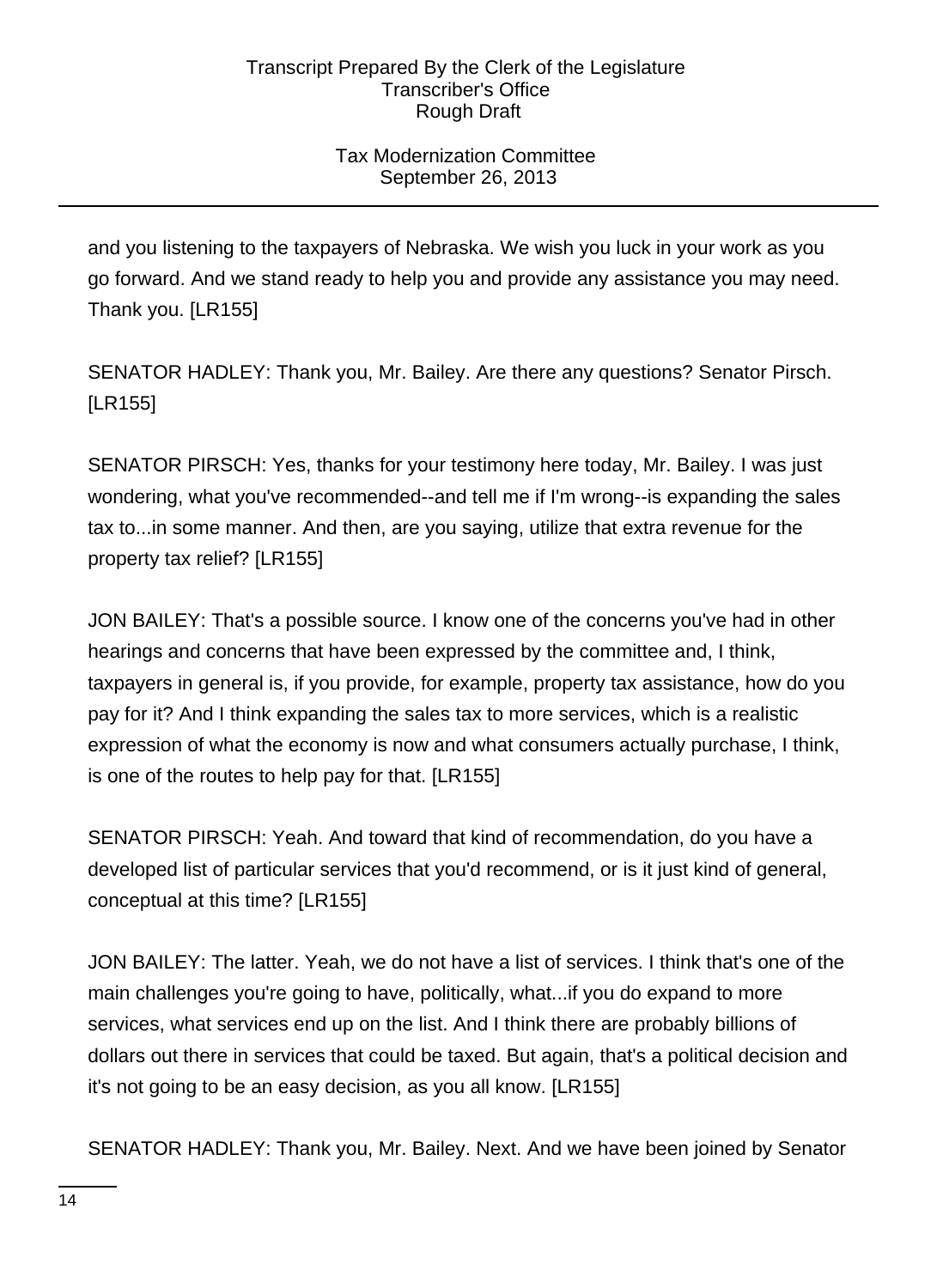Tax Modernization Committee September 26, 2013

Janssen from District 17. [LR155]

SENATOR JANSSEN: Fifteen. [LR155]

SENATOR HADLEY: Fifteen. You know, Fremont, Nebraska, Senator Janssen. Thank you. Next. South Sioux City is represented. [LR155]

LANCE HEDQUIST: (Exhibit 6) Thank you, Chairman Hadley, members of the committee. My name is Lance, L-a-n-c-e, Hedquist, H-e-d-q-u-i-s-t, I'm the city administrator of the city of South Sioux City, Nebraska. I also come here, besides for the city of South Sioux City, I come for the city of Dakota City, the South Sioux City school districts, the Dakota County Commissioners, and the South Sioux City Area Chamber of Commerce. We think that the issue at hand is something that deals with all of us and that we do need to work together to find a sound solution to the tax situation in the state of Nebraska. And we offer the following suggestions in this regard is that: Any changes should be implemented for long-range improvements to our policy and provide for consistency for sound planning at local and state levels. Too often in the past, changes have been made that's been very dramatic for various entities, and so we think it's good to have a long-term policy so that we can avoid some of those bumps. Government consolidation and cooperation should be a key component of what we look at here. Nebraska has gone from nearly 8,000 units of local governments in 1952 to today, there's about 2,600. Lots of consolidations that has occurred in the past, and we think this should be an encouragement for people to work together to use the talents of their employees and the scarce tax resources that we have. And we think that there can be some positive steps and positive encouragements in that regard. Property taxes, as noted, is the number-one concern by the local citizenry and should be at the top of any reform by this body. We also believe that past agreements with the cities, counties, school districts for state aid to cities, state aid to counties, TEEOSA, these kind of agreements, county jail reimbursements, those kind of agreements should stay in place and, again, provide consistency to the local units of government. Sales tax, in our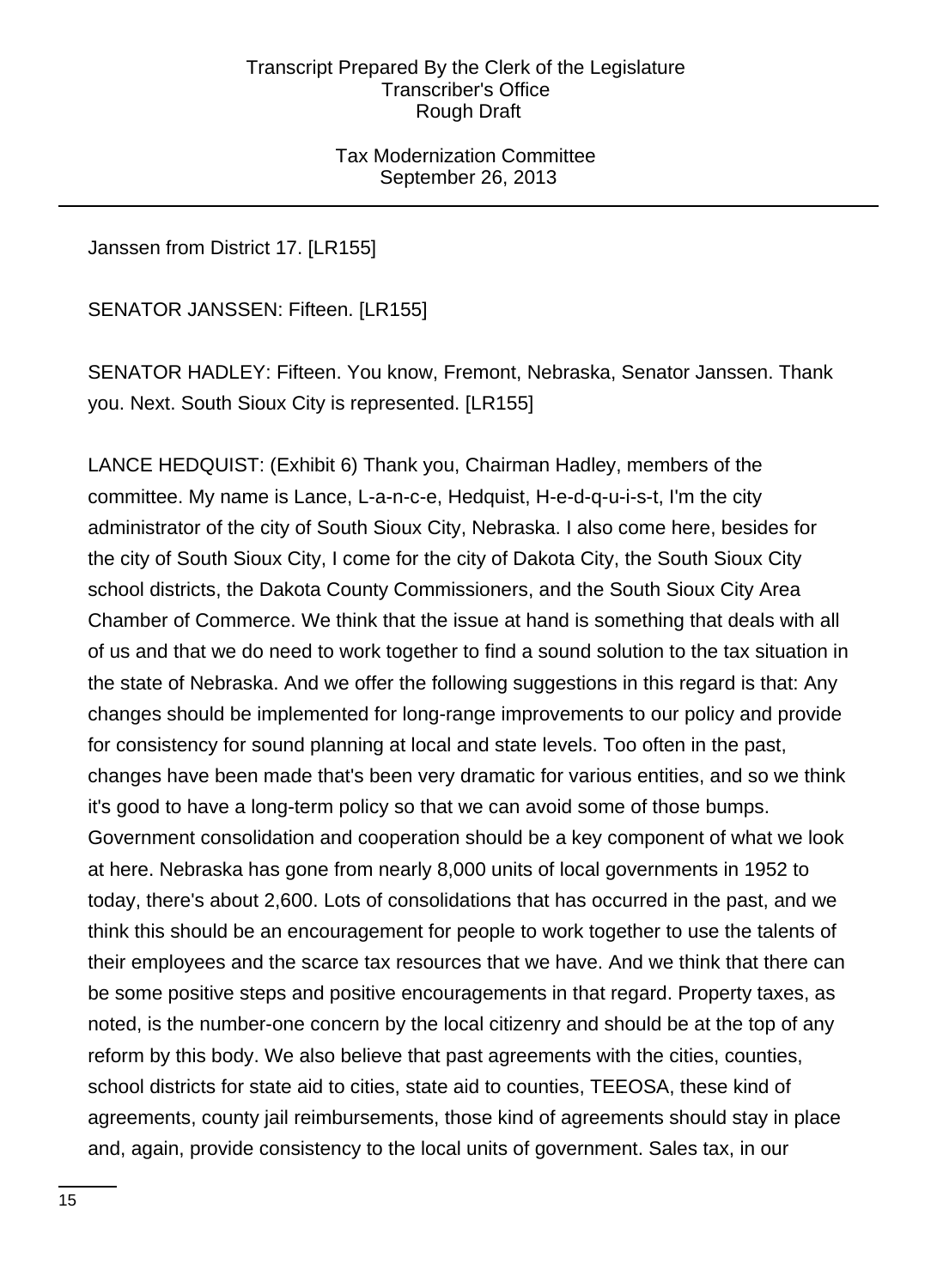## Tax Modernization Committee September 26, 2013

opinion, should not be raised in terms of the rates. But we do think that there can be some broadening of what's included. We have suggested that the sales tax exemptions be reviewed every six years, that you take a third of them each two years, and so it's not an onerous issue on the Legislature that you take certain exemptions for two years and take other exemptions. So in the end of six years, you'll have them all reviewed. We think that will be a better vetting for the discussions on the sales tax. We also believe in the county...expansion of the county sales tax. As you might know, Dakota County had the only countywide sales tax in the state of Nebraska. And state law does allow that to be used for public safety purposes. We think that that...the ability to use it for other projects should be included in future legislation and that those sales taxes would only impact the rural residents, the sales that occur outside of the city limits of those cities that have sales tax within that...within their county. We believe that property tax reductions, that I think will come out of this, should be assured. And what we don't want to do is to lower property taxes only to see the cities, counties, schools raise those taxes in another form. We think it should be permanent property tax relief for the citizens of our state and our local governments. Property tax shifts should be avoided. I know there's discussion about changing different valuations for different groups in agriculture. When you do that, that shifts who pays those taxes. So if agriculture is reduced, it raises residential costs, commercial costs, industrial costs. And so we really, really want to watch shifts in terms of taxes. We want to see property tax relief. On the income tax...corporate income tax rates, unless you can get to zero reducing those rates, we don't see any benefit. We live next to South Dakota. They have zero corporate income tax and people are going to continue to go to South Dakota; even if ours is 1 percent or 2 percent, cut in half, it won't change that. And so unless you go to zero, we don't see the use in that. Finally, I should just mention is the streamlined sales tax. The Marketplace Fairness Act does look like that has a pretty fair chance of passing. That means, according to the state of Nebraska, \$37 million more will come into the state from sales taxes that people already owe but aren't paying. That increased amount of \$37 million should give you some opportunity to be able to fund some of the programs and provide some of that property tax relief. And so Nebraska was one of the first ones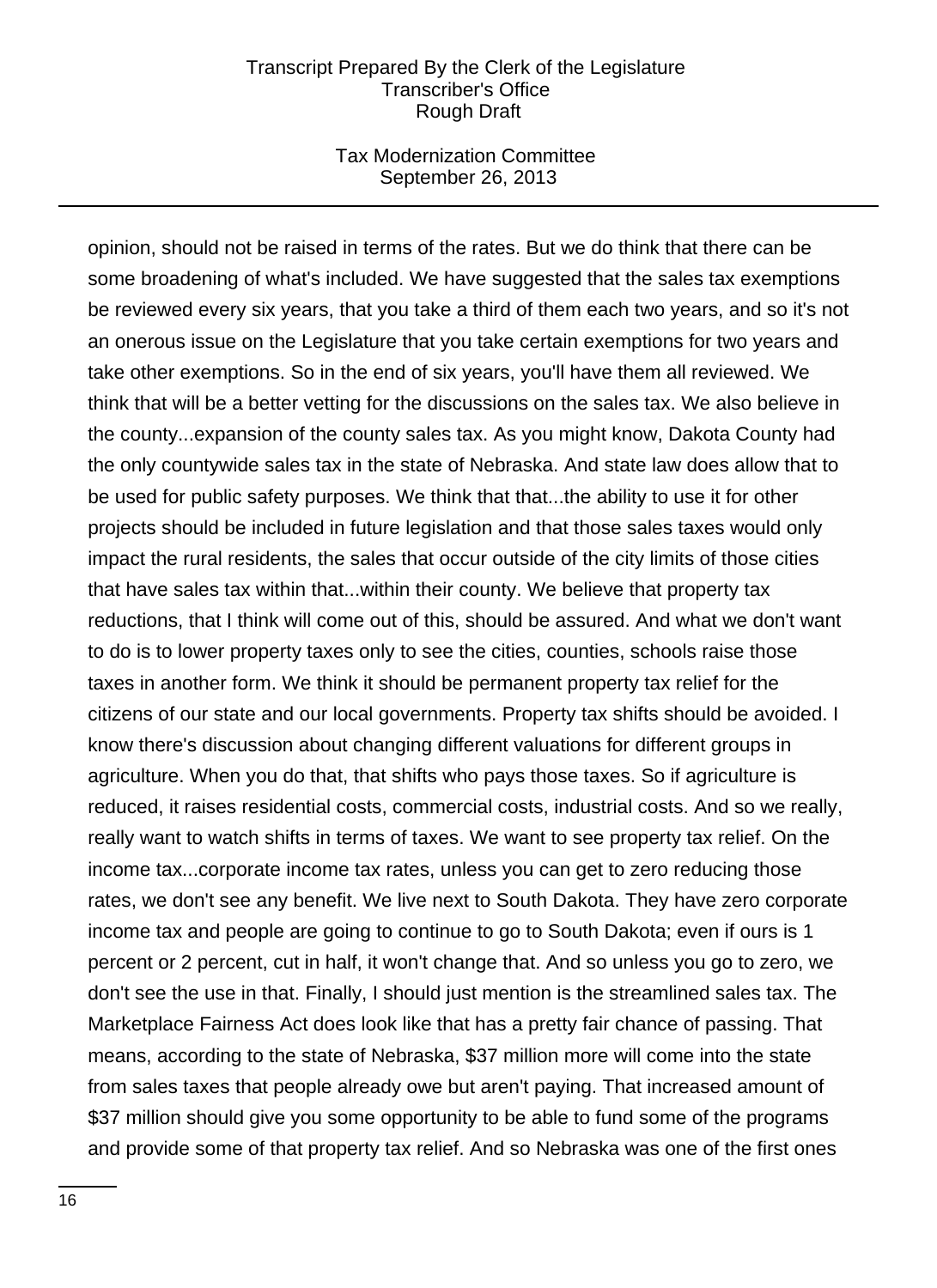# Tax Modernization Committee September 26, 2013

to be part of that whole system. And I think that might give you an opportunity to have some meaningful relief without raising existing taxes. [LR155]

SENATOR HADLEY: Thank you, Lance. Are there questions for Lance? Yes, Senator Campbell. [LR155]

SENATOR CAMPBELL: What examples of consolidation do you have between South Sioux and Dakota County? [LR155]

LANCE HEDQUIST: We have...we probably have more interlocal agreements between our entities than anyone else in the state of Nebraska. School buses use our city yards. The school buses dispatch their bus drivers from our city yard. We pile snow on the school grounds within the city. We have a joint arboretum committee. We have numerous projects that we work together. We have a sewer system that serves three state areas. So...and the most recent major consolidations of government, actually, are the natural resource districts. That was an excellent project that reduced many districts across the state. [LR155]

SENATOR NORDQUIST: Mr. Chairman. [LR155]

SENATOR HADLEY: Excuse me, I got a little eye problem. Go ahead. [LR155]

SENATOR NORDQUIST: Thank you. How did Dakota County and South Sioux City handle the elimination of state aid to cities and counties, individually? Was there a levy increase or were you able to absorb it with higher valuations or service reduction? [LR155]

LANCE HEDQUIST: You'll see all those things taking place, is that it was not a dollar-for-dollar increase in terms of what took place. There were reductions in personnel and the reduction of activities of the city governments. And so, clearly, those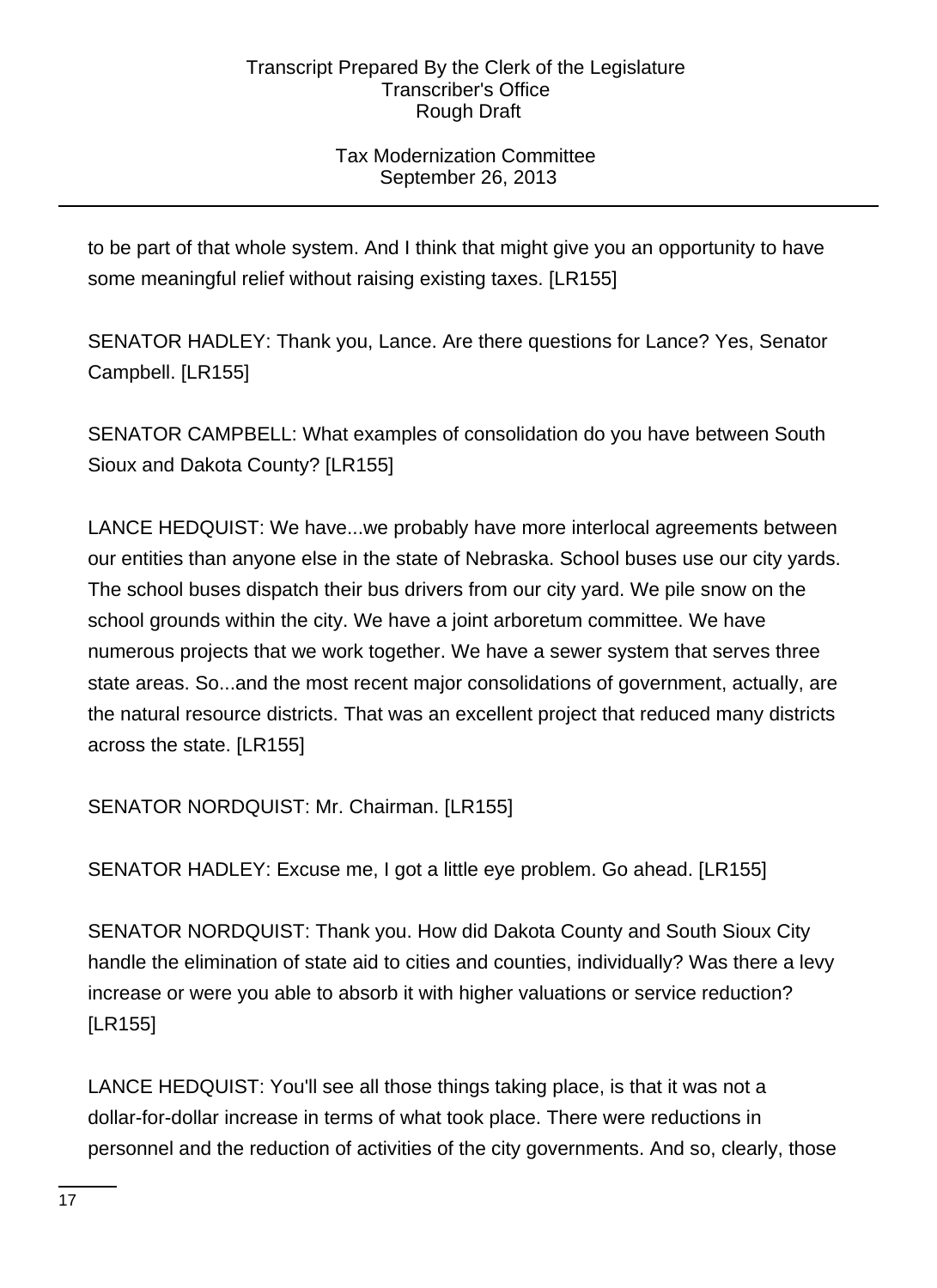## Tax Modernization Committee September 26, 2013

things impact us. And so it's...but it's not just one particular area. [LR155]

SENATOR NORDQUIST: Okay. Thank you. [LR155]

SENATOR HADLEY: Thank you. Thank you, Lance, we appreciate it. Next. [LR155]

JENNIFER WEISS: (Exhibit 7) Good afternoon, Senators. I am Jennifer Weiss, J-e-n-n-i-f-e-r W-e-i-s-s, and I'm with Rawhide Chemoil in Fremont. And I'm also a director on the Nebraska Petroleum and Convenience Store Association Board. First I'd like to thank you for your time you have given for these public hearings and listening to your constituents. Hopefully, they are worthwhile. I am here today to speak about property tax reduction and the possible loss of revenues to counties, city, and school entities and how cities could possibly replace those revenue streams. If these tax changes are to be revenue neutral, taxes are going to be shifted. I don't envy you in trying to figure out what those transfers could be. Our association is concerned that additional occupation taxes could be imposed on alcoholic beverages, cigarettes, and gasoline by cities to make up for lost revenue. Omaha already has done this with the restaurant tax, wheel tax, car rental occupation tax, tobacco occupation dealer tax, telephone and hotel occupation taxes. As alcohol, cigarettes, and gasoline are the majority of the items sold by a convenience store, we feel that additional taxes on these items will create what we call border bleeds--sales lost to other states or even reservations where the cost of these products are less to the consumer. We already see that with Iowa and their motor fuel tax being less than ours by nearly 7 cents per gallon. With uncompetitive gasoline prices, we not only lose the sale of gasoline but, also, the inside sales of other items. Lost sales means less sales tax and income tax revenue for the state--not a win-win situation for us or the state. Additional taxes will make us even less competitive. Alcohol, cigarettes, and fuels are already being taxed at the state level through excise and sales taxes. Gasoline is already so expensive for all income levels that additional taxes on it do create hardships. It is amazing the number of people that come in and just get \$5 of gas at a time or the number of drive-offs that occur as people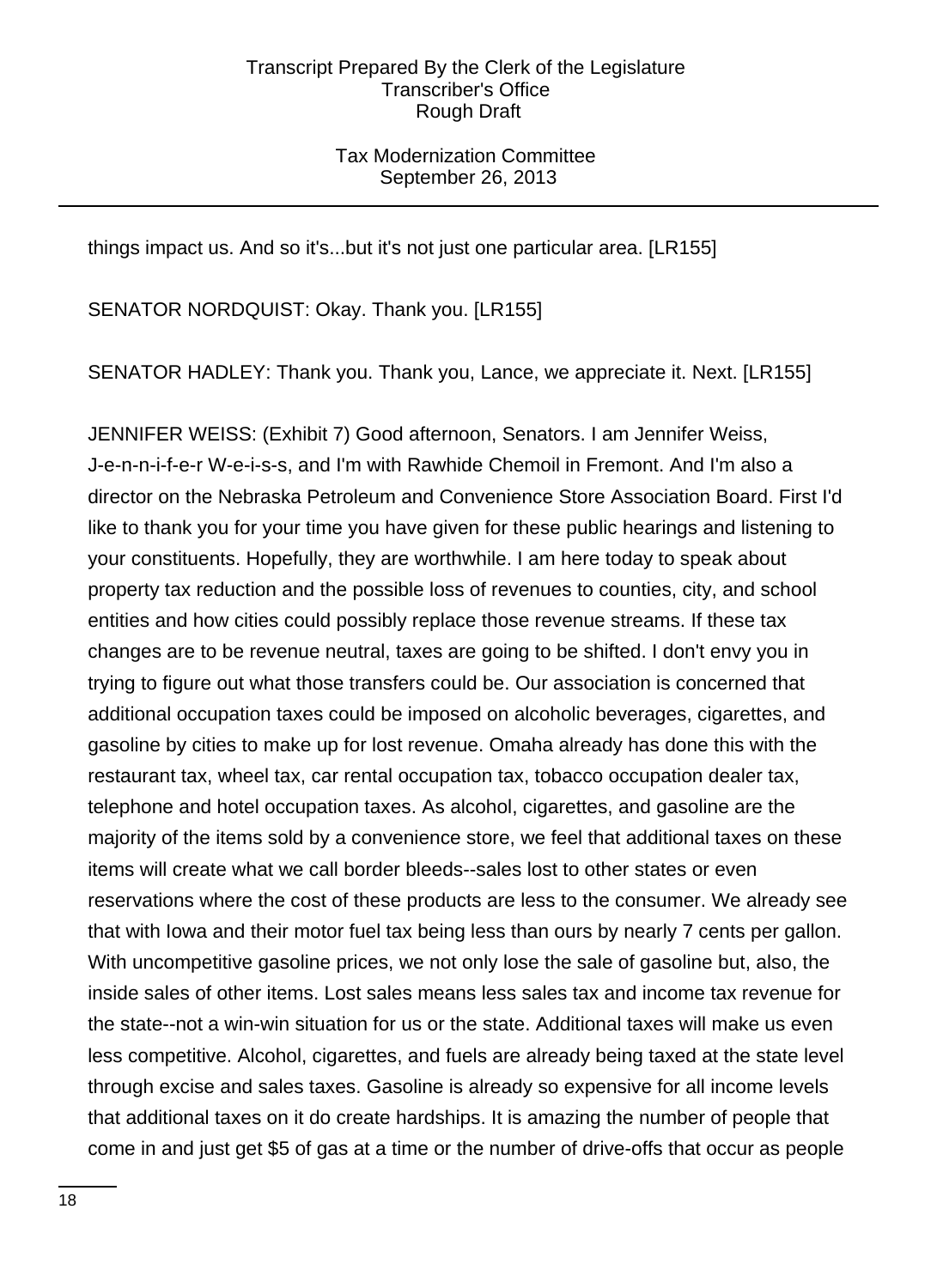# Tax Modernization Committee September 26, 2013

have less disposable income to spend. So in closing, we, as an association, are concerned as property taxes are shifted elsewhere that the possibility of occupation taxes will take its place on items sold at convenience stores, which would not help us or the state in the long run. Thank you. [LR155]

SENATOR HADLEY: Jennifer. Any questions? Thank you very much. Oh, is there a question? [LR155]

SENATOR HARR: Yeah, if I could, just quickly. Thank you for coming to testify today. You talk about the evils of the occupation tax and how no one wants to pay those occupation taxes. And yet, a lot of the previous testifiers I've heard have said, lower my property tax, broaden the sales tax. But if we broaden the sales tax, we'll probably be taxing items that currently aren't taxed right now; seems consistent. Some of those might even affect you and your store. So how do we balance that to broaden the sales tax base? So if we can't do occupation tax, what's the difference between that and creating a whole new tax? I mean, occupation isn't even 5.5 percent. We start taxing something, that's a 5.5 percent increase. How do we deal with that? [LR155]

JENNIFER WEISS: Uh-huh. My concern is, a little bit, is that the cities have control of what that tax rate is, not the Legislature so much. This is just from my personal opinion. Maybe a sales tax on food, maybe not at the current rate of 5.5 percent, maybe a reduced rate would be somewhat more fair. [LR155]

SENATOR HARR: But it's going to be a tax increase for somebody, correct? And you've talked about border bleed. If we raise sales tax, people might go across the border no matter what we raise sales tax on. [LR155]

JENNIFER WEISS: True. [LR155]

SENATOR HARR: Okay. We just have to figure out how to balance that. Thank you.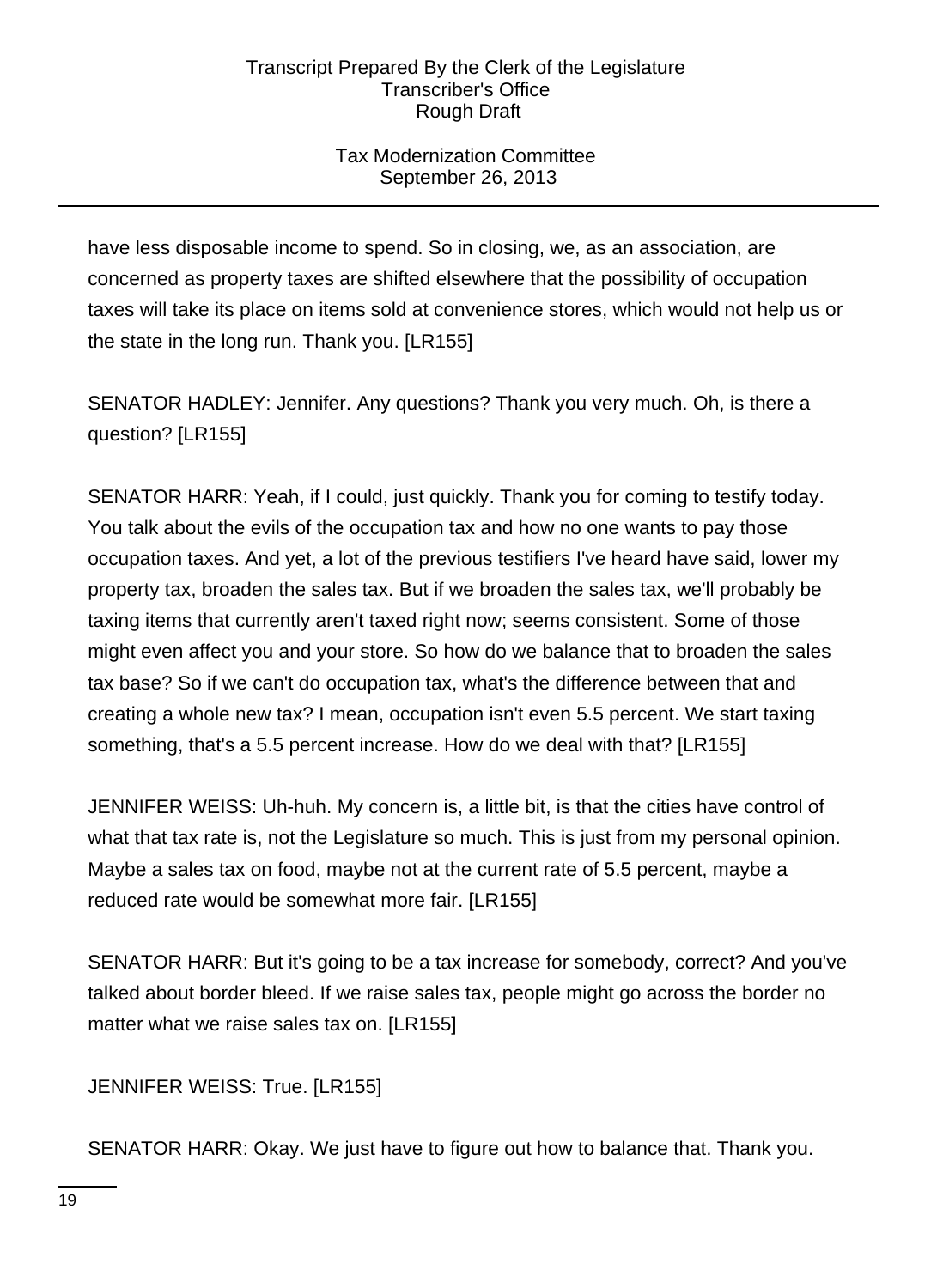## Tax Modernization Committee September 26, 2013

[LR155]

JENNIFER WEISS: Yep. Thank you. [LR155]

SENATOR HADLEY: Thank you. Thank you, Jennifer. Next. [LR155]

DUANE SCHROEDER: Duane Schroeder, Wayne, Nebraska, D-u-a-n-e S-c-h-r-o-e-d-e-r. And by way of commencement, I, too, would like to echo the people's thanks to you folks for doing the people's business. I know you're making the big bucks but you are to be commended. (Laughter) I'm a retired attorney. I'm representing no one but myself. I just have a few comments to make. As far as property tax is concerned, I own agricultural land up in Knox County, I own my home in Wayne County. And the property tax in both counties has gone up dramatically in the last ten years. I think we're all in agreement, my taxes are too high, someone else should pay it. That's where we're at. But as far as property tax is concerned, with the dramatic increase in ag land values in the last few years, there is probably a problem. And I notice in your position paper, whatever you call this, one of the approaches you take is instead of based on...well, right now, I think it's 70 percent of fair market value, we use a capitalization approach. And that has some merit. What would have to be done, I suspect, is the county assessor would have to assess different categories of land and then there would probably be categories of what the fair rental value for that is and then some agreed-upon capitalization rate. That's probably going to result in lower taxes. And so you have to replace the taxes at the local level. I think local control of taxes is important. Our local officials, they're responsive to us, the local citizenry. To my way of thinking, I think an income tax...a local income tax option would make a lot of sense. Now, I understand, it would increase complexity. For instance, I would...there would probably have to be an addendum to your income tax return for each tax district. I'm sure that, in my case, I'd have at least...I'm in two different tax districts up in Knox County, a different one in Wayne County, but I'm sure that could be handled. I am opposed to an increase of sales tax or, for that matter, a broadening of the tax base. A sales tax is regressive. It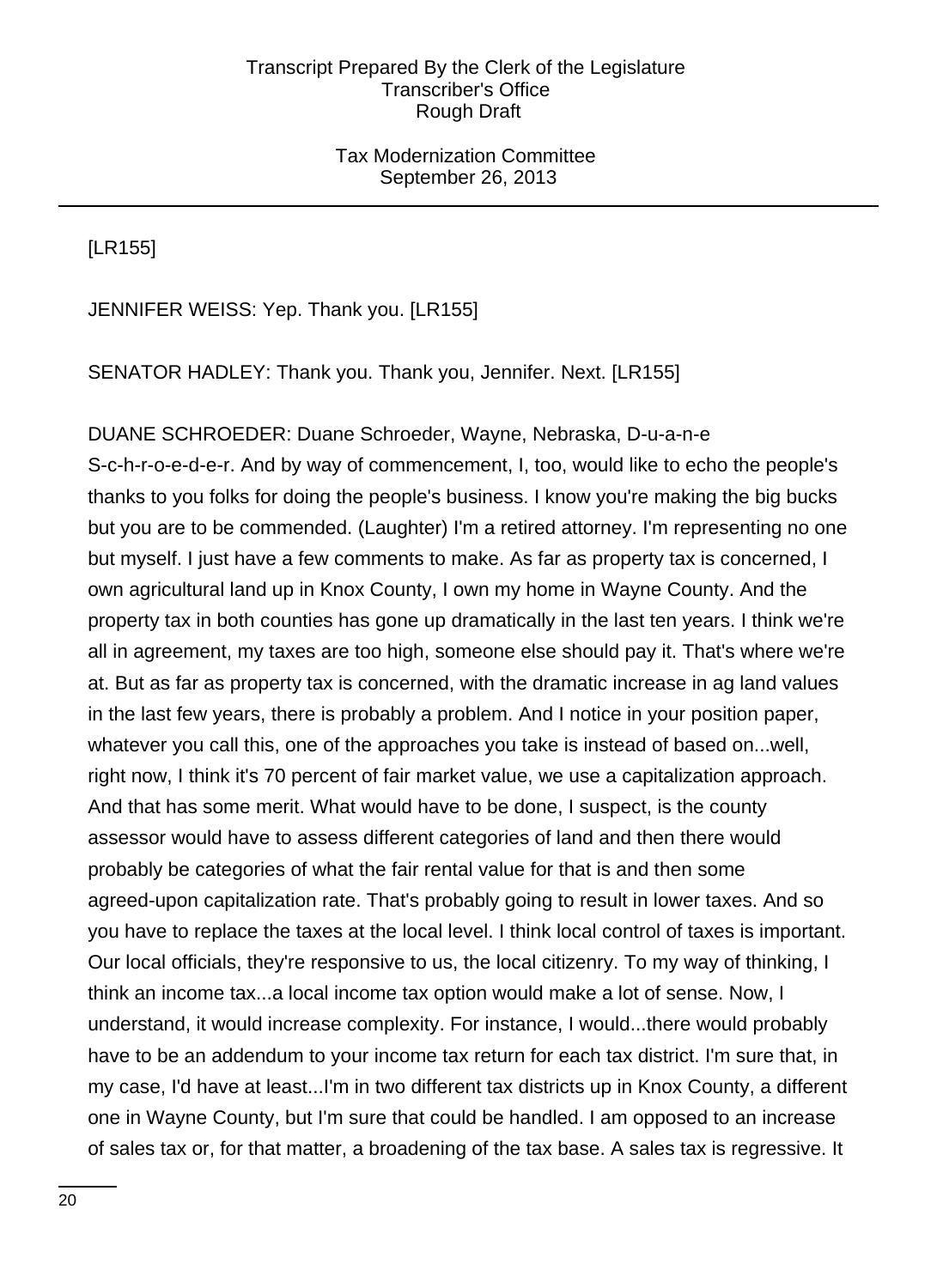## Tax Modernization Committee September 26, 2013

imposes the burden of the tax on the people least able to pay it. If I'm at the bottom of the socioeconomic ladder, that sales tax is much more burdensome for me than if I'm on one of the higher rungs. So I think sales tax is fine. For one thing, it helps us clip the tourist. But I would caution against over reliance on the sales tax. To my way of thinking, income tax is fair. It's progressive. The more I make the more I pay: To me, that's fair. Concerning the income tax, there's some discussion about exemptions. Now, right now, my wife is a retired school teacher so we get a check from the state of Nebraska every month. And we're both retired, so we get two checks from Uncle Sam. I like to tell people, who couldn't like a place...a country like that. But as far as exempting these things from income taxes, personally, I'd love to see it. But from a policy standpoint, I think it's a lousy idea. We will probably die in Wayne, Nebraska. And we're not going to move but it's not because of the tax structure. And I think with most retirees, the choice to move is based on climate. And we're never going to compete with the Sunbelt states and that's just a given. Unless we can figure out a way to increase the temperature in Wayne, America, by about 35 degrees in January and February, people aren't going to come here to retire. But people that live here will. Now there is one exemption for retirees, I think, makes sense; and I, you know, I don't have any statistics, but military retirement. [LR155]

SENATOR HADLEY: You have one minute left. [LR155]

DUANE SCHROEDER: Okay. Military retirement. We have a lot of folks at Offutt and these are high-skilled people, technical skills, management skills. And this isn't necessarily their home, and so that might induce them to stay here. They have the kind of skills we need; so I'd suggest, if we have exemptions, we think about military pensions. Thank you very much. [LR155]

SENATOR HADLEY: Thank you very much, Mr. Schroeder. Any questions? [LR155]

DUANE SCHROEDER: Oh, I'm sorry. [LR155]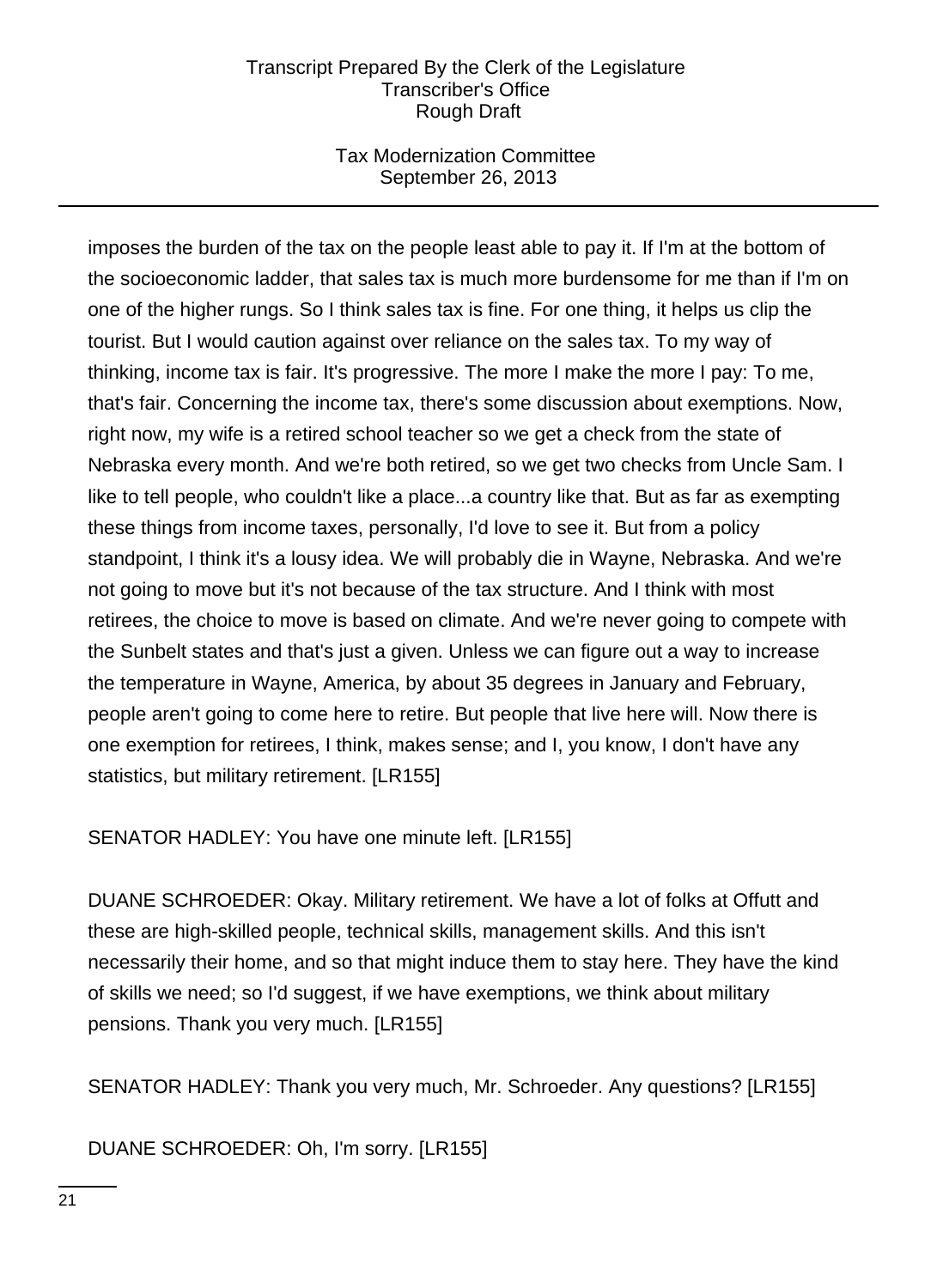## Tax Modernization Committee September 26, 2013

SENATOR HADLEY: Yes, Senator Janssen. [LR155]

SENATOR JANSSEN: Thank you for coming. You're from Wayne, you said? [LR155]

DUANE SCHROEDER: Yes, sir. [LR155]

SENATOR JANSSEN: I went to Wayne State College and I can guarantee you it's not the Sunbelt up there, for certain. [LR155]

DUANE SCHROEDER: That's a fact. [LR155]

SENATOR JANSSEN: I would like to thank you...and it's not really a question. But thank you for bringing up the military retirement exemption policy that you put forward. It wasn't on our... [LR155]

DUANE SCHROEDER: Nope. [LR155]

SENATOR JANSSEN: ...sheet but it's something that I think it's important for the exact same reasons that you brought up. And we're not in 100 percent agreement on your testimony; but on that particular part, I am. [LR155]

DUANE SCHROEDER: Yeah, you and I have disagreed on other things in the past. (Laughter) [LR155]

SENATOR JANSSEN: Yeah, I hear that a little bit. [LR155]

SENATOR HADLEY: Thank you, Mr. Schroeder. Other questions? [LR155]

DUANE SCHROEDER: Thank you. [LR155]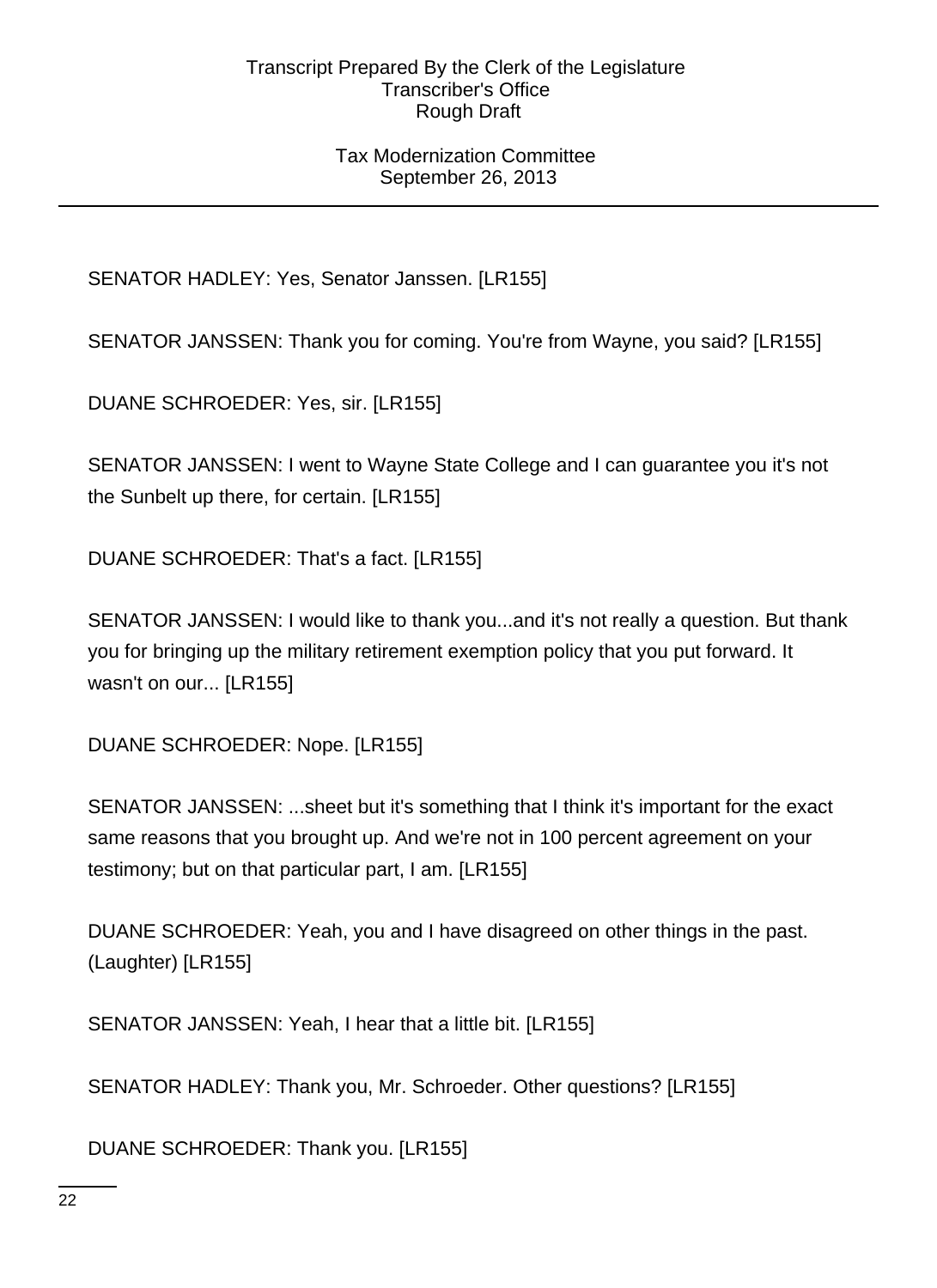## Tax Modernization Committee September 26, 2013

# SENATOR HADLEY: Thank you. Next. [LR155]

SHERYL VOLK: Anyway, I'm Sheryl Volk, S-h-e-r-y-l, Volk, V-o-l-k, from Pierce County. And I just wanted to tell you that Mr. Dinkel said that the farmers have been doing good, maybe, so far. Well, I would like to show you our income tax from last year or from 2013. It's minus something, so. And double that because our son farms with us and it's...he'll have the same loss. But I was just going to say that the property tax is ridiculous, that...(testifier crying) anyway, I just think it's ridiculous that they charge so much to the farmers. And they think they're doing good? Well, they're not. We're...my husband is 66 and he'll probably be working till he's in the 80s. We haven't done as bad as this since the '80s. And...anyway, they want the young kids to stay? It's not going to work if you keep taxing everyone so much, the farmers. That's all I have to say. [LR155]

SENATOR HADLEY: Okay. Thank you, Ms. Volk. We appreciate your coming, thank you. And we'll make sure we get that back to Ms. Volk. [LR155]

SHERYL VOLK: Okay. [LR155]

SENATOR HADLEY: Thank you. Next. [LR155]

DAVID WRIGHT: (Exhibit 8) Hello. What a beautiful fall day for Nebraska. Can you believe this? My name is David Wright, D-a-v-i-d W-r-i-g-h-t. I would like to thank the panel for allowing us to come and visit with you about the tax situation that we have. I am a fourth-generation rancher. My son is the fifth generation living out on the ranch. And I also have the opportunity to own the local newspaper and I own three local newspapers. And when we were kids...well, let me back up a little bit. Justice Holmes says, taxes are what we pay for civilized society. Now when we were kids, we could not have a pot to ourselves. Mom made us share that pot. And I'm telling you, us three kids made sure that one kid didn't get any more than the other kid. Up in Holt County, where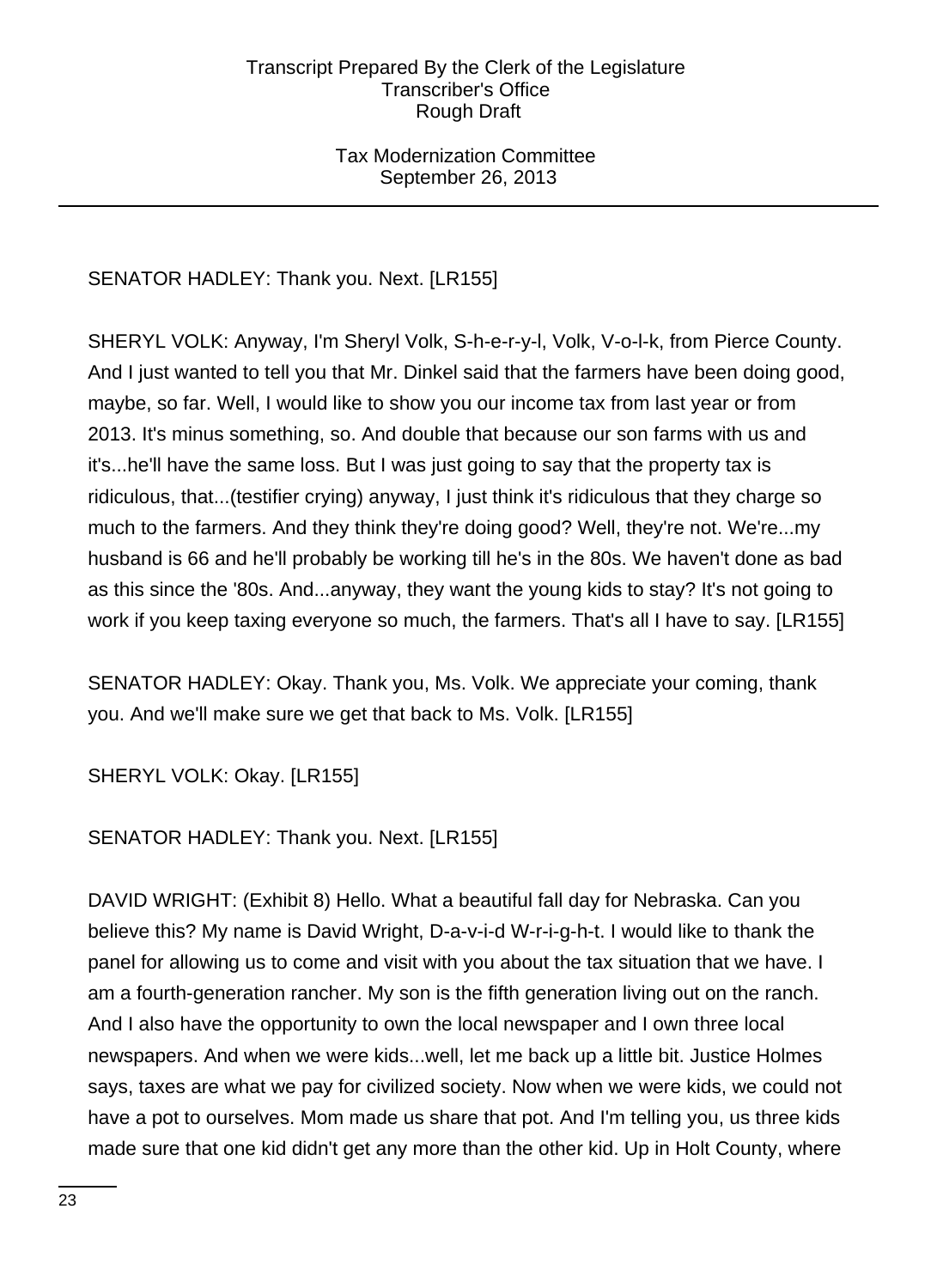### Tax Modernization Committee September 26, 2013

the ranch is, our tax system is like this for real estate tax. Two-thirds of the taxes are collected by agriculture. A third is collected by the urban. If we put all the burden on agriculture, it's in a pile then and it's like manure: It stinks. When manure is in a pile, it's of no use. It burns the soil. It's just simply destructive. The only way you get advantage out of manure is, you have to spread it and you have to spread it thin. And that way, you can gain a profit out of something that's not, necessarily, profitable. So with that said, civil society...a civilized society...society wants equality and justice just like we did when we were kids, equality and justice. On the ranch, 12 percent of my gross income goes to real estate taxes, 12 percent. Of that, 8.8 percent of my gross income goes to the school system. And when you take the salaries of the school system, which is about 80 percent of the budget, 7 percent of my gross income on the ranch goes to pay the salaries of the school system. Would you tell me what industry or what individual forks over 7 percent of their gross income to pay someone else's salaries? Now, at the newspaper, the newspaper pays .08 percent of its gross income to real estate taxes. So you want to talk about pyramiding, because I'm going to get into sales tax here in a minute. Pyramiding, I sell a calf to pay for everything on the ranch. I pay real estate taxes on that calf, I pay income taxes on that calf if there's any left over, and then I pay sales tax. All of that to help raise that calf to generate revenue so that I can ranch. Real estate taxes is what is depopulating our state. It used to...we should tax...just because I own land and I use equipment, I use those to make my living. That's how I generate wealth, is with land and equipment. The newspaper generates wealth with education because we have a journalism degree, we have business and management degrees. The newspaper generates wealth through sales of advertising. The newspaper generates wealth through ink and through paper. None of those are taxed; none of them. There's no tax on education. I pay personal property tax on equipment. Why don't we expand personal property tax to education? What I have here is I have a research deal that I had Ernie Goss do. And he talks about...I asked him what it would take to get rid of all the taxes in the state. And Ernie did a...and there's copies of it for you over here. Through Ernie's research, he says that at 2.3 percent sales tax--and I'm talking across the board, all the exemptions are gone; everything, every time you lay a dollar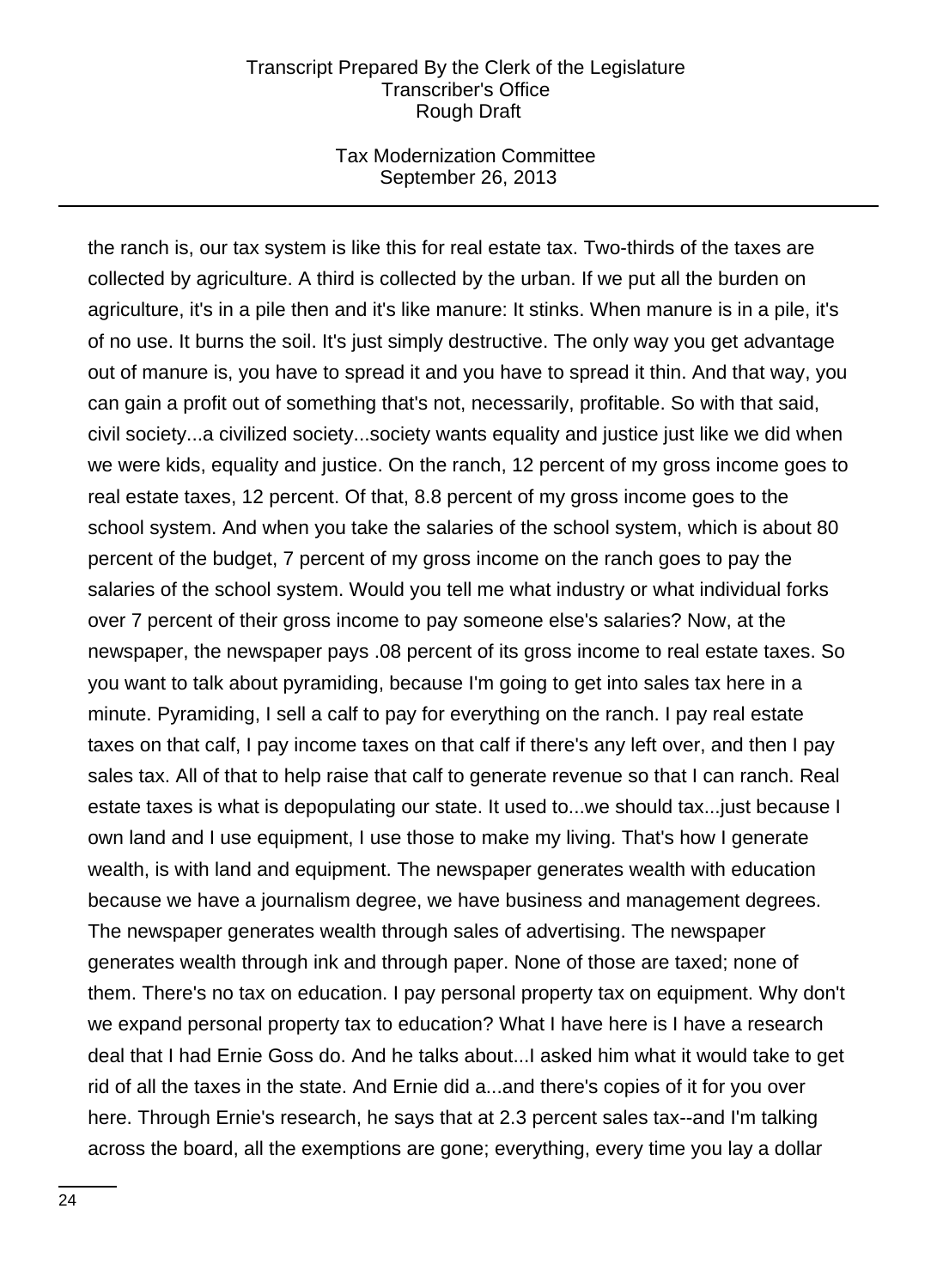# Tax Modernization Committee September 26, 2013

down, 2.3 percent is taken out--we can get rid of all the real estate tax and all the state income tax. At 2.6 percent, we can get rid of all of the taxes in this state every time you lay a dollar down. Now I don't know if you know who Andy Nelsen, A.C. Nelsen Campers, he's the largest camper dealer in the United States. I was in his front yard one day having this discussion. And he said, Dave, you're going to charge me 2 percent on my campers, on the products I put on my campers? I said, yes, everything has to be on the board. And I pointed at the people going up and down Farnam Street. I said, those people are paying...what is Omaha, 6 percent, 7.5 percent, 7 percent sales tax? They're paying real estate tax on their house whether they rent it or not, and then they're paying income tax taken out of their salary. I said, if you could drive their tax burden down to 2.6 percent...that no more than come out of my mouth and Mr. Nelson said, well, they'd have more money to buy my campers then, wouldn't they? So I think this is the way to go. You've got to get rid of all the exemptions, everything, everything is on the table. I've spoken to a lot of people across the state about it. And when you tell them you can drive their tax burden to 2.6 percent, I have yet to find somebody to say, let's not do it. [LR155]

SENATOR HADLEY: Okay, thank you. We appreciate that, sir. Are there questions? Seeing none, thank you, sir. [LR155]

DAVID WRIGHT: Thank you. [LR155]

SENATOR HADLEY: Next. [LR155]

RYAN LOSEKE: Senators of the Tax Modernization Committee, I do want to thank you for taking your time. I do know your salary isn't much--but it's all you can eat from about January to May, so. My name is Ryan Loseke, R-y-a-n L-o-s-e-k-e, I'm a farmer and cattle feeder, fifth generation, in Platte County. And I guess it's been painfully obvious our property taxes are too high. And I just had my wife pull this up. In '96, I paid \$18 an acre on irrigated corn and last year was \$44. That being said, some people joke I had a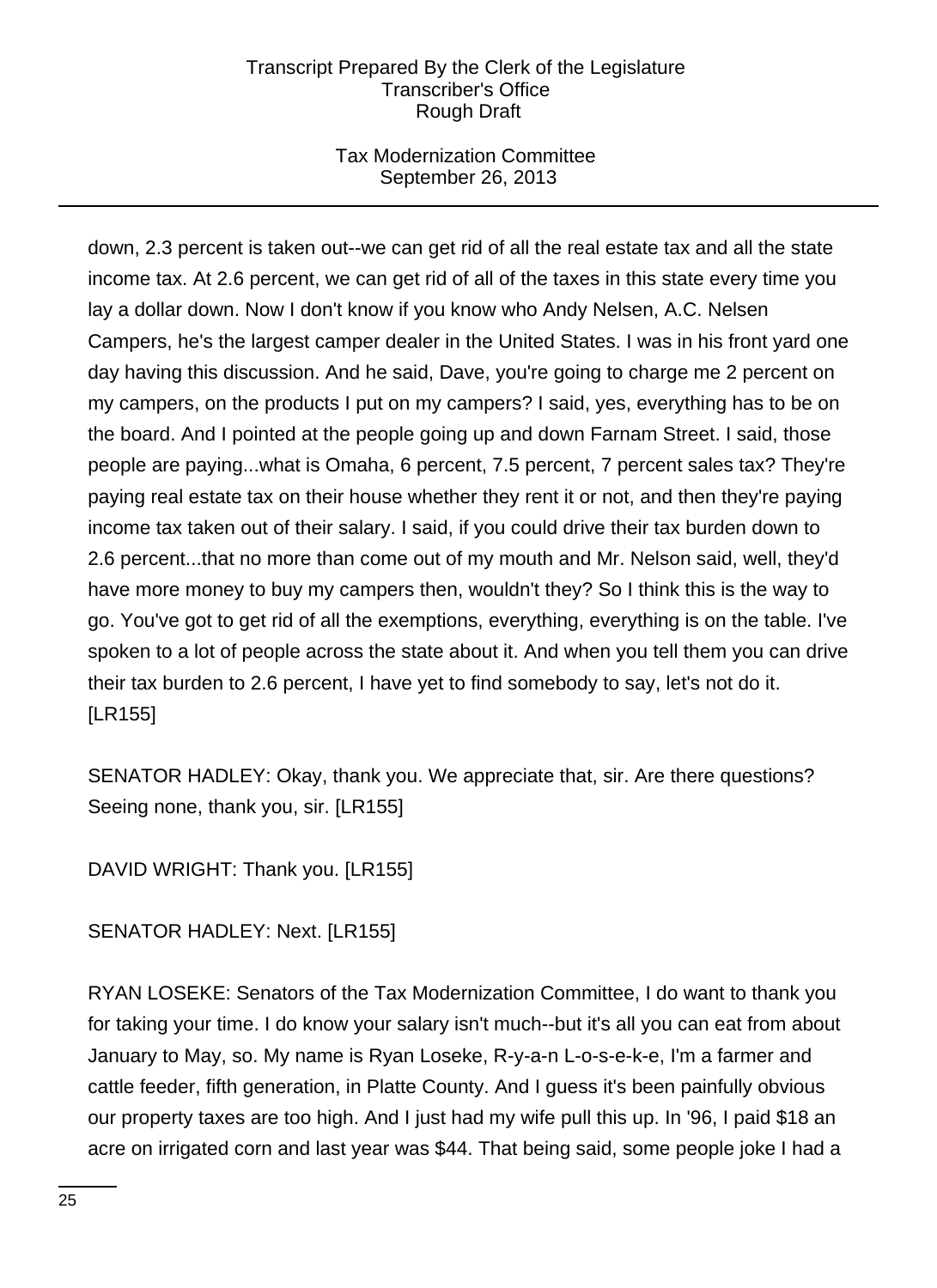## Tax Modernization Committee September 26, 2013

lapse in judgment and ran for school board three years ago. I am on the school board north of Columbus and we have been fortunate with that. Our levy in 1996 was 94 cents; we have been able to drop it to 73 cents. That being said, my concern is if we are going to try and...whether it's through income tax or whatever, I'm concerned about allocation of these dollars back to the school districts. If we have some sort of modified TEEOSA formula to bring it back to our school districts, I'm afraid you're going to make our property tax burden worse because, as of now, we're not an equalized district. I think more and more of the rural districts are. I think we're going to see more money move from rural to urban. I think, anytime we try and allocate back to local government, the formula has become so convoluted and confused that nobody really knows what they mean or how to get them back evenly. So, you know, I guess that's about all I have. I don't have a lot of solutions. You know, somebody talked about, as far as property tax relief, maybe an income tax credit is the way to go, where you fund that. You know, income tax is tax based on what you make so maybe that's an opportunity to do it. Briefly, on sales tax exemptions, Mr. Dinkel, I know, talked about it a little bit. Some of this farm equipment, obviously, is getting expensive. If we do remove exemptions on that, I think we need to look at removing it from personal property tax too. I view that as double taxation. But that's kind of my comments, mainly based on the fact if we keep generating revenue back to these local governments is a big concern to me. And I do like our local control. And if your school and townships...and I know it's difficult. If we want services, it takes money to do it. But you guys need to be on the school board members and the county supervisors and those kind of things, as well, too. So thank you. [LR155]

SENATOR HADLEY: Thank you. Are there questions? Seeing none, next. [LR155]

JOHN GREER: (Exhibit 9) My name is John Greer, J-o-h-n G-r-e-e-r, I am a retired teacher. In fact, Senator Sullivan, I believe you came and spoke to my government class one time. And as having been a retired teacher and teaching government, like everyone else has said, I appreciate you coming and hearing from the people. I think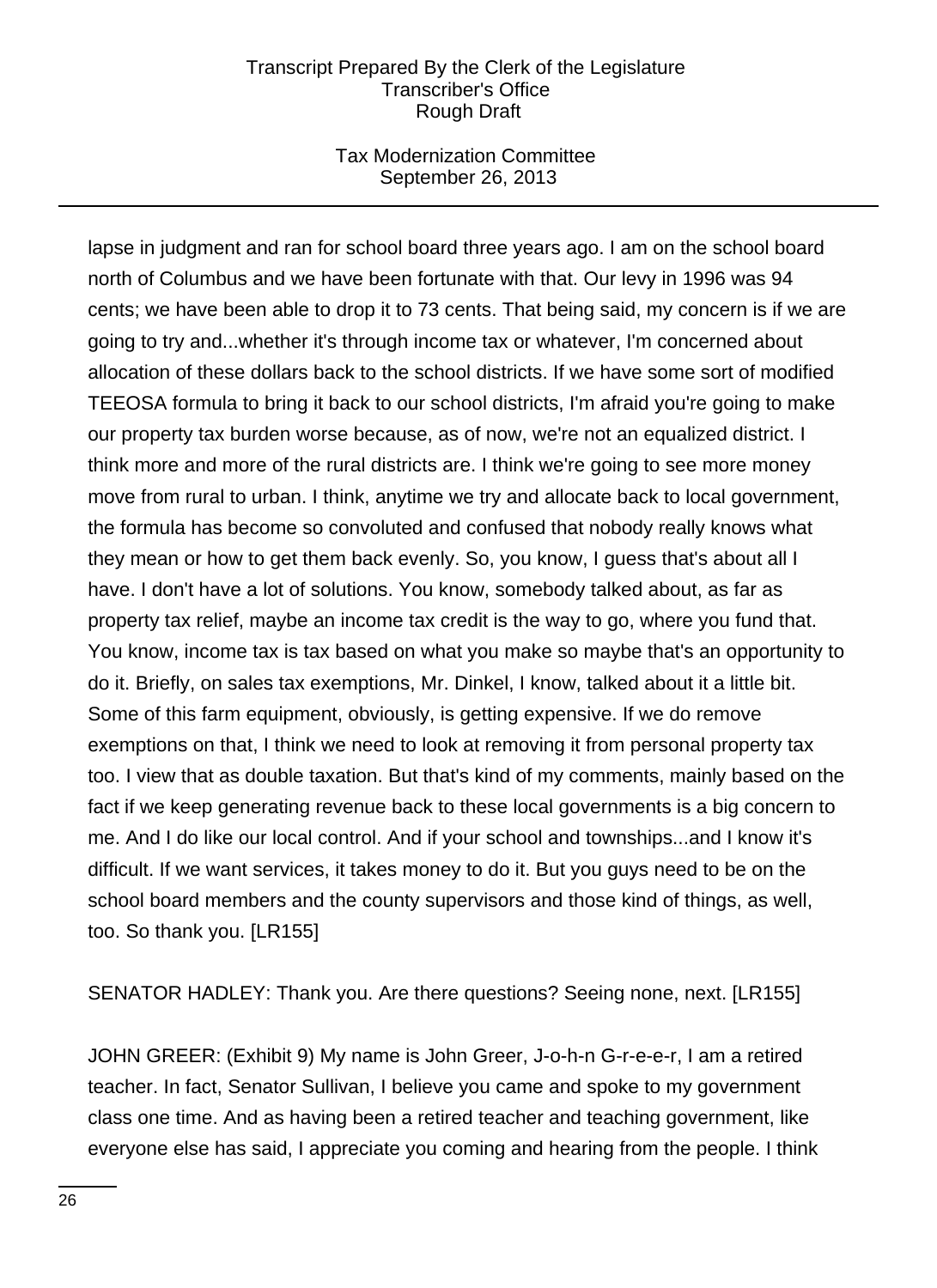## Tax Modernization Committee September 26, 2013

that's very important. I think sometimes that doesn't get done. But I'm here to talk to you about the retirees and the taxes on retirees. We rank in the bottom seven of this nation in favorable tax relief for retirees. Go to South Dakota, no tax on retirees at all, of course. Iowa has...as of 2014, will have no tax on Social Security. And the first \$6,000 of pension is also not taxed. Somebody mentioned the fact that people aren't leaving the state because of retirement. But they are, and it's not always about weather. It's being able to live an affordable life. I've been here for 34 years. And right now, my wife and I are looking at moving to a...maybe South Dakota, maybe Iowa. We can move to Yankton. We still have and can enjoy Nebraska. We can go to Council Bluffs and enjoy Omaha. But unfortunately, we have children here and we're going to have to leave them here. They're adults, of course. And I think that's a shame that we aren't looking more at retirees being taxed, both Social Security and pensions. As far as recommendations, I don't think you have to do it all at once. Iowa had broke it down to a four- or five-year period and finally got to the place, so it doesn't hurt...hit all at once. I hope that you will look at the taxes on retirees. I understand the difficulty farmers have and their equipment. But I think that we need to have a higher sales tax and lower the federal income...state income tax. Not everyone has got themselves in the game because maybe they're low income and they don't pay any state tax. And I think they need to be in there with everyone else. I personally like the fair tax that's been recommended at the federal government or we tax spending, not our income. I hope that you'll look at the retirees and where we rank and come up with some solution. [LR155]

SENATOR HADLEY: Thank you, Mr. Greer. Any questions? Seeing none, thank you. [LR155]

JOHN GREER: Thank you. [LR155]

SENATOR HADLEY: Mayor Beutler. [LR155]

CHRIS BEUTLER: (Exhibits 10-15) Mr. Chairman, Senators, good afternoon. I'm here to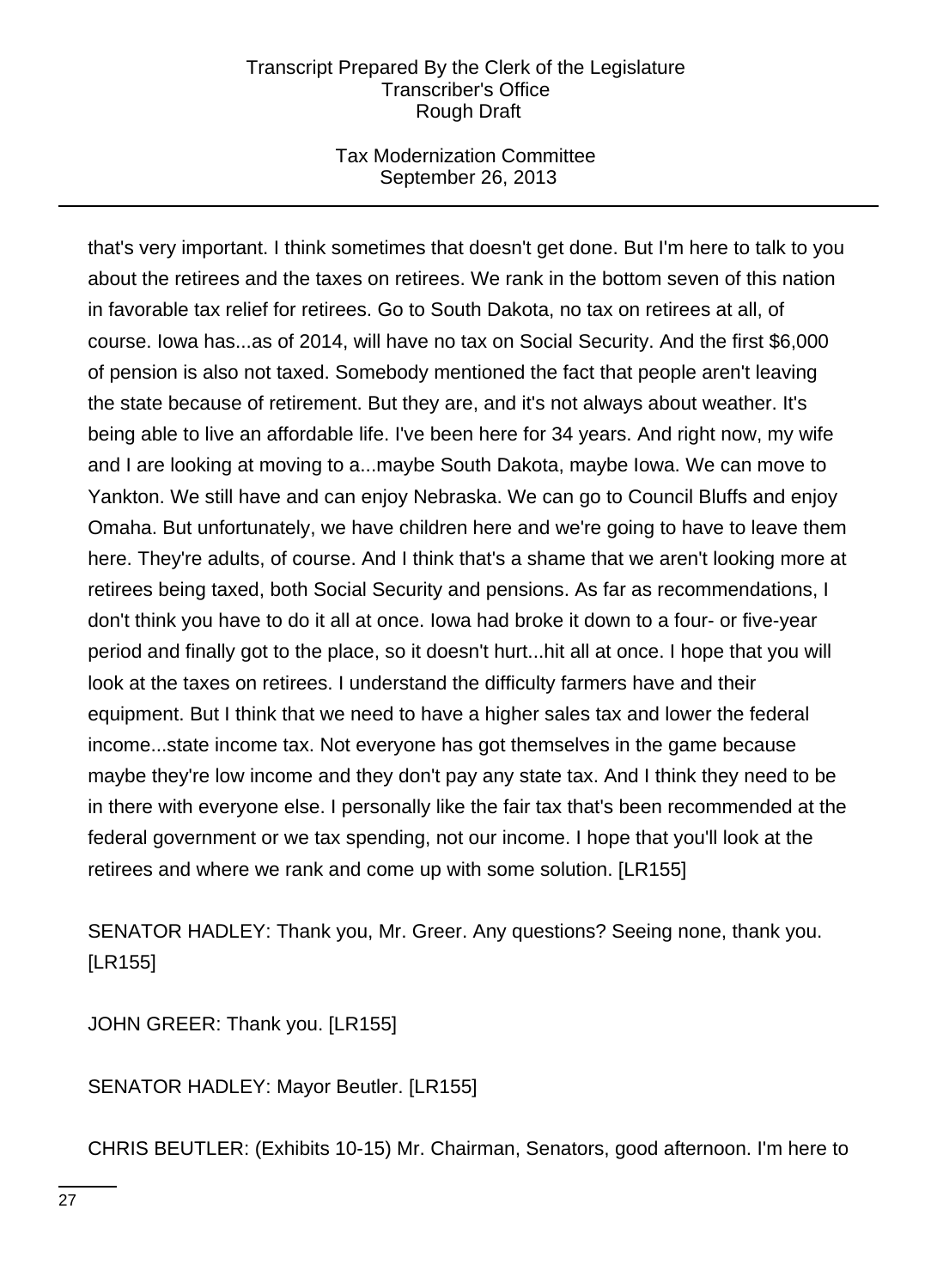## Tax Modernization Committee September 26, 2013

prove that, indeed, old senators never die, they just pop up again, by and by. (Laughter) And I feel a little remorseful being here in a couple of ways, at least. First of all, you're going to be in Lincoln and I do...I am the mayor of Lincoln, as you know. But I'm also the current-year president of the Nebraska League of Municipalities. And we wanted to be sure that you knew that...and the public knew that, indeed, we are concerned about the state of the municipalities and we do want to speak up for them on all occasions where that's possible and appropriate. You all have been very good about listening to us so I'm going to be very short because you've already heard from several of the kinds of people that you came here to hear and who deserve to be heard. Having said that, I understand your process at this set of hearings is not to have exhibits distributed to you. So I would ask you to take a look at the exhibits that have been given to your committee clerk. They are extensive and I think you would find many things in them of interest to you in your work. The first exhibit has to do with history, with the history of the categorical state aid formulas as they apply to municipalities. It gives you dates. It gives you reasons why they went up and down and what you all have seen fit to do with them through your various fiscal crises. I think a fair summary of the whole thing in the end is that it all started in the early 1970s when the question of appropriate exemptions came up big time, not in the area of sales tax but in the area of property tax. And huge, huge exemptions were made, probably for the right reasons. Everybody can argue right reasons and wrong reasons. But huge exemptions were made to the property tax system. Those exemptions, of course, hurt all of the governing agencies that operated with those revenues and, first and foremost, all of your local political subdivisions. That money was never restored to anywhere near the amount of money that was taken away. Some money was restored. Through time, it ended up in four different state aid formulas. To make a long story short, you've ended the MIRF Infrastructure Fund. You have ended aid to education in it's per-capita form. You've ended MEF rollover funding. And only one municipal aid fund remains. That's an equalization fund, a small equalization fund. That fund does not benefit Lincoln or Omaha or a large number of cities in this state because it is an equalization formula. So, in essence, you have cut off all of the categorical state aid programs for municipalities for a great many cities in the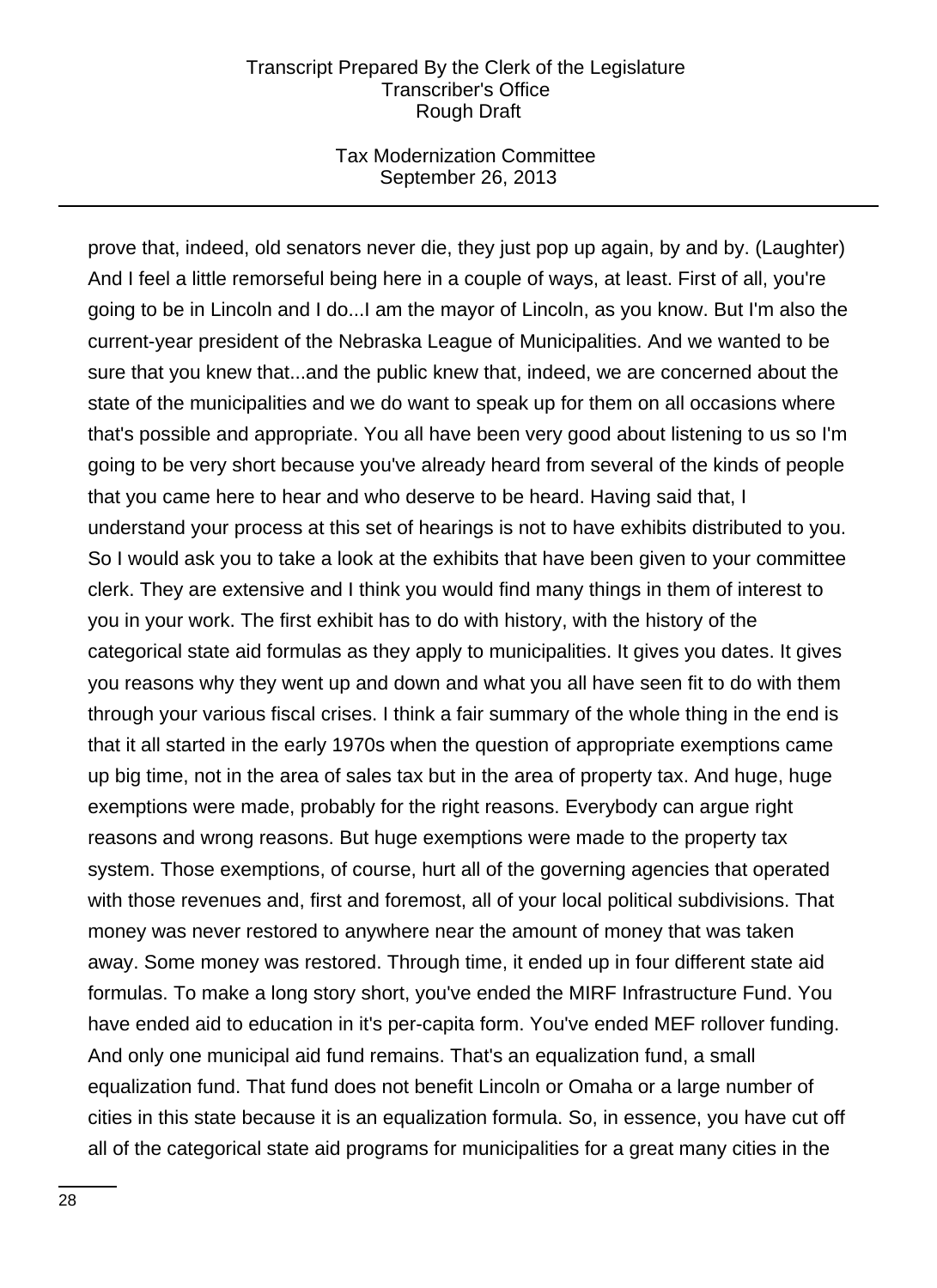### Tax Modernization Committee September 26, 2013

state. That's the history that's laid out to you in greater detail. And that's the background against which I would argue on behalf of the municipalities, not for new aid before the restoration of some of that which has been taken away. The second story that is laid out in the exhibits, is more a story of the city of Lincoln and some information pertinent to the city of Lincoln and how we've dealt with things since the financial crisis and the cutbacks and, to some extent, a bit of a history of the city of Lincoln. And then the third item, which is not marked as an exhibit but which is something that is my favorite performance indicator of all time which is made up by your Fiscal Analyst's Office, and this has been...this was the document I lived by in the Legislature. And it tells you two things, in my opinion. And I hope you'll take a good look at it. It tells you, in terms of state and local taxes altogether as a percentage of personal income, how much that's changed over the last half century. And you know, if people think you're not doing well on taxes, you're not doing any worse than we did 50 years ago. It's been fairly constant over time and in the most meaningful way you can describe that. The second thing, more pertinent to my testimony today, has to do with what it tells you about property taxes as a component of those state and local taxes. And it will show you, for example, that back in 1981, '82...or '67, '68, that property taxes were 6.8 percent of the 11.5 percent that government took for taxing overall for state and local. If you go all the way down to the bottom of the chart, it's 4.1 percent, indicating that the Legislatures over the last half century have had some significant success in reducing property taxes as a proportion of total state and local taxes levied. Whether you've had enough success, I'm sure you're going to hear an earful about that. Somehow it astounds me but...and I can understand it much more in an agricultural area, of course. But I can give you personal testimony, anecdotally, myself, that the property taxes remains far and away the most disliked tax in Nebraska. You know, having said those things, let me simply indicate that the situation with regard to a large number of our communities, speaking on behalf of the League, I speak on behalf of villages and second-class cities across this state. Many, many, many of those, into the hundreds, are at the top of their levy. They're also at the top, many of them, of their annual budget increases and are not able to even take advantage of that rule. So they're in a hard way. And their array of usable taxes are not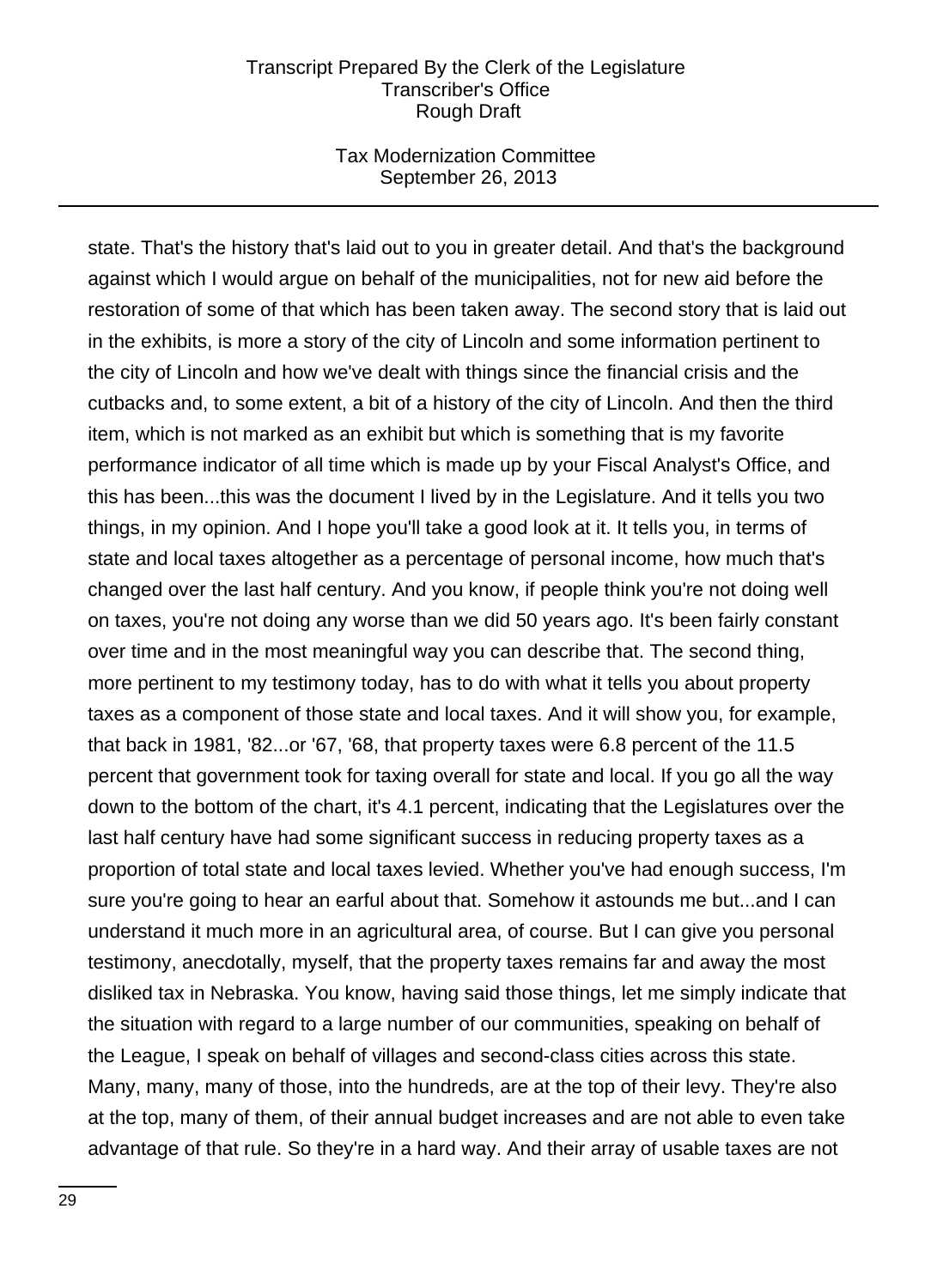# Tax Modernization Committee September 26, 2013

great so that when you reduce state aid to them, as you have, it's an even more meaningful thing than it is to the mayor of Lincoln, Nebraska. So I hope you will be cognizant of those things. I hope you understand that the League, itself, and myself, personally, stand ready to meet with you any time for as long as you want, and to gather whatever information could be useful to you, as I hope you believe we have done in the past and as we will do in the future. I wish you luck in all this. I did this at least once, myself, and it's hard, hard work. Thank you. [LR155]

SENATOR HADLEY: Thank you, Mayor Beutler, we appreciate it. Any questions? Seeing none, thank you for coming up. I'm sorry, Heath. [LR155]

SENATOR MELLO: That's fine. That's fine. I want one question, if I could. Thank you, Chairman Hadley. Thank you, Mayor. Real quick, could you provide a little background? I know from the documents and from our legislative history, we eliminated...the Legislature voted to eliminate aid to cities in 2011. Have you seen any changes or challenges in regards to reductions in your public safety work force and/or reductions in public safety budgets due to the loss? I know, Omaha and Lincoln, obviously, are a little different than other municipalities. But could you maybe speak from an urban perspective of challenges that you maybe have or have not had to deal with in regards to public safety because of that elimination of aid? [LR155]

CHRIS BEUTLER: Yeah. Let me describe the expectation on us and how a reduction in aid may affect that area and, in fact, probably does affect that area because safety and security, police, fire, and 911 are, far and away, the number-one thing that the citizens of Lincoln want from their government. And I know that because we've done surveys. We do scientific and nonscientific surveys. I feel like I have a pretty good feeling for what the people want. Over the last six years that I've been in office, during that period of recession, the number of public safety officers in the city of Lincoln has increased by .5 percent, four officers in those ten years or so. That's in a city that's grown, peoplewise, by 10 percent or 11 percent; areawise, by an equal or greater percentage.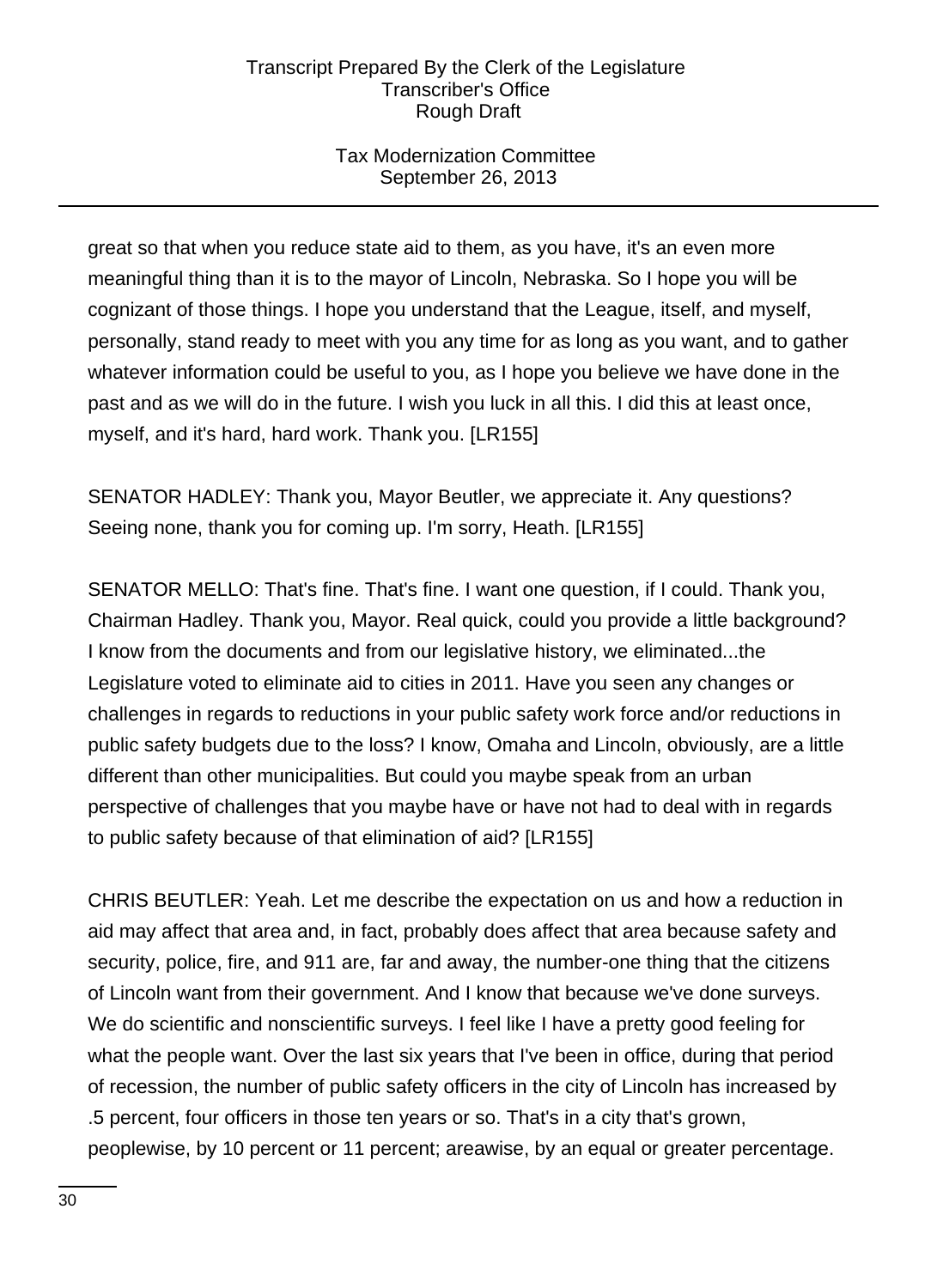# Tax Modernization Committee September 26, 2013

And so...and where we've cut...added police offices in only very few numbers, all of the other departments of city government have far fewer employees than they had six years ago, in the six figures. So my point is, when you lose \$1 million of state aid, for example, that's another ten officers and their equipment that could be on the street for us. It's a subject of discussion with our community based on our performance standards, where we would apply that money. But if you...but pressure on public safety is very real these days. [LR155]

SENATOR MELLO: Okay, thank you. [LR155]

SENATOR HADLEY: Thank you, Mayor. We've got seven people left still, I assume, on...eight people, on property tax. Is that right? [LR155]

\_\_\_\_\_\_\_\_\_\_\_\_: Well, just income tax. [LR155]

SENATOR HADLEY: Okay. But there's nothing wrong with saying you agree with previous speakers also. Okay? (Laughter) Nothing wrong with...and after we get done with these eight, then we are going to switch to sales tax and... [LR155]

SHELLEY SAHLING-ZART: I think maybe I should wait because I'm on sales tax and I was trying to start you an on-deck chair here, so. [LR155]

SENATOR HADLEY: No, you're up. Well, no. We...I told you...you know, we're not going to send you to the woodshed because you're speaking...this is all about taxes. But I just want to get people who do want to talk about sales tax and income tax a chance to speak. So, okay, yeah. [LR155]

SHELLEY SAHLING-ZART: I tried to start an on-deck chair, but you need about ten of them, so. [LR155]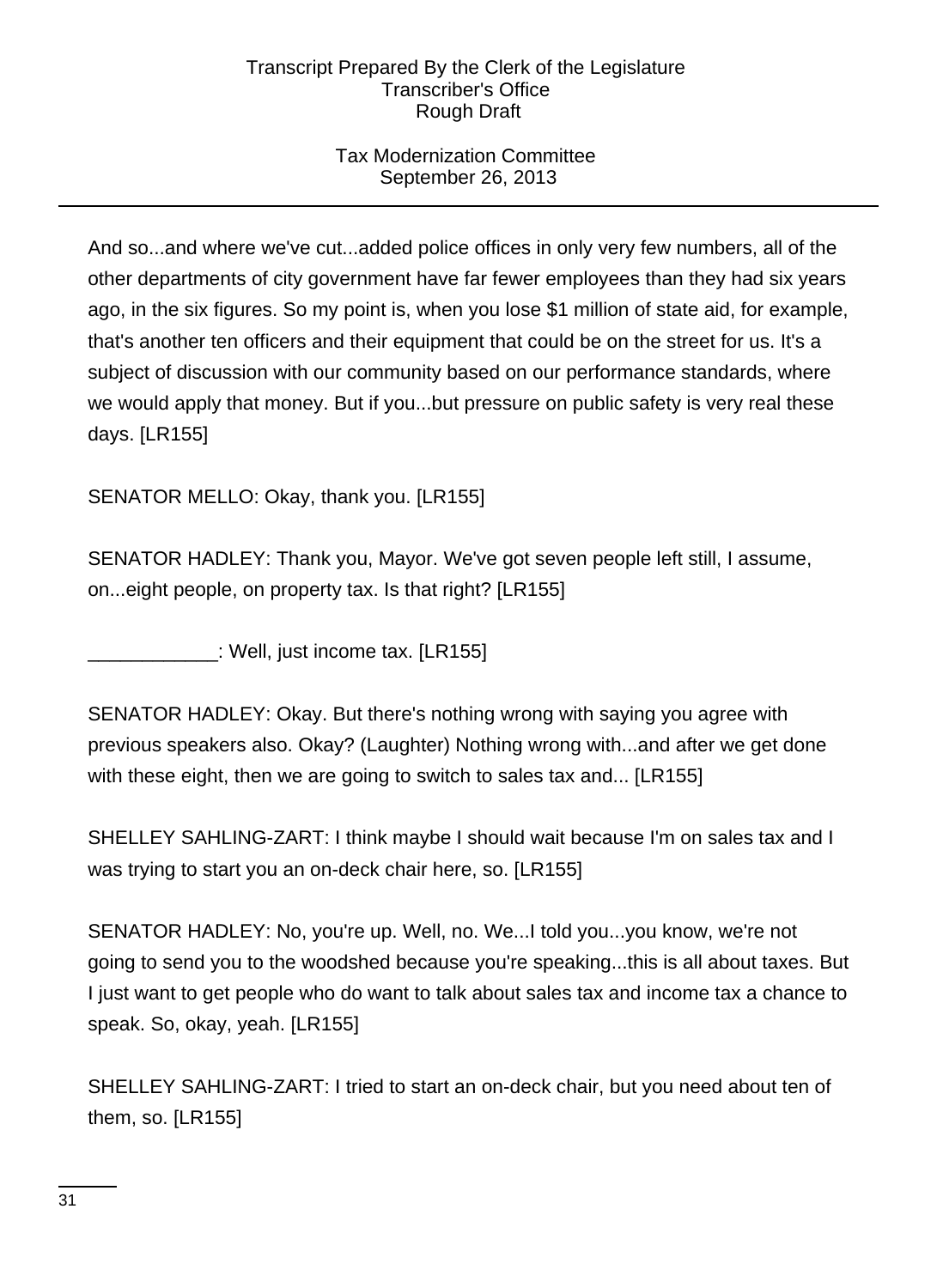## Tax Modernization Committee September 26, 2013

SENATOR HADLEY: Okay. [LR155]

SHELLEY SAHLING-ZART: (Exhibit 16) Good afternoon. My name is Shelley Sahling-Zart, S-h-e-l-l-e-y, Sahling-Zart is S-a-h-l-i-n-g-hyphen-Z-a-r-t, I'm vice president and general counsel for Lincoln Electric System, the municipal utility in Lincoln, Nebraska. But I'm here today representing the Nebraska Power Association, which is a voluntary association representing all of Nebraska's publicly owned...what's that? [LR155]

SENATOR HADLEY: The lights just went out. [LR155]

SHELLEY SAHLING-ZART: Yeah. That's appropriate, isn't it? [LR155]

SENATOR HADLEY: What power she has, huh? Just sending us a little message there, huh? [LR155]

SHELLEY SAHLING-ZART: That would not happen in Lincoln. Senator Campbell is on my board. That would not happen in Lincoln. Anyway, the NPA represents all of Nebraska's publicly owned electric utility systems, public power districts, municipalities, rural public power districts, irrigation districts, and co-ops. So I'm here today on behalf of all of them. You've heard a lot...first of all, thank you for doing this. This is a tremendous commitment on your behalf to travel across the state listening to people, and we certainly applaud that effort. You have a large task ahead of you. You've heard a lot today so far about kind of general tax policy, and I'm going to zero you down to a very specific--I'm sorry--sales tax exemption. And first of all, on general terms on sales tax exemptions, I think it's absolutely appropriate that you do a review of those and take a look of those. I think that's incredibly appropriate. We have no problem with that and looking at the rationale behind them and why certain sales exemptions...sales tax exemptions were put in place and whether that rationale is still valid today. The one I'm going to talk about is the sales tax exemption for fuel used in the generation of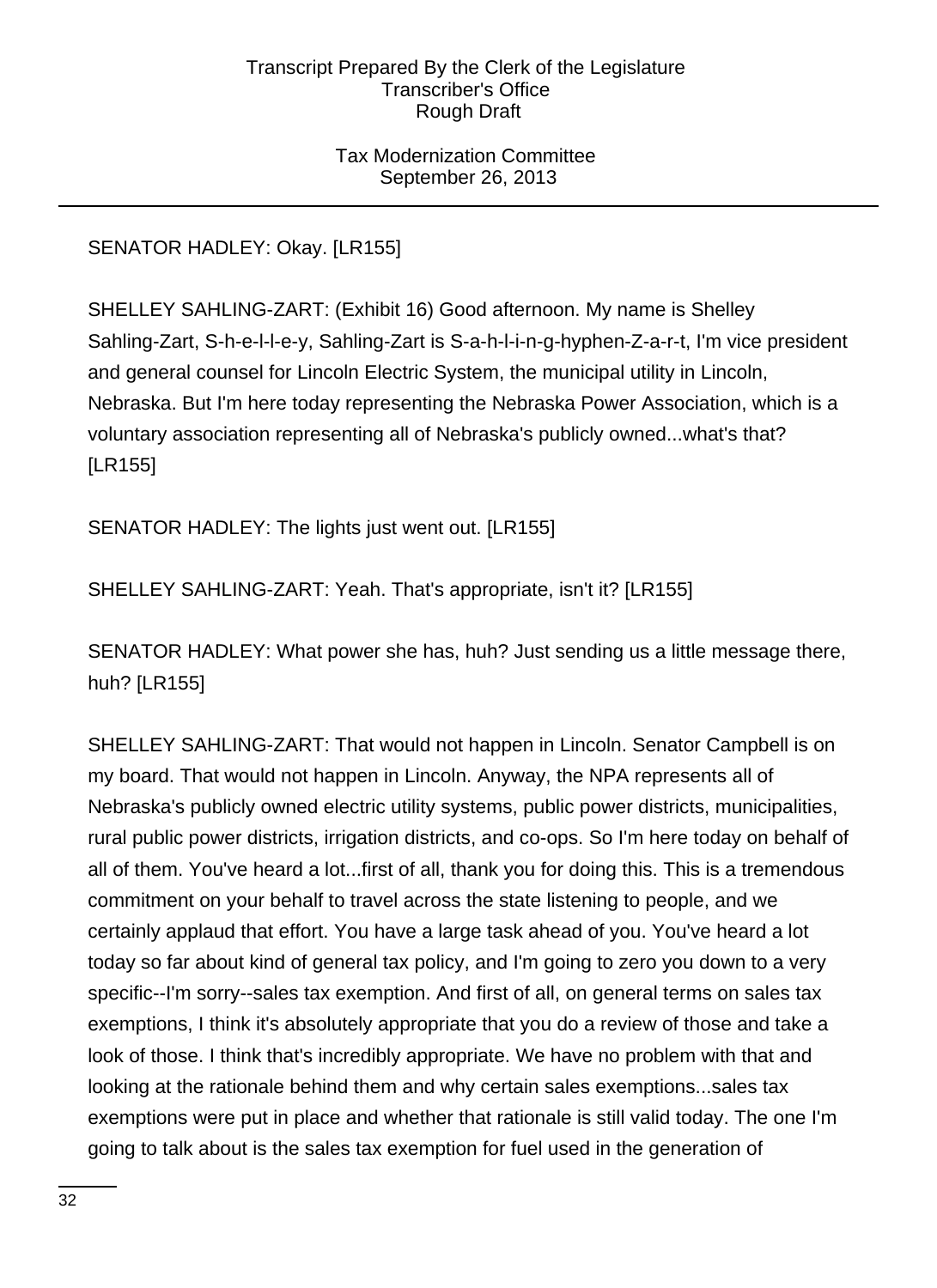#### Tax Modernization Committee September 26, 2013

electricity and electricity used in the ag processing and manufacturing areas. First of all, with fuel used in the generation of electricity, it's an input. It's a raw material going into the production of a product. As a general rule, those inputs are typically not taxed because the end-use product is taxed. I think that's true in most, if not all, states. So that's what we believe is the rationale for that tax. The ultimate electricity to the consumer, sales tax is applied to that. Therefore, we believe the sales tax exemption for the fuel used to generate the electricity is a proper sales tax exemption. And why do we care? I mean, at the end of the day, we're publicly owned utilities. We have one source of revenue, it's our rates. And Senator Hadley, you and I discussed once, everything flows through. We pass everything through. Our costs go through. We don't earn income as public utilities. Well, the reason it matters is because all those things go into our rates. And our rates are a huge factor when it comes to economic development and attracting new businesses to our state and getting the Nucor Steels of the world and the Goodyears, now Veyance Technologies, getting them to expand and stay in Nebraska. So people look at our base electric rates and it's important that we try to stay competitive. I'm happy to say we have electric rates in this state that are among the lowest in the country. We've seen some other states start to catch up; that's a fact. But we still have really low electric rates and we want to keep them that way. So if you were to remove this exemption and, thereby, cause a bump in our rates compared to other states, well, we have automatically kind of put ourselves at a disadvantage in comparison to the other states because they're not having that same tax. So from our standpoint, it's a double taxation on the fuel if you eliminate the exemption. And we'd like to see that exemption remain. With regard to the exemption for electricity used in agriculture processing and manufacturing, again, that doesn't go directly to us. But it does go to competitives. We need those businesses here. Those businesses are huge in our electric systems. They're good consumers of electricity. They're one of those loads we really like to have because they're on all the time, they're a very efficient load, and it creates jobs for our communities. So from that standpoint, they also are looking at that as an input to what ultimately becomes the product that they sell or the service they provide that is also taxed. So we would like you to see those exemptions remain,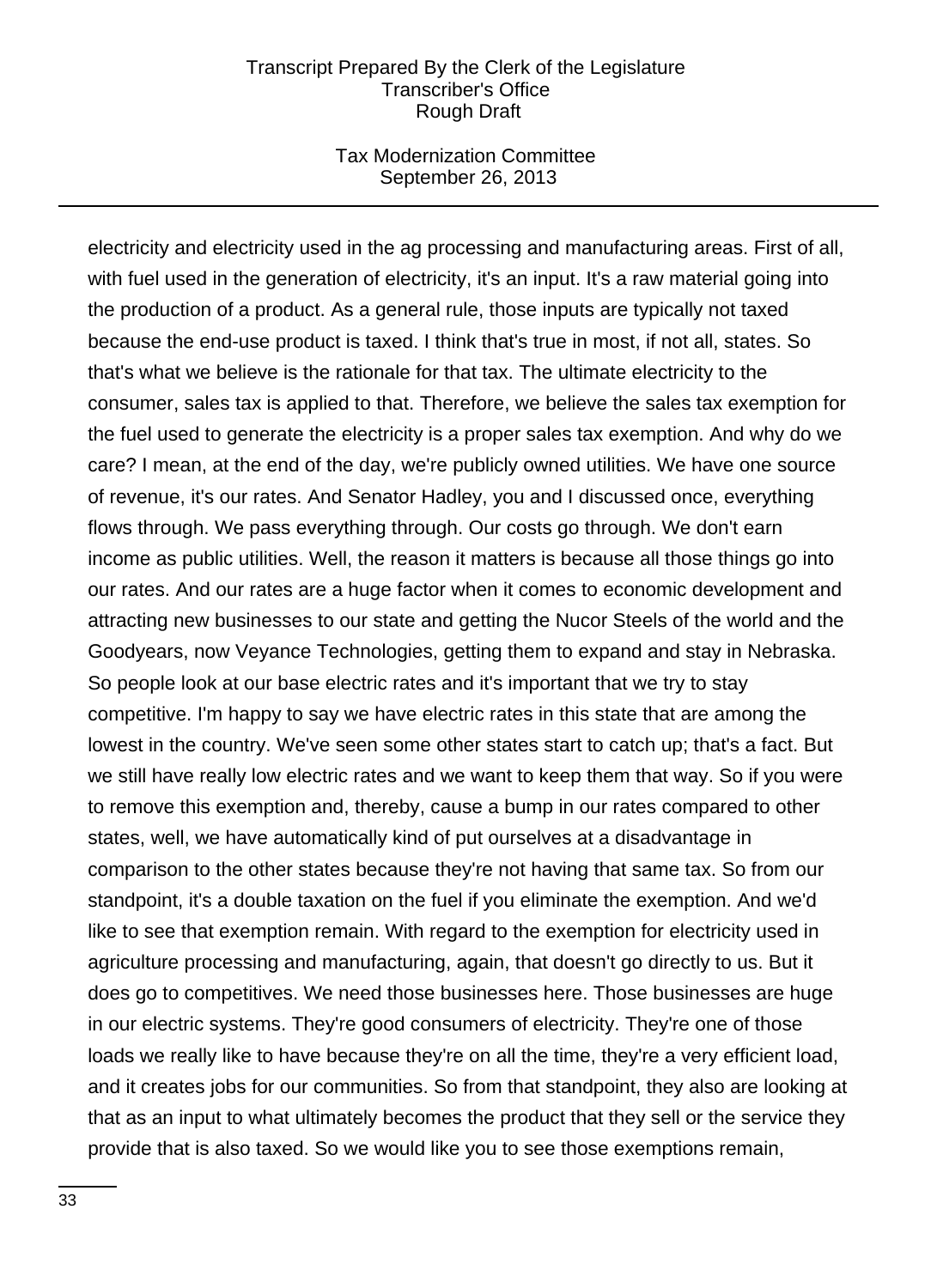# Tax Modernization Committee September 26, 2013

particularly the one on fuel used in the generation of electricity. So I zeroed in fairly specifically but I'd be happy to answer any questions. [LR155]

SENATOR HADLEY: Shelley, I have a question. You started out with the idea of looking at the sales and use tax exemptions. And, you know, I certainly agree with that. But I wonder how often or how we should go about doing this because...let me give you an example. Let's say a huge company was willing to come to Lincoln, LES, and it was a huge user of electricity as an ingredient in a manufacturing process. And right now, that would be exempt. Right? [LR155]

# SHELLEY SAHLING-ZART: Right. [LR155]

SENATOR HADLEY: And we tell them, you know, the Legislature every three or four years is going to look at that policy and decide whether that policy continues. Do you think that might be an input to whether that company would come here or not? [LR155]

SHELLEY SAHLING-ZART: Yeah, that's a great question. And I know we heard that at the hearings earlier this spring is that that uncertainty is a question mark. I don't know. In some areas you might be able to set down a policy that just says, I'm recommending this because it impacts me. The inputs, you're not going to tax inputs. And that, you provide some certainty on. You know, there are so many, as you know, sales tax exemptions out there that could be categorized differently. And maybe if there's a way to categorize them and group them. But to say, you know, some of these we aren't going to touch. Some of these may, you know, have a good, rational basis and good tax policy. Beyond that, you're absolutely right. That will be a question mark for some people. [LR155]

SENATOR HADLEY: Right. And the only reason I bring this up, this is our third hearing and we've heard a lot about property taxes. And I sometimes wonder whether, especially the ag people, wouldn't trade a little more certainty for the system we have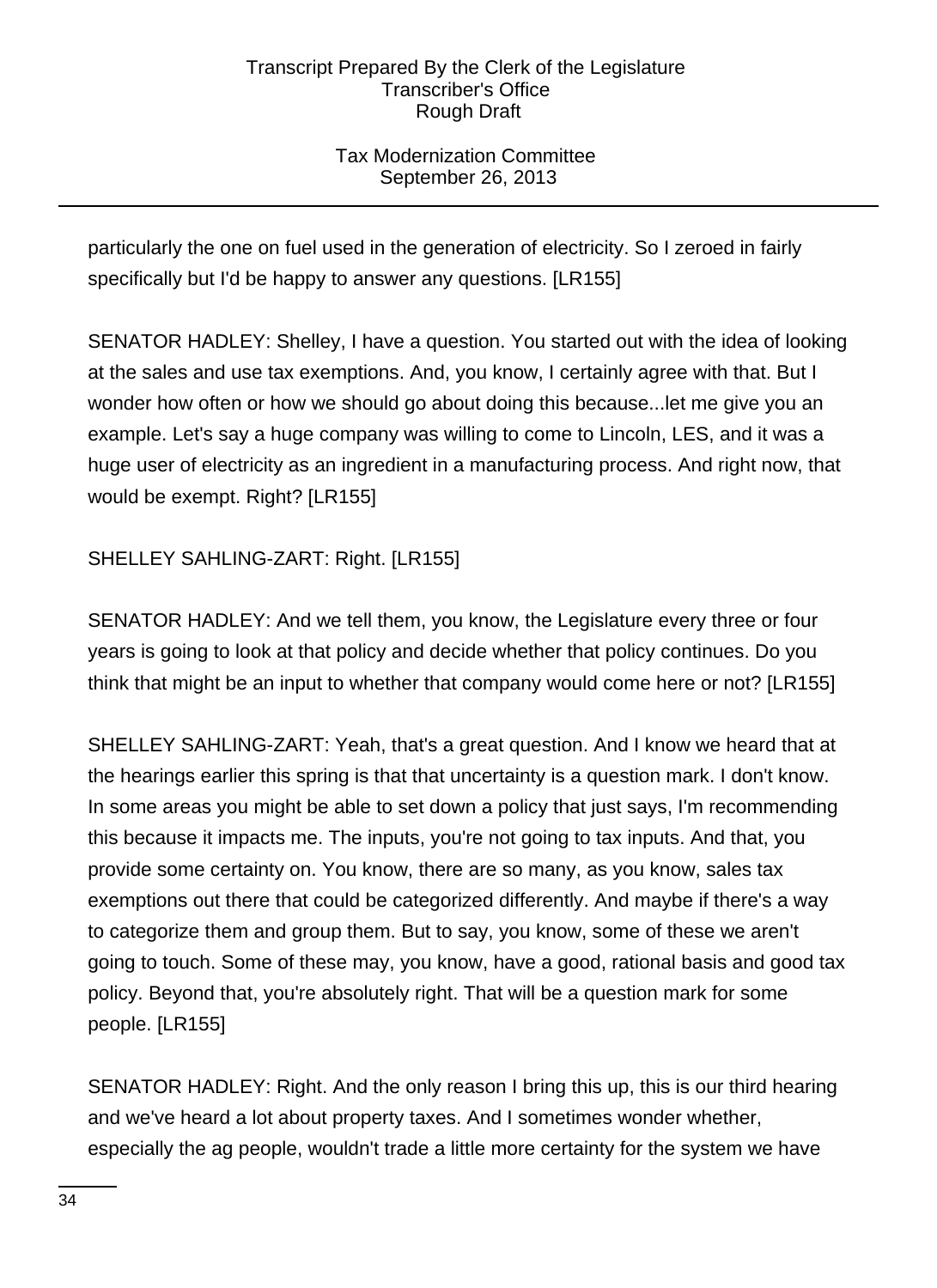# Tax Modernization Committee September 26, 2013

now of knowing, you know, that their property taxes aren't going to go up 30 percent or 40 percent in one year. But you... [LR155]

SHELLEY SAHLING-ZART: The problem that I have is, at my rate hearing, are people going to understand that they're paying more in their electric rate because they're going to pay less on their property tax bill? [LR155]

SENATOR HADLEY: Yeah. That's...I... [LR155]

SHELLEY SAHLING-ZART: They're not going to know that when they testify at the microphone at my hearing, I don't expect. I mean, and it still goes back to that competitiveness in the region from a rate standpoint. And that's a huge concern. [LR155]

SENATOR HADLEY: Okay, Shelley. Thank you. Appreciate it. [LR155]

SHELLEY SAHLING-ZART: You bet. Thank you. [LR155]

SENATOR HADLEY: Next. Thank you, sir. Come on up and visit with us. [LR155]

FRANCIS ROHRICH: Okay, thank you. Senator Hadley and members of the committee, I am Francis Rohrich, F-r-a-n-c-i-s R-o-h-r-i-c-h. I'm here to testify in hopes that we can get the income tax eliminated on Social Security. This is not only fair for Social Security recipients, it's also in line with what all but five states do regarding Social Security income. Nebraska is just one of five states in the nation that tax the Social Security benefits to the full extent allowed by federal law. Tax policy in Nebraska is made by passing laws that tax various sorts of income. When those laws are being formulated, there's typically a study done to determine how much revenue the tax will generate so that the taxation rate will be appropriate. That is the normal process but that process was not followed when Nebraska started taxing Social Security benefits. There has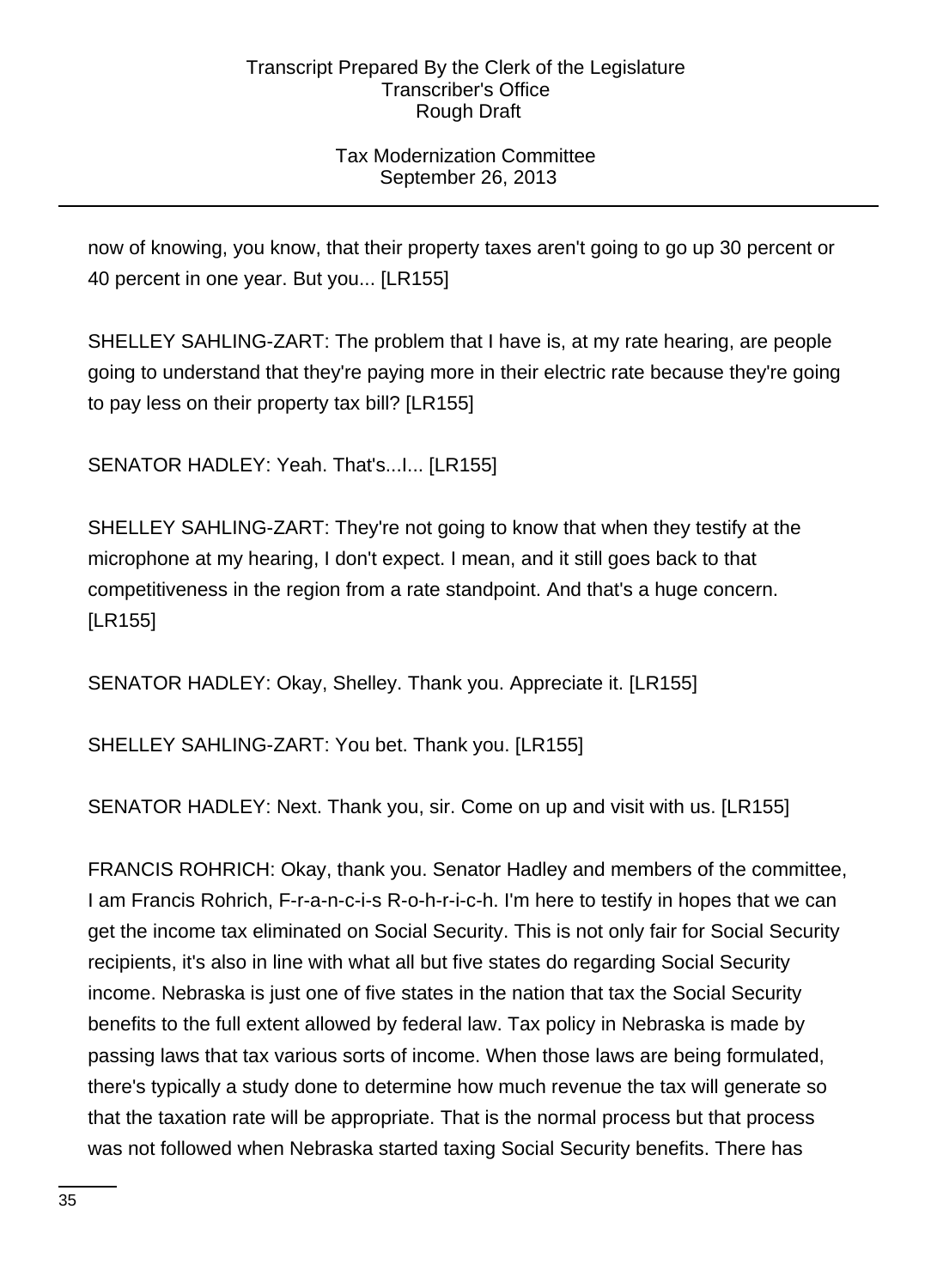## Tax Modernization Committee September 26, 2013

never been a formal policy to tax Social Security in Nebraska. No law providing for state taxation of Social Security benefits was ever passed by the Legislature. Nebraska's tax on Social Security benefits just happened because of a change in federal income tax policy. In the 1980s, there was considerable debate about how to change the Social Security system to ensure that the program would be able to pay the promised benefits to the baby boomer generation that would retire in the next 30 years or so. In 1984, a compromise was cut that would tax some Social Security benefits at the federal level and that additional new federal income tax revenue would be placed in the Social Security Trust Fund. The federal tax on Social Security was increased in 1993 with the additional tax revenues going into the Medicare Trust Fund to help keep that program solvent well into the future. At that time, Nebraska's income tax was calculated as a percentage of the federal income tax liability. So Nebraska got a windfall benefit in tax revenue. Nebraska's windfall tax benefit was not the result of a policy decision to tax Social Security benefits. The new revenue stream was never anticipated by Nebraska. And the new tax increase for the state was never subject to public debate. When the federal government started using...started taxing Social Security benefits, many states acted to remove Social Security benefits from the state income tax. Nebraska did not. Social Security income helps keep elderly and disabled citizens out of poverty. Iowa and Missouri are in the process of eliminating their state income tax on Social Security benefits for that very reason. The governor of Missouri has stated that Social Security benefits are intended to keep the elderly and disabled citizens out of poverty. It was never intended that Social Security become a revenue source for the state. Railroad retirement... [LR155]

SENATOR HADLEY: You have one minute. One minute. One minute. [LR155]

FRANCIS ROHRICH: One minute? Okay, thank you. Railroad retirement and Social Security retirement incomes are both intended to keep the disabled and elderly citizens out of poverty. Both programs are vital to the individuals who receive those benefit payments. But the two sets of benefits are treated very differently by Nebraska tax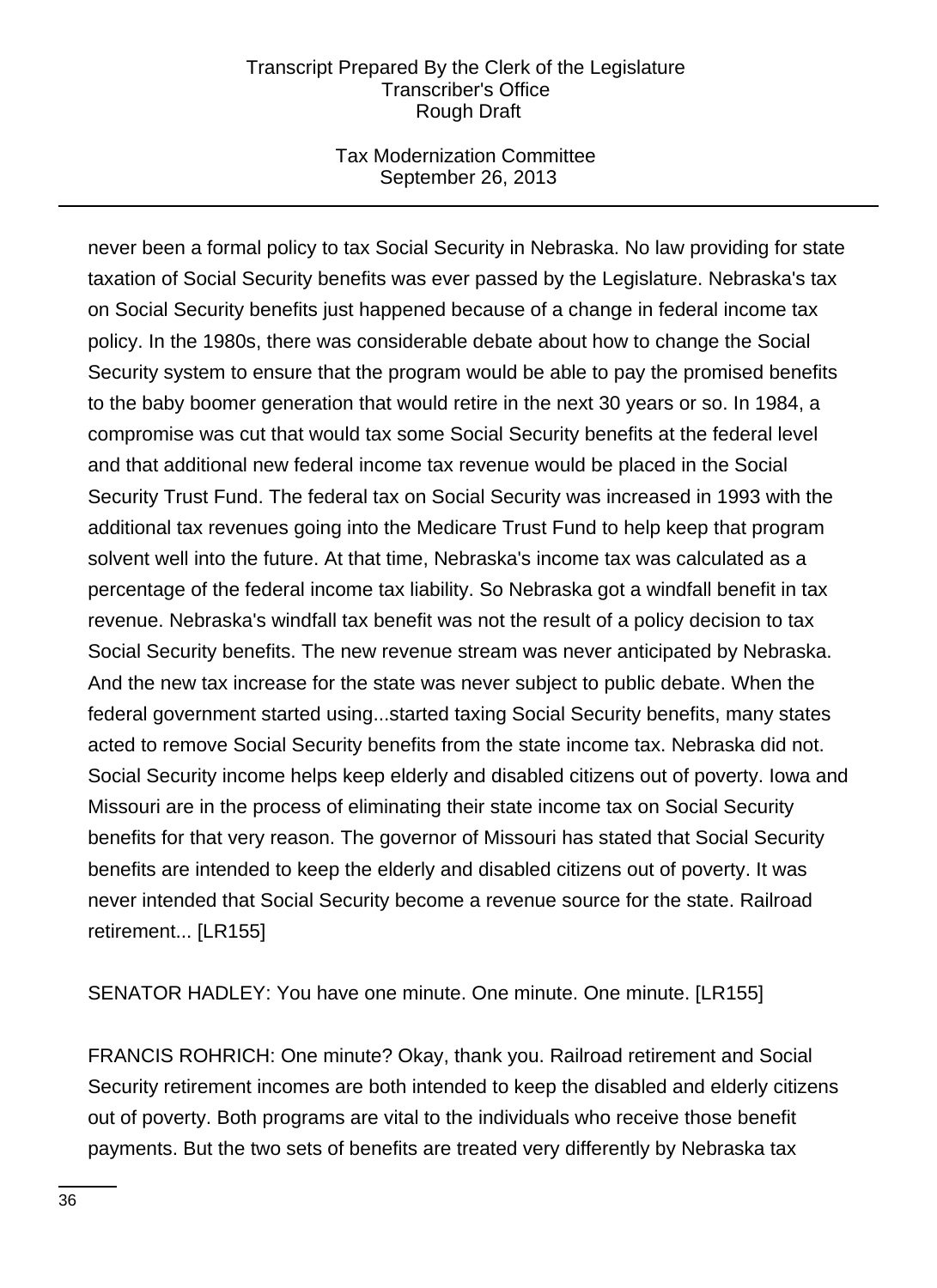## Tax Modernization Committee September 26, 2013

policy. Railroad tier 1 and tier 2 benefits are subtracted from the adjusted gross income for the individual before applying the Nebraska income tax tables. It's not only fair to all retirees...it is only fair to all retirees that Social Security benefits have that same kind of preferential treatment. Thank you. [LR155]

SENATOR HADLEY: Are there questions? Seeing none, thank you, sir. Next. [LR155]

MARK BEJOT: (Exhibit 17) Good afternoon, Senator Hadley, Senator Schumacher, Senator Sullivan. I'm Mark Bejot, I'm superintendent of schools at Wakefield Community School. And one of the things that I've listened to today and I've thought about... [LR155]

SENATOR HADLEY: If you would spell your first and last name, sir. [LR155]

MARK BEJOT: B-e-j-o-t...is that throughout our history, we sought independence from England because of tax. And we tax revolted in 1776. I've never met a single constituent that's told me, hey, I like to pay taxes and, yet, we like the services that many of our taxes support. This is my third year in Nebraska. I come in from Kansas as an administrator. I am a Nebraska native. And one of the things that I learned down there, very painfully, in the recession in Kansas was that it's important to keep all legs of your tax structure together. Kansas sought to go with sales tax, because that was a soft tax, and eliminate the property taxes in the state. And when crisis hit, the state, suddenly, was \$850 million in the hole. And then everybody was struggling, as well as the legislature, to figure out how to even address the problem because it was so massive in under a year's time. And so I would encourage you as you look at your tax structure, that you keep all legs of your stool together, you know. And I know you've got a tough task assigned to you to look at taxing. As a school official, I realize that property taxes are used at the county and local levels. And I do believe that some type of realignment is needed. Lowering local dependence on property taxes and finding more equitable distribution of tax responsibility is your committee's focus. When I looked at your data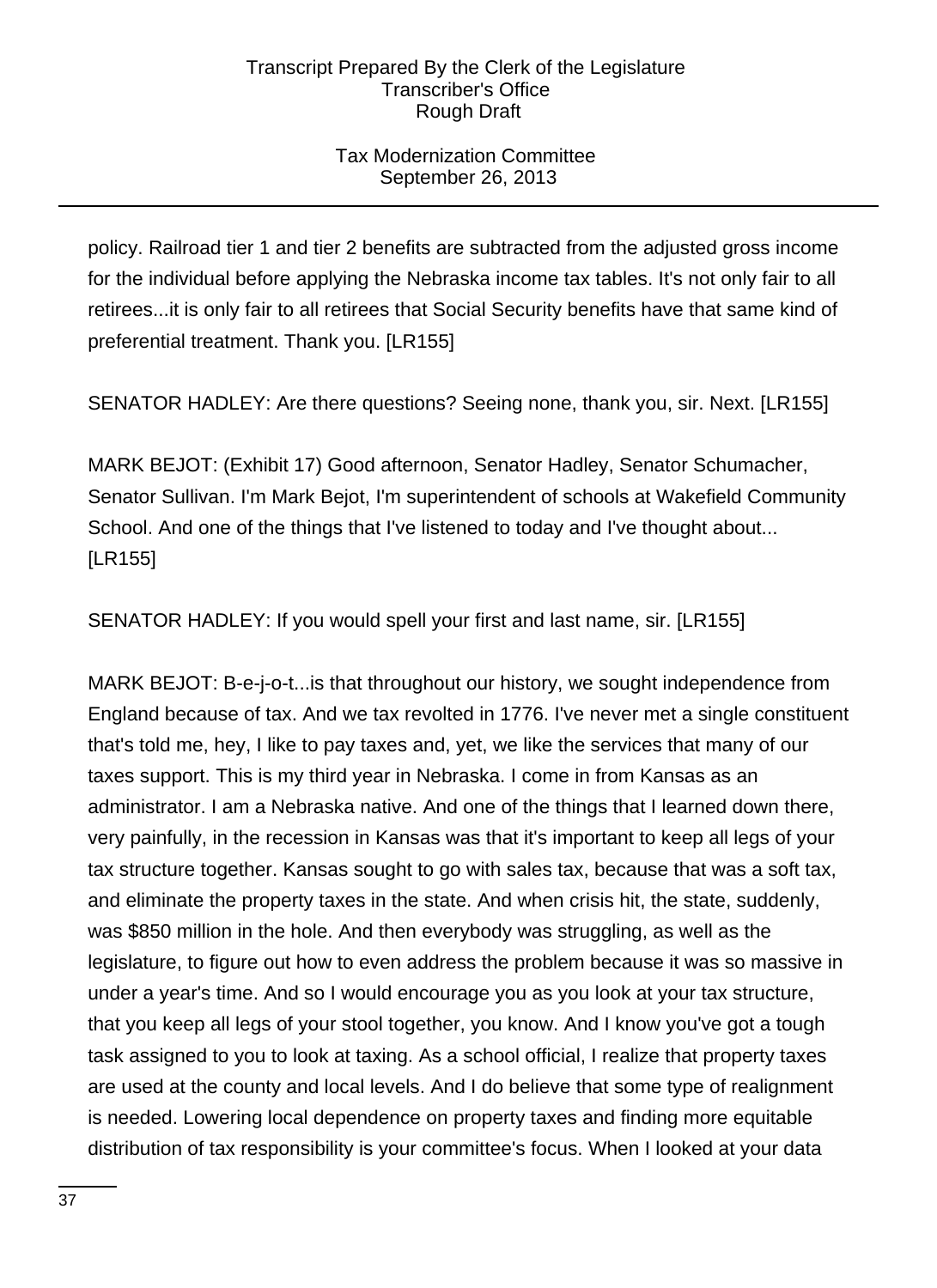### Tax Modernization Committee September 26, 2013

over an 11-year period, the tax rate changes only changed seven-tenths of a percentage point over a 12-year period of time. However, your valuation doubled in the state. And so, yeah, it's created a problem within the taxes. As a school district, the problem that we face is the fact that the federal government...with sequestration and its process of bringing monies back down and how that plays out. I know with my migrant funds this last year from the federal government, with just one sequestration cut, I went from \$83,000 to \$19,000. And it appears to be that everybody funds until it gets to the bottom end and then you get what's left over of the asking. The problem is, is that those kids still exist and still need to be educated. And so where does a school entity go to make up those losses? My losses last year, as a small school, totaled a little over \$400,000 in a \$5 million budget. So you're going to come back and look at property tax. Did we lower our tax rate asking? Yes, we did, by 2 cents this year. We lowered it the previous year as well. So it's not that we're not sensitive to the tax need. But the problem is, somebody has got to pay some of the bills. And one of the things that I would tell you that is, as you look at TEEOSA--which isn't your issue--you need to look at the funding, whatever you do to fund education. If you want to keep your work force base strong, you've got to somehow educate the kids. Now we can debate which thing you want to do and not want to do all day long. Some things that I always ask as a superintendent, if you're going to come to me with a problem, bring a solution. And one of the things that I would propose to you is to take a look at your property taxes and put them together in a use-base system. In other words, I'm saying, if your tax is based on the crop that you're producing or if it's range ground, if it's recreational, if it's business, if it's tax based on its use, you know, the ground in and of itself doesn't generate income. However, I have seen that, as our economy seems to work, property...land is a real hot item, not only for farmers but for investors. And maybe there needs to be a rate adjustment--if the land is purchased for investment purposes, that there's a tax associated with that. Another suggestion that I would say is consider lowering the percentage of valuation and bring more districts back into equalization. And you've heard that previously brought up, that equalization... [LR155]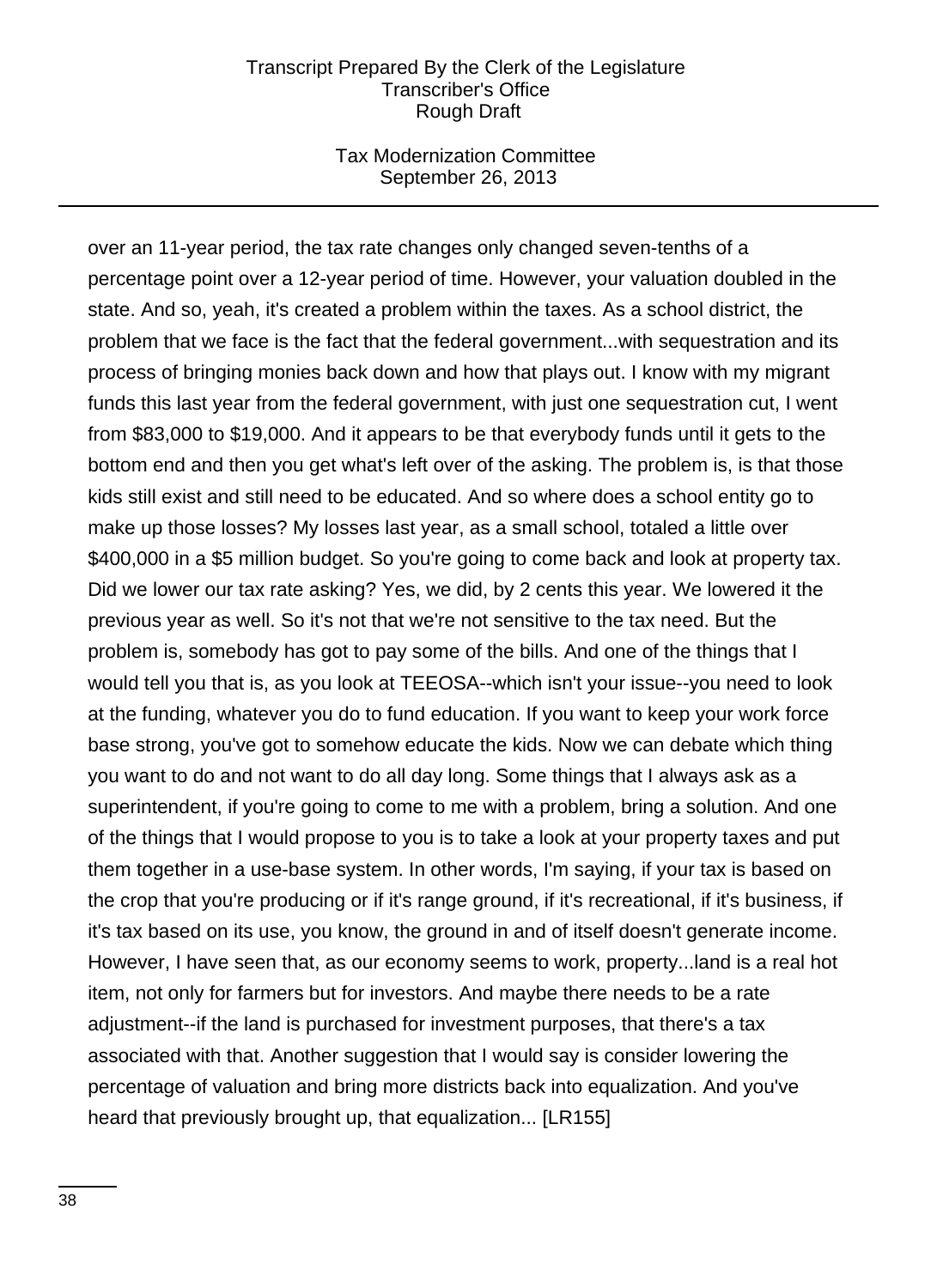## Tax Modernization Committee September 26, 2013

SENATOR HADLEY: You have one minute left. [LR155]

MARK BEJOT: And I know that you've got...you're challenged with sweeping changes in the Nebraska tax structure. I would ask the committee to make sure that you adequately fund Nebraska schools. I urge you to be bold, to examine your data, and do what's best for all Nebraskans, whether they're taxpayers or they're little guys. Before finalizing your recommendations, please also consider meeting with the Education Committee to discuss the impact of the recommended changes that would occur to schools. Thank you. [LR155]

SENATOR HADLEY: Thank you. Senator Sullivan, you might want to take just a quick minute. The Education Committee is also on a parallel path with this group. You want to take a minute and explain? [LR155]

SENATOR SULLIVAN: Sure. I'd be glad to because along with you, Superintendent, at every hearing we've had, and it's clear and it's true here today, that funding for our public schools is directly tied to these conversations we're having on taxation. And this last legislative session, the whole body charged the Education Committee with taking a very close and in-depth look at what TEEOSA looks like right now but, even more broadly, seeing if we could come up with a different approach to this funding mechanism. So that's exactly what the Education Committee has been doing now. We've met several times. We've come up with some ideas but we're a long way from coming up with any recommendations. What we are starting to do next week, though, is starting our series of public hearings. I think we'll be out toward western Nebraska next week. The following week, I think the one closest to you will be in Macy, Nebraska. But we did send a press release out and my office also has the full schedule. So anyone here who feels that they have more to say about the school funding formula, we certainly welcome your comments and hope that you'll attend the hearings. Thank you. [LR155]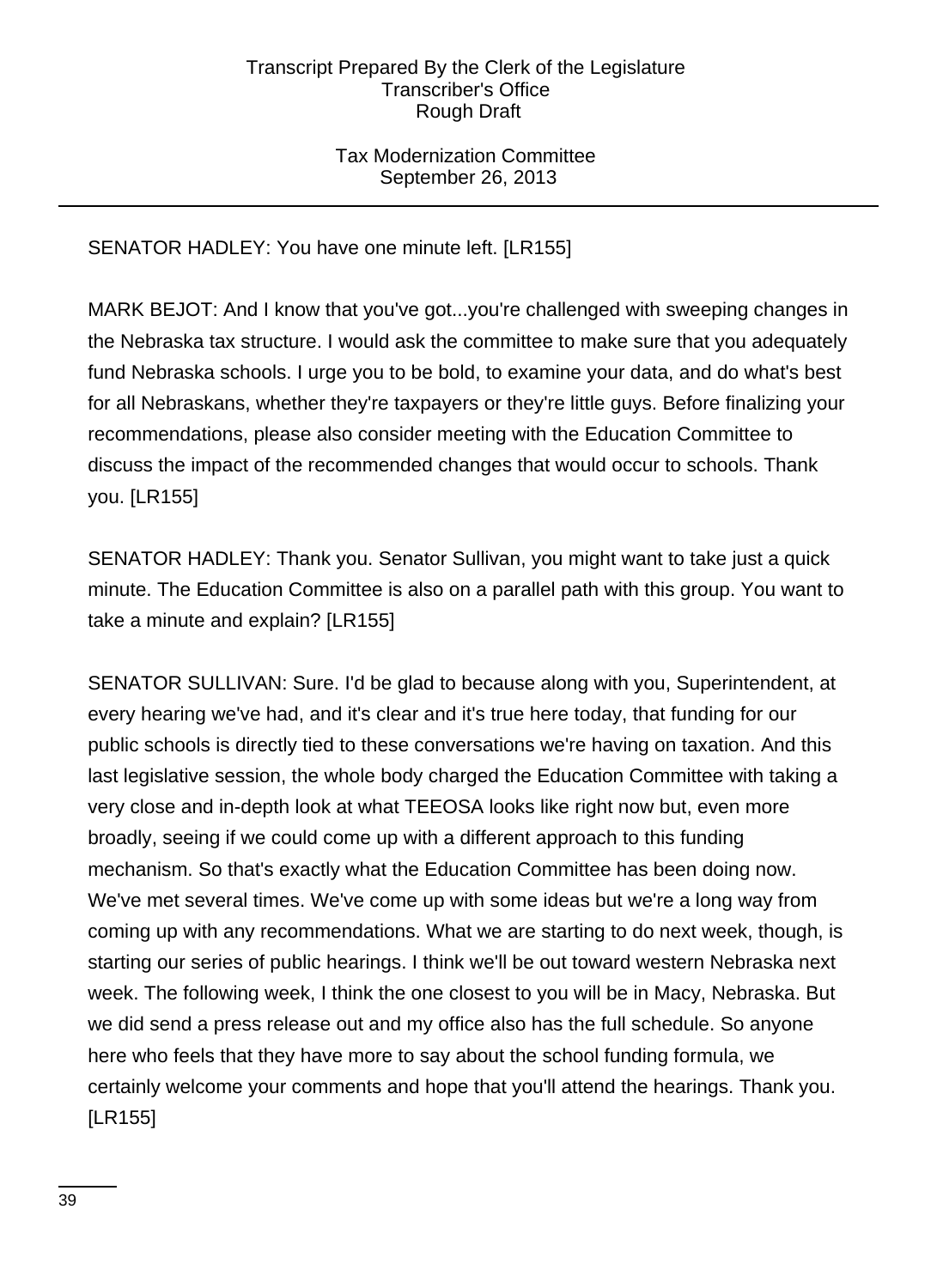Tax Modernization Committee September 26, 2013

## SENATOR HADLEY: Thank you. Next. [LR155]

BROOK CURTISS: Good afternoon. My name is Brook Curtiss, B-r-o-o-k C-u-r-t-i-s-s, I'm from Plainview. I came today not to give you a long rundown of what I think about taxes but as a first-generation journalist and a first-generation business owner and a first-generation homeowner in my own family. My perspective is, perhaps, a little bit different than a lot of testimony that you've heard already. I can only tell you what I see. I'm a journalist by trade so I sit year after year through budget hearing after budget hearing after budget hearing with no public participation in them. So I'm super excited to see so many people attend this today. I think you should be proud of that. The question...the way that I gather my information is by asking questions and then taking those answers and either reviewing those answers to see if they're sufficient or calling someone else that might know better. And so what I want to do today is encourage you to create a self-sustaining tax system that rewards self-sufficiency. In Plainview, Nebraska, we have a very low--what I consider a very low--property tax levy for our school. Our school is, essentially, self-sufficient at the moment because of the land prices that we have. I believe that that type of work to get your tax district to being self-sufficient should be rewarded. So instead of coming and telling you a bunch of negative...(recorder malfunction)...about taxes, I would like to encourage you to find a way to make the tax system not such a burden and not such a dirty word for everyone when they come into that season. The property owners in a district that is self-sufficient should be proud of that. They should be happy that they're self-reliant on themselves to provide a good education for their children without having to rely on anyone else to do it. And so what I would encourage you to do is, to try to consider a fair system. And by fair, I think I mean the difference between agriculture and commercial land is very different: agricultural land being valued at...or being taxed at 75 percent of its value; commercial land, 100 percent. Commercial versus homes, even in my case, an acreage versus a home. I purchased an acreage five miles south of Plainview a number of years ago. And in those five or six years, my valuation has gone up more than twice the value that it started at. It started at about \$60,000 or \$70,000 and now we're close to \$120,000 so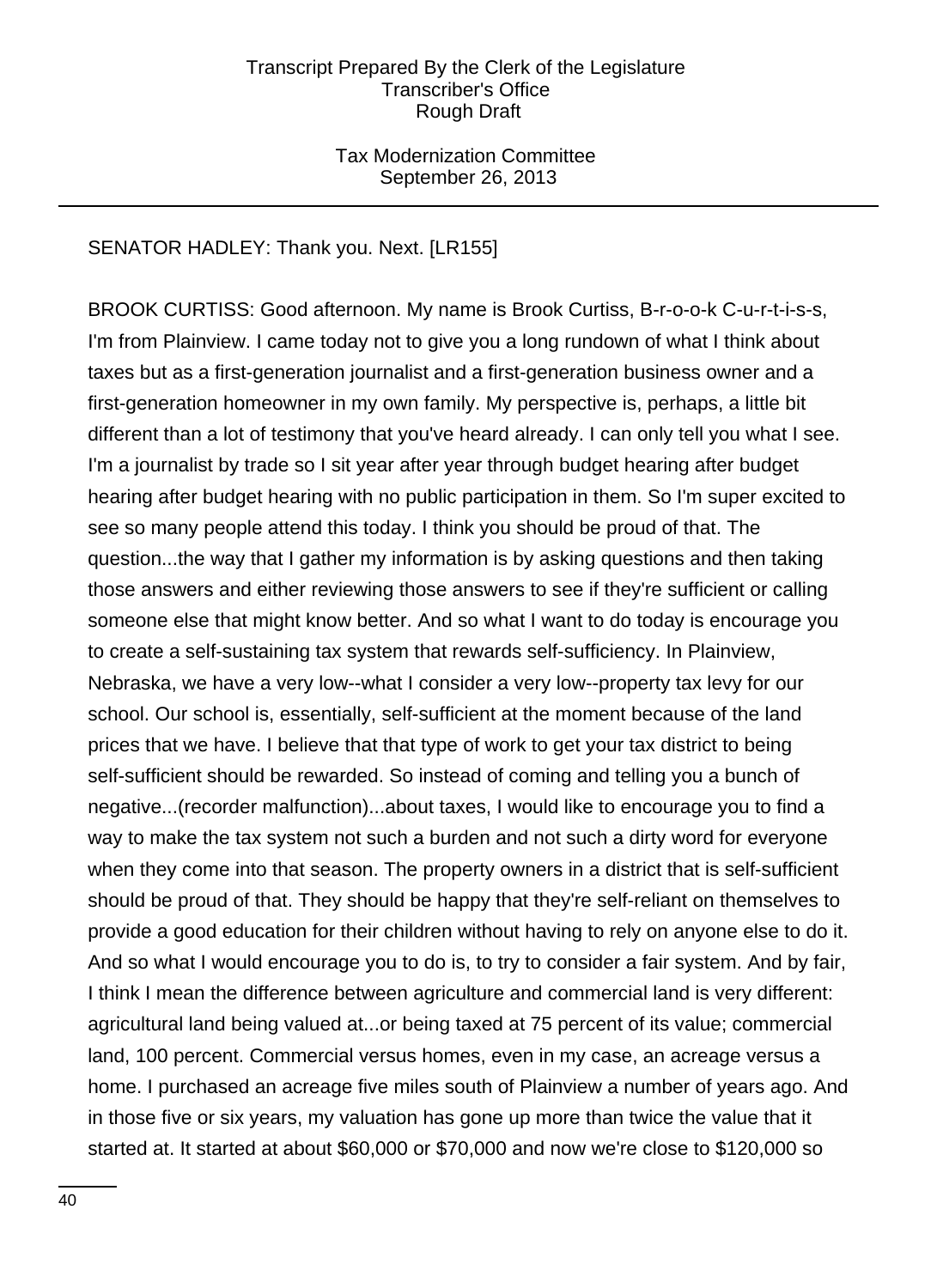### Tax Modernization Committee September 26, 2013

just for the simple fact that it's an acreage, not because it's a farm, not because it has any sort of land value attached to it other than just being an acreage. So I would encourage you to do what a former president once encouraged us to do, which was increase the base and lower the rate. I came today with a number of suggestions on how to do that. I realize that I am, perhaps, younger than a lot of people in the room and so some of these suggestions may sound a little crazy. But if you don't consider all of the possibilities, I don't think you can find a new and inventive solution, which is what I think you're after. So in cases of Nebraska, most of our property taxes are dependent on, obviously, rural areas. So perhaps it would be time to create a system for rural property taxes and a system for urban property taxes that are totally different and separate from each other. Obviously, an urban district is going to have more needs in terms of, like, your sales tax idea where a school district could enact a sales tax. In a rural area, that's not going to mean a whole lot. In an urban area, that would mean a great deal, I would assume, because their property taxes are very low. I may not totally agree with that. Oh, my. Okay. Some of those other ideas would be, like the previous speaker said, a tariff on out-of-state owners of land to encourage local owners, local taxes, and local ownership. I would like to encourage you to eliminate taxing subsidies which include paying taxes on taxes or paying taxes...for instance, I pay taxes to my educational service unit which buys products at a subsidized large rate. They buy a huge amount of something and then they turn around and sell it to our school district at a subsidized rate. I sell office supplies, as well, but I can't compete with the price. And so eliminate taxing subsidies and also taxing taxes. As one of the previous speakers said, taxing Social Security taxes is ridiculous. You're handing someone money back and then taking part of that back again. I would like to encourage you to eliminate relief and "robbing Peter to pay Paul" situations. The income tax system of returns, tax returns, has always fascinated me that you can receive more money back than you ever paid in because of tax credits and things like that. That's an automatic loser for the state's accounting system. I think, since I run a newspaper and I'm involved in educating the public, the education of taxpayers is an incredibly important thing. Hearing people come and make testimony that is either not totally correct or somewhat incorrect, has to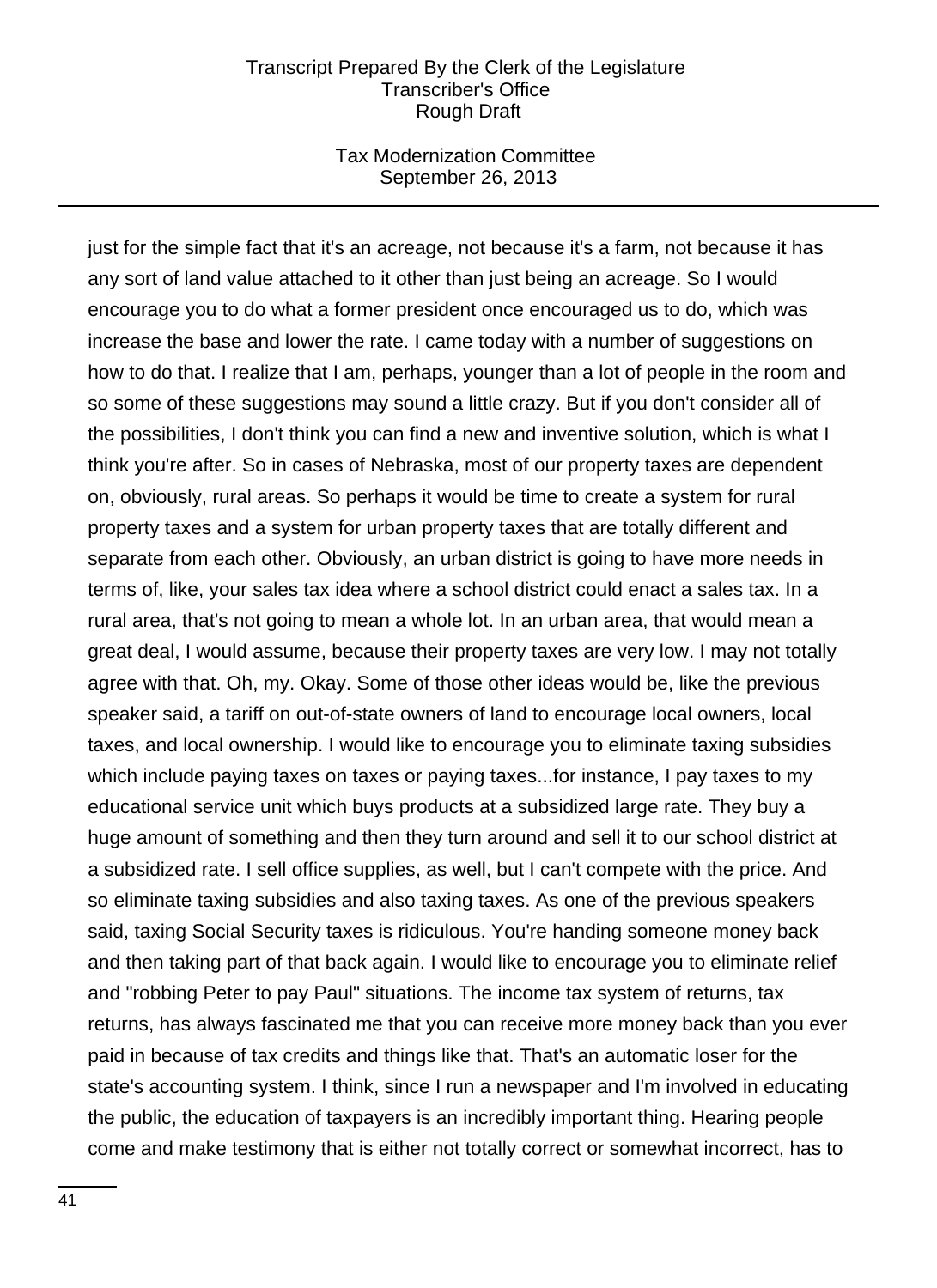## Tax Modernization Committee September 26, 2013

be frustrating. But the education of those taxpayers as to where their taxes come from, how they're made, why they're charged...you know, one of the previous speakers said something about taxing land at different values. That's already being done. We have that system in Nebraska already where agricultural land is priced differently by the assessor than wasteland like...so... [LR155]

SENATOR HADLEY: I think you kind of reached the end of... [LR155]

BROOK CURTISS: Very good. All right. So as a young Nebraskan, I would like to encourage you to find a reasonable, responsible way to adjust our tax system and make it rewarding for those districts that are self-sufficient. Sorry, thank you. [LR155]

SENATOR HADLEY: Thank you so much. Thank you. Next. [LR155]

DICK ERICKSON: (Exhibit 18) My name is Dick Erickson, it's D-i-c-k E-r-i-c-k-s-o-n. Thank you for having me today. I've been in property tax almost 18 years, first as the assessor in Rock County for five years and then as the state appraiser for Dakota County for about nine years and the state assessment manager in Dakota County for two years. When Dakota County went back to being a county office, I was appointed assessor by the Dakota County Board of Commissioners. I retired from that job June 30 of this year and I'm still working as an appraiser for Dakota County. I can state, without hesitation, that none of you on this committee have faced as many mad property taxpayers as I have. (Laughter) In reality, our residential property are not that...our taxes on residential property are not that different from those across the river in Sioux City, Iowa. The big issue in Dakota County is the ag land taxes. These have been applied according to current requirements and have skyrocketed over the last six years. We have two market areas in Dakota County. One is the flat bottom ground between the Missouri River and the bluffs. The area two is the hill ground from the bluffs to the county line. In the past six years, the area one taxes have increased over 220 percent on ag land. The area two taxes on ag land have increased over 400 percent. These tax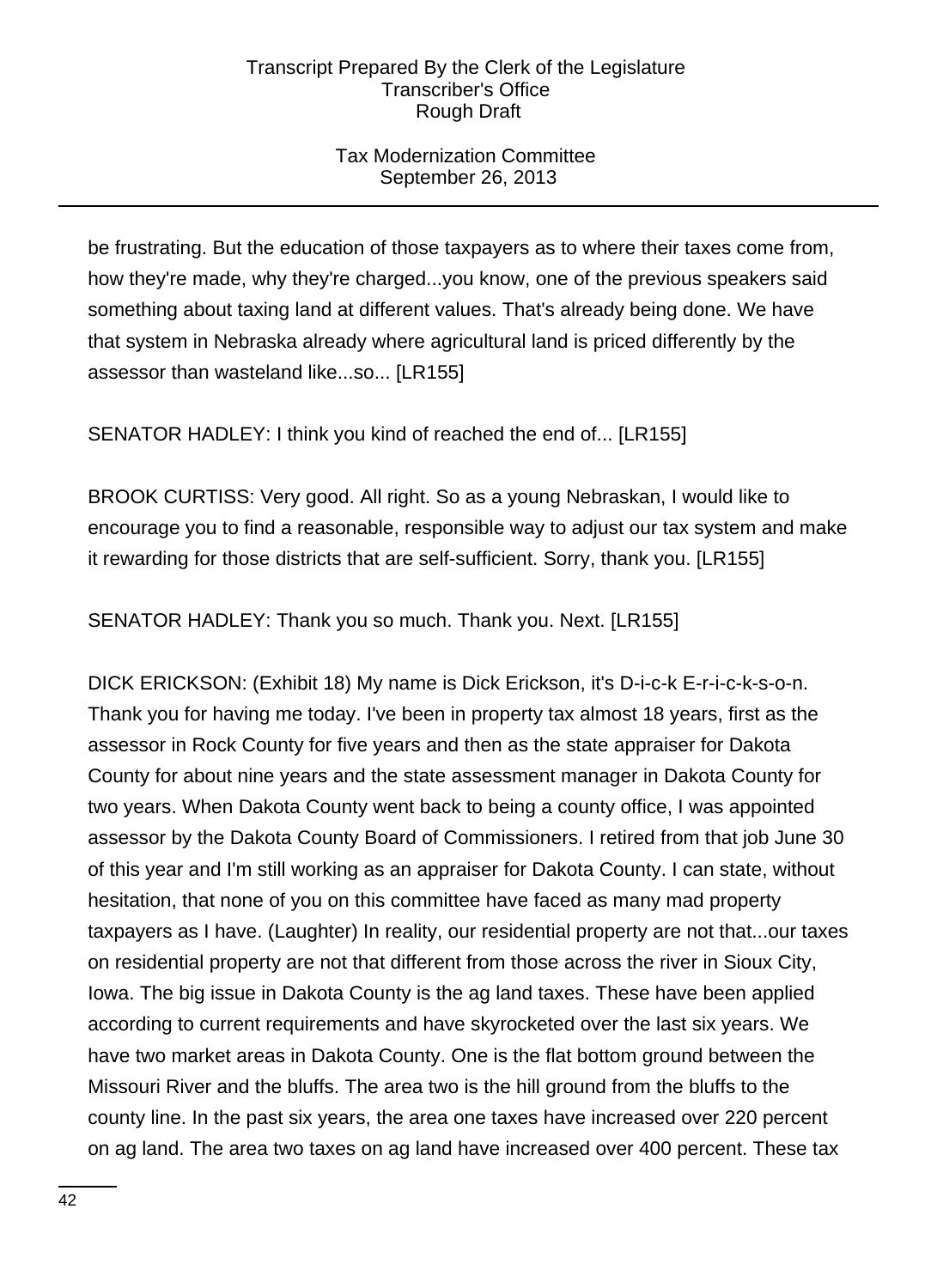## Tax Modernization Committee September 26, 2013

amounts per acre are far above those of Iowa just across the river. I know you're all aware of the situation, that's why you're here today. In my estimation, the issue is very simple. Local subdivisions are too dependent on property tax and some other source of funding needs to be created. You cannot expect property owners to pay all the bills. When I was in Rock County in 1999, I did my own study. In Rock County, 15 percent of the people paid 85 percent of the bills. I applaud your position of a revenue-neutral manner. I think this is imperative for the state to take action that will not result in a shift of property taxes from one property taxpayer to another. Overall, we must see a reduction in property tax burden to support local subdivisions. Overall, that shift needs to be from property tax owners to other sources of revenue. The issue I see with agricultural land (inaudible) is, it only shifts the tax burden to other real property, whether it be by reduction of a percentage of the market value it is currently valued at or by adopting an income approach. I served on Senator Coordsen's committee in 1999 and it became very apparent that, by reducing the ag land valuation tax process, we were just shifting those dollars to another piece of property tax, whether it be personal or real. Agriculture is the only industry I'm aware of that is willing to operate on a 3.5 percent to 4 percent cap rate. Any other business, whether it be retail, rental property, or service business demands 10 percent to 15 percent return on the investment. If you look at the percentage of property tax to net operating income, the percentage will be two to three times higher than in other industries...will be two to three times higher in other industries. As you are aware, Nebraska ag land pays a much higher tax per acre than any other. Local government and property taxes: It is absolutely a fact that local government is too reliant on property tax. I sincerely believe property tax relief by increasing state aid funding from sales and income tax is a good idea. One of the major problems I see is, the untethered ability of a village, town, or city to create... [LR155]

SENATOR HADLEY: You've got one minute left. [LR155]

DICK ERICKSON: Okay. One of the major problems I see is the untethered ability of a village, town, or city to create increment tax financing. The problem here is, this diverts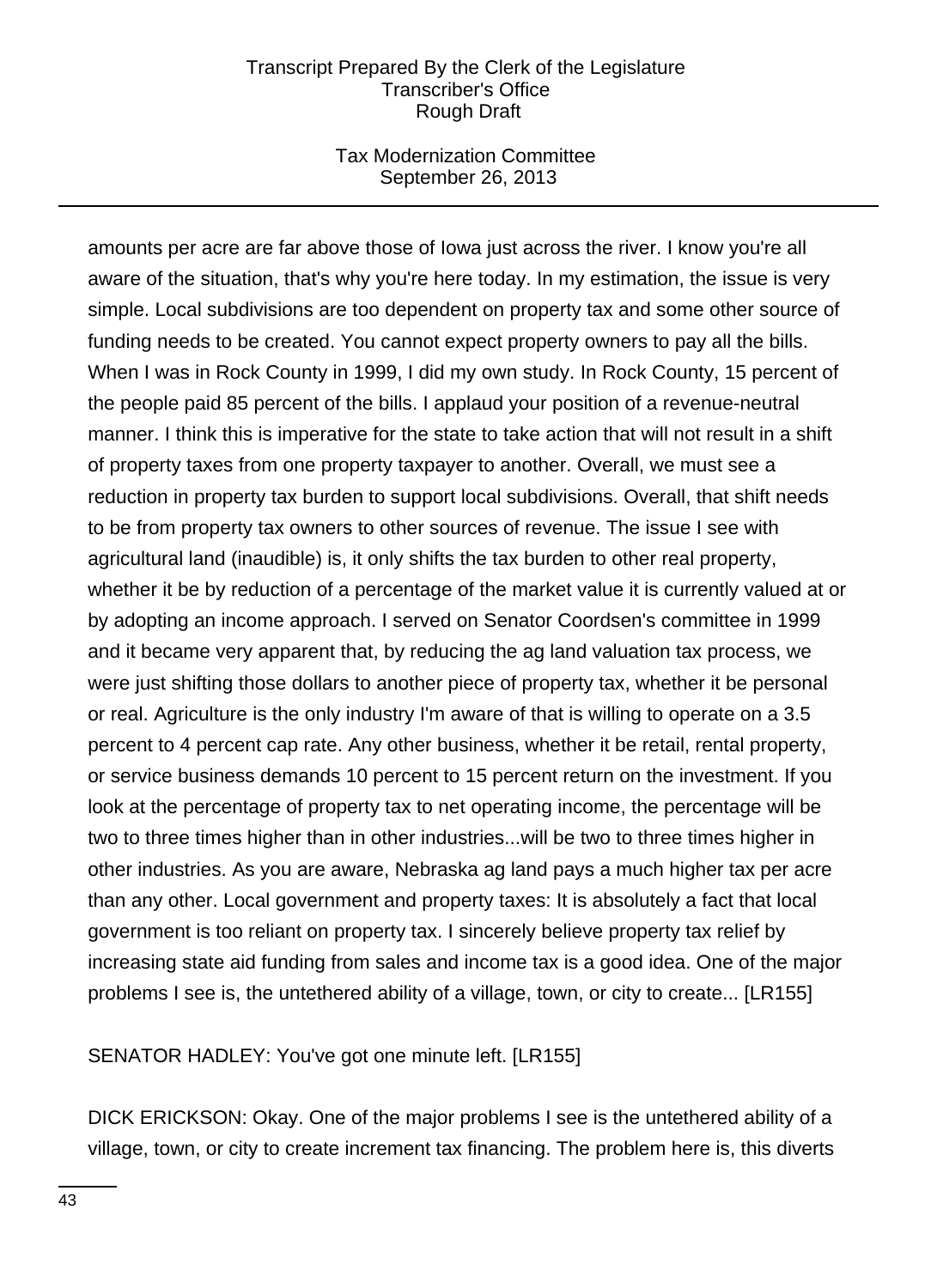## Tax Modernization Committee September 26, 2013

15 years of property tax from the county, the schools, the community college, and so forth. As an example, in South Sioux, it...South Sioux has created several TIFs in recent years. The 2013 values total approximately \$38,616,000. This brings approximately \$855,000 into...when using the 2012 levies. South Sioux gets \$529,000 of that money. All the rest of the subdivisions get \$326,000. This could amount to, over a 15-year period, \$5,595,000. That's a lot of money. All right. I'm going to move right back here real quick and I know I'm running out of time, so bear with me. [LR155]

SENATOR HADLEY: Yep. It's ticking down. [LR155]

DICK ERICKSON: I know it. You guys are always in a hurry. It took me a week to put this together and I got two minutes to say it. [LR155]

SENATOR HADLEY: (Laugh) Just...I won't count this against your time, but anybody that has written testimony, all you have to do is send it to us also or that we...yeah. [LR155]

DICK ERICKSON: I did, all six pages, sir. [LR155]

SENATOR HADLEY: Yeah. Okay. So...okay. That's absolutely fine. No problem. [LR155]

DICK ERICKSON: All right. Suggested new forms of revenue: Internet sales tax, I do like the idea of sales tax on Internet sales. The dollars spent on the Internet are staggering and that revenue should be coming to the state. The revenue would be a big help in supplying funds for property tax relief. One of the things I believe would be a tremendous help to Dakota County is a county-specific income tax. An example: In Dakota County we have 110 employees of the county. Thirty of those people live out of the county. Those people give absolutely nothing to the county through property tax. If you go to Tyson, our big meat-packing plant, they have 4,500 employees. And if you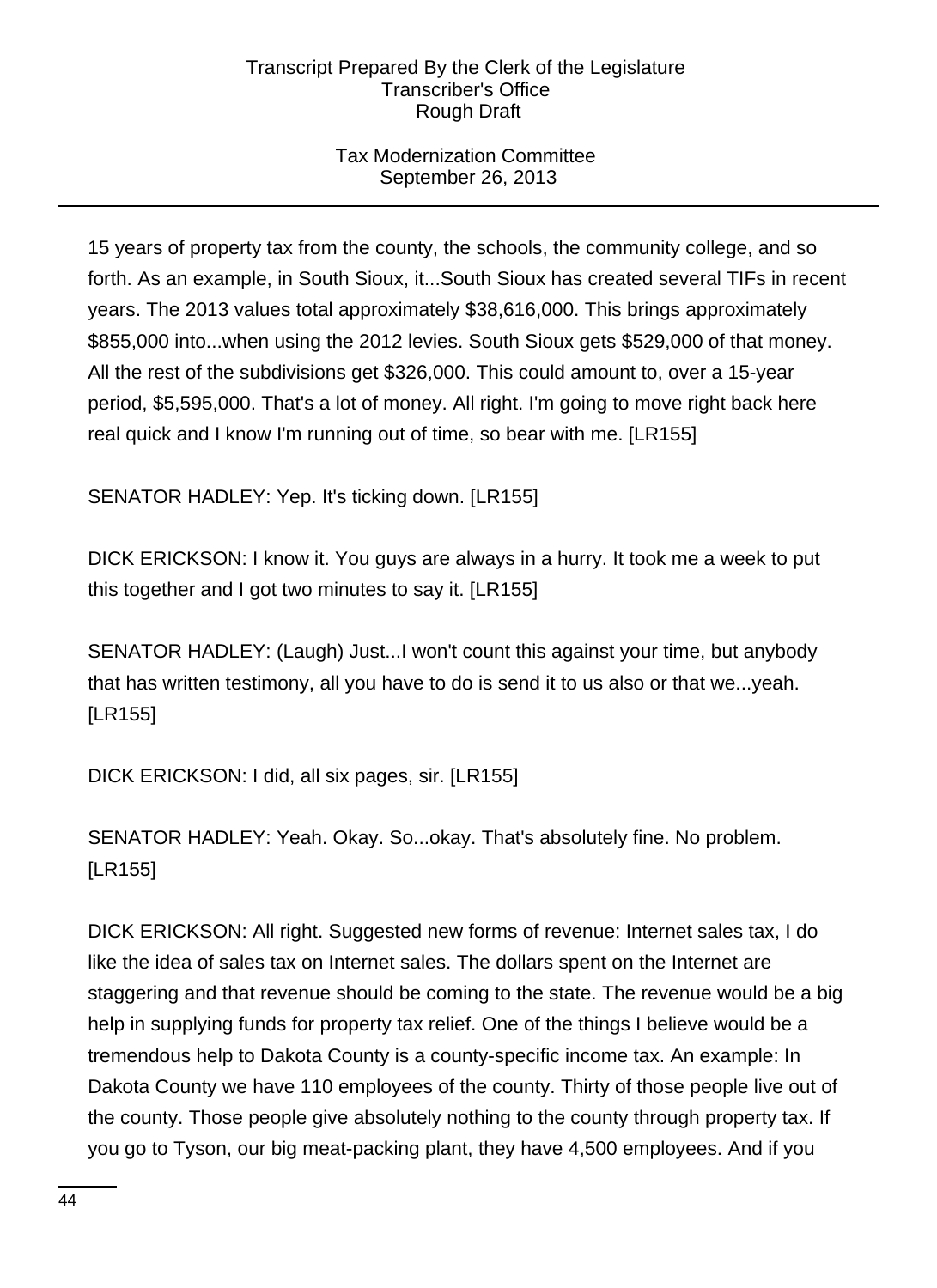## Tax Modernization Committee September 26, 2013

count the license plates in the parking lot--which I have done--about 50 percent live out of the county. Those people contribute absolutely nothing to the county. [LR155]

SENATOR HADLEY: I think we have to wrap it up. [LR155]

DICK ERICKSON: I'm wearing it out. [LR155]

SENATOR HADLEY: Yeah, you kind of have to...about ten more seconds to wrap it up. [LR155]

DICK ERICKSON: I would encourage each of you to read this completely. [LR155]

SENATOR HADLEY: We appreciate your... [LR155]

DICK ERICKSON: And the other thing I would like to talk about was legalizing gaming but, obviously, I didn't get to it. And that is a huge source of income that we're not tapping. Read this. [LR155]

SENATOR HADLEY: Okay. Thank you. Thank you, Mr. Erickson. Next. [LR155]

GEORGE PICK: Members of the committee, Mr. Chairman, George Pick, P-i-c-k, Hartington, Nebraska, Cedar County. I did some homework and I've got some proposals and, also, some suggestions here for research to...we can correct some of the mistakes I feel have been made. I would like to see Nebraska have an equalization and universal physical depreciation schedule. I have seen \$40,000 homes, 20 percent deduction the first year; \$300,000 homes, 20 percent deduction. I pulled the card files where a 90-year home gets 65 percent. This is not equalization. What we need is a universal law, treat everybody alike. And in my opinion, it should be the first deduction should be the first five years, 0 percent to 5 percent. The next ten years it should be no more than 10 percent. And the Legislature is going to have to do it. It's got to be universal. And it's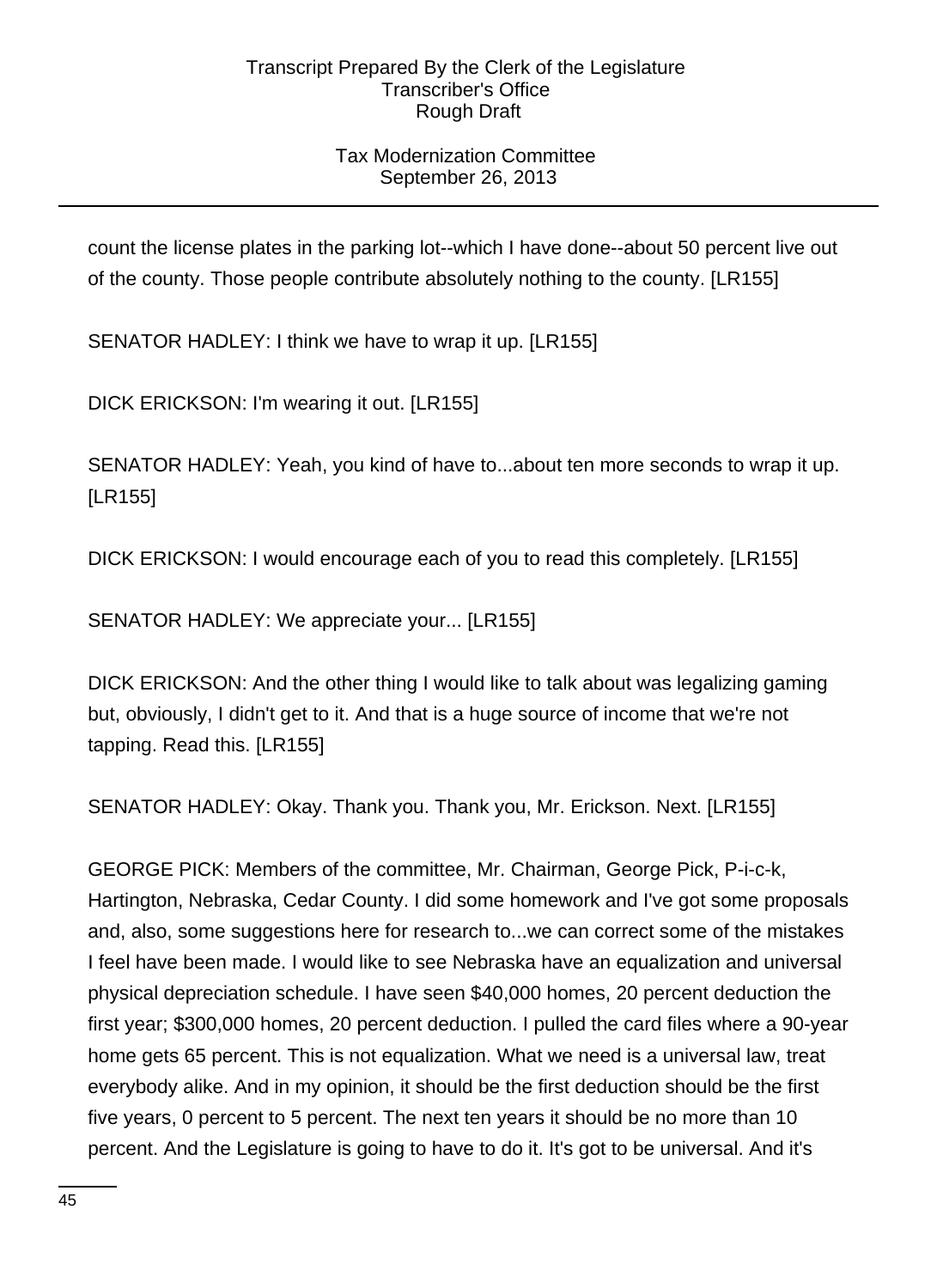## Tax Modernization Committee September 26, 2013

everybody paying their share. My proposal is, I want to see everybody pay their share. Don't forget, we took our furniture off also. But lo and behold, we put a tax on farm sales. Now the simple solution to putting the furniture tax back on, if you've got a \$300,000 home, you just add a surcharge of \$30 because everybody has got furniture--simple. If it's a \$500,000 home, you add \$50--simple. Keep it simple. I noticed in your proposal here about ag land...my solution is very simple. You go ahead and take the sales but leave the neighbors alone. Nobody has a problem with that. But I live in a county that's got 36 miles of river frontage and we've had the National Park Service buy up land, the Game and Parks Commission, and we've lost \$60,000 in revenue that, if it was owned by a private individual, would be paid. We need legislation that if...they should pay, in lieu of taxes, the same amount if that was owned by a private individual. Simple, pay your share. Okay? You know, when I look at valuing this farmland every time somebody buys a farm at a huge price, it bothers me because I represented Ak-Sar-Ben for 40 years as an ambassador. I gave out a lot of Pioneer Farm Awards. And when a farm is five generations in a family, they have no intention of selling it, how do you put a value on that? It's not for sale. I know, myself, I had a terrific offer. I said, it's not for sale. And I really question how they can mandatory move everybody else's up. I have an extreme problem with that. And I'll tell you, if you'd go sales, leave the neighbors alone--simple. And I told you about...the homestead exemption, as far as I'm concerned, must go. This is nothing but legislation, politicalwise--correct?--from a standpoint of taxation, bad legislation. How many people realize this homestead exemption isn't even on net worth? And I know of millionaires that qualified for that homestead exemption because the federal government changed the law. If you put in irrigation or bought a expensive tractor or a combine, you qualified. That's wrong, people. Get away with it. If you own a home, pay your tax like everybody else. Let's get everybody to pay their share. I'm going to really get to the good stuff. [LR155]

SENATOR HADLEY: You got about a minute left. [LR155]

GEORGE PICK: Pardon me? Oh, God, come on. I've got...amen. Okay. I got a problem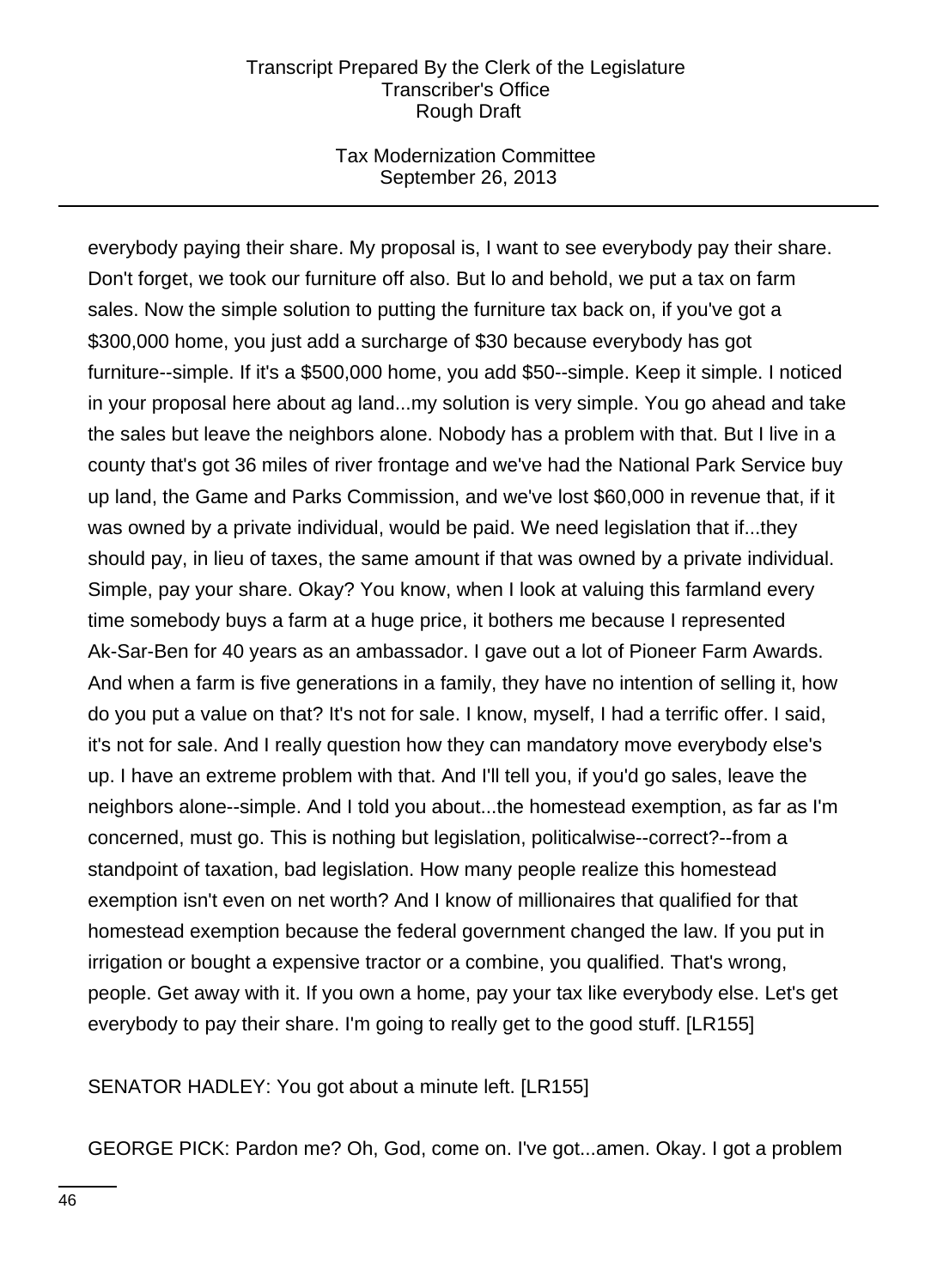### Tax Modernization Committee September 26, 2013

with this. We got a national holiday, and we got national budget problems, we got state problems, city problems, we all got problems. But whoever started this, you get paid holidays? I mean, you're not at work, why should you be paid? Let's give everybody to pay their shot. You notice, I'm not being prejudiced here. I've already hit the homeowners, hit the elderly, and now I'm at the workers. My view is, simply, they're not at work. Let them have the holiday but let's do it without pay. Do you realize how that would save on the federal level, the state level, the county level, and etcetera? Think about it. Okay? And education: I'd like to know on education, what did our forefathers mean when they said everybody is entitled to a public education? What were they talking about, reading, writing, arithmetic, math, and science? Or were they talking about golf, softball, and soccer? What were they talking about? My proposal is this, and you may think it's off the wall, but I'm going to ask the research people to do some looking into this. You know, why don't we allow just two sports during the school year, which is simple, boys and girls basketball, football, and volleyball? Now we took care of Title IX. Okay? Now, the rest, what are we going to do with them? We're going to run those during the summer. You know, the truth we got with education, the students are not in the classroom. That's the problem. Asian countries don't have this, Europeans don't, and we're way down the list in educating our students. You take a look. We'll have the students in the classroom. Now what are we going to do about all these summer activities? I'll give you the answer. We got track and field, we got golf, we got soccer, we got softball, we got baseball. Taxpayers should not have to pay for those activities. Who's going to pay for them? The coaching, the officials, and the transportation should be done through the free enterprise system. Who's the free enterprise system? That's mom and dad. But wait a minute. We're going to hear, oh, the poor kids don't get to play. I've got an answer to that. It's time the news media and the rest of us spoke up. What is Reebok, Nike, Adidas, Spalding, Wilson paying all these athletes' endorsements, Tiger Woods, \$40 million; Serena Williams, \$20 million? Why don't they pay for this program? They're the ones that made the money off the kids. They're making the money, they should pay the bill, not the taxpayer. [LR155]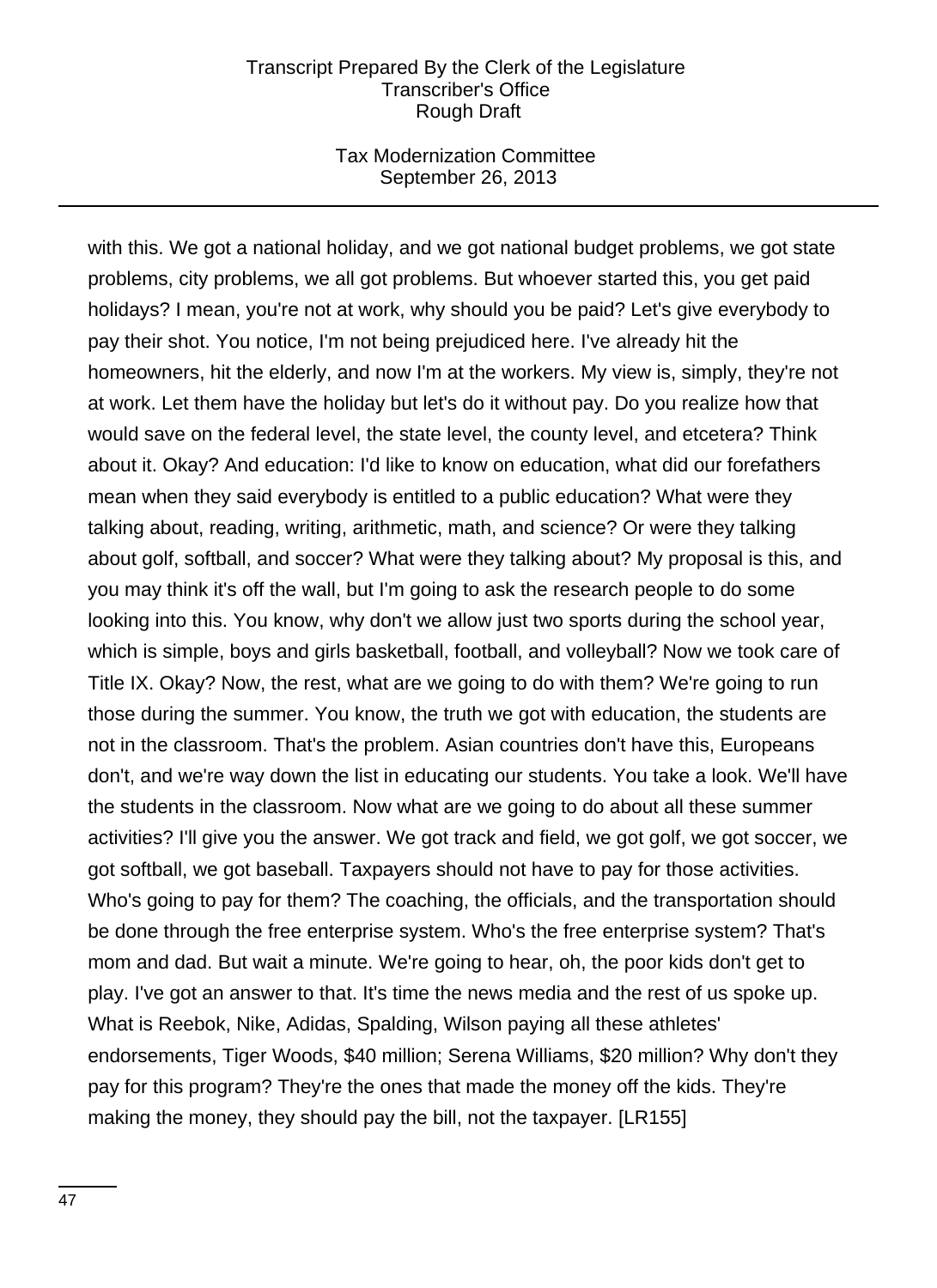## Tax Modernization Committee September 26, 2013

SENATOR HADLEY: Thank you, sir. [LR155]

GEORGE PICK: Well, I've got a lot more here. You're going to get to the good stuff. [LR155]

SENATOR HADLEY: Well, I know. But, you know, we've kind of run out of time, sir. [LR155]

GEORGE PICK: I know, but I'm going to hit on an area which nobody else has hit on. [LR155]

SENATOR HADLEY: Well, we've run out of time and we've got six or eight people waiting. [LR155]

GEORGE PICK: I'm sure he'd yield his time... [LR155]

SENATOR HADLEY: Well, we really do. (Laughter) We've got seven or eight people, so. We appreciate it. Thank you. [LR155]

GEORGE PICK: Yeah, but I'm going to tell you something nobody else has talked about. I'd like to hit on these checkoffs. You're looking at the guy that founded the Pork Producers. And the checkoff started with George Hormel and Company. And they agreed to match whatever the producer agreed to...5 cents a head. It started there and right here in Norfolk, the Norfolk sale barn, (inaudible) pitched in. And it got so well, the government decided, that looks pretty good, and it got to be mandatory. And my position is this: Agriculture, again, is paying the whole bill, corporate America is paying nothing. And I'd like to have the chance to go into that because I can explain it. [LR155]

SENATOR HADLEY: Mr. Pick, you've given us more ideas; we have a plateful of your ideas. Thank you. [LR155]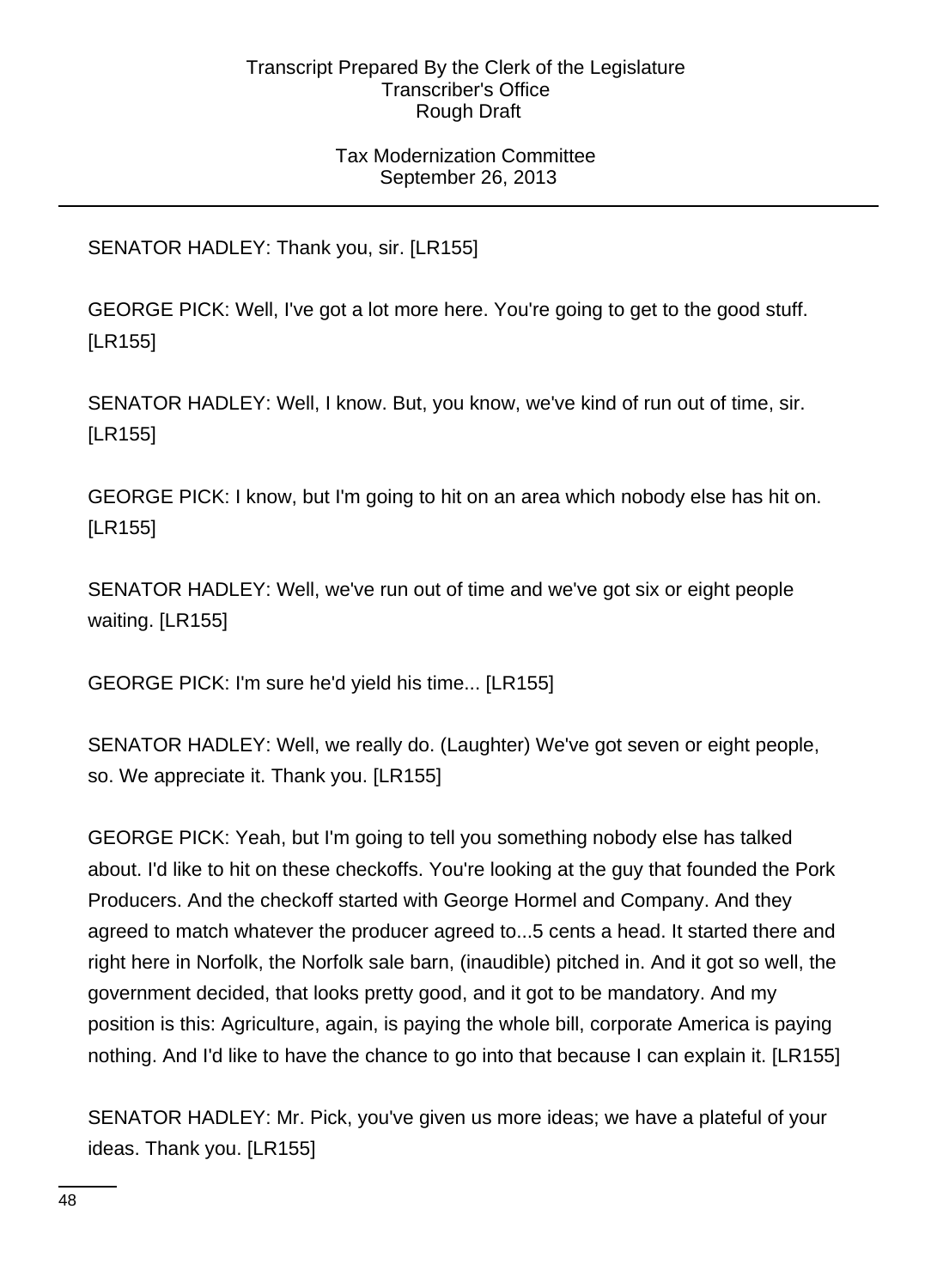Tax Modernization Committee September 26, 2013

GEORGE PICK: Okay. I knew you didn't want to hear the real stuff. [LR155]

SENATOR HADLEY: Well, we do. But we have a lot of other people. Thank you for coming. Now you want to follow that? (Laughter) [LR155]

DARYLE URWILER: I'll try to save a few minutes here. My name is Daryle Urwiler, D-a-r-y-l-e U-r-w-i-l-e-r, I'm a retired school teacher of 50 years and a current farmer. And I'm still doing that after 53 years. And I just have a couple of thoughts I wanted to share with you and you can put it into any order that you want. But I think the problem with a lot of the real estate value is, that we all get...the value of the real estate that we own keeps going up because some neighbors are competing against the ground that's for sale and are now counting the prices up to \$10,000, \$12,000 an acre. Then they raise everybody's valuation. And this, of course, supposedly, gives the schools and the counties and so forth a chance to lower their tax levy. I served on the school board for four years after I retired. And I thought...I didn't go on the board for any agenda but I went on the board because I was interested. And I found out there is a lot of money that's spent because you have to spend it. For example, teachers' salary. During the recession, when people were getting a 1-percent raise, we had to give the teachers 5-percent raise, mandatory. If you didn't, you went to the Court of Industrial Relations. So, you know, things like that need to be changed too. And you know, we look at this valuation of the farmland and every time it goes up, the taxes go up. The landlords raise the rent. Who can afford to pay the rent? Who can afford to pay the \$10,000, \$12,000? Only the people that are getting the big government payments already during the current farm program. Now think a little bit about the young people. Look at the crowd that's here today. I'll bet there's a lot of farmers in this room and you don't see anybody here in their 20s. It's almost impossible for somebody to start farming today. I've got a 22-year-old grandson that would love to farm. And unless I die, he's not going to have a chance because he can't pay the rent--only the big megafarmers can pay the \$500 an acre cash rent--and he can't afford to buy the ground at \$10,000 or \$12,000. So who's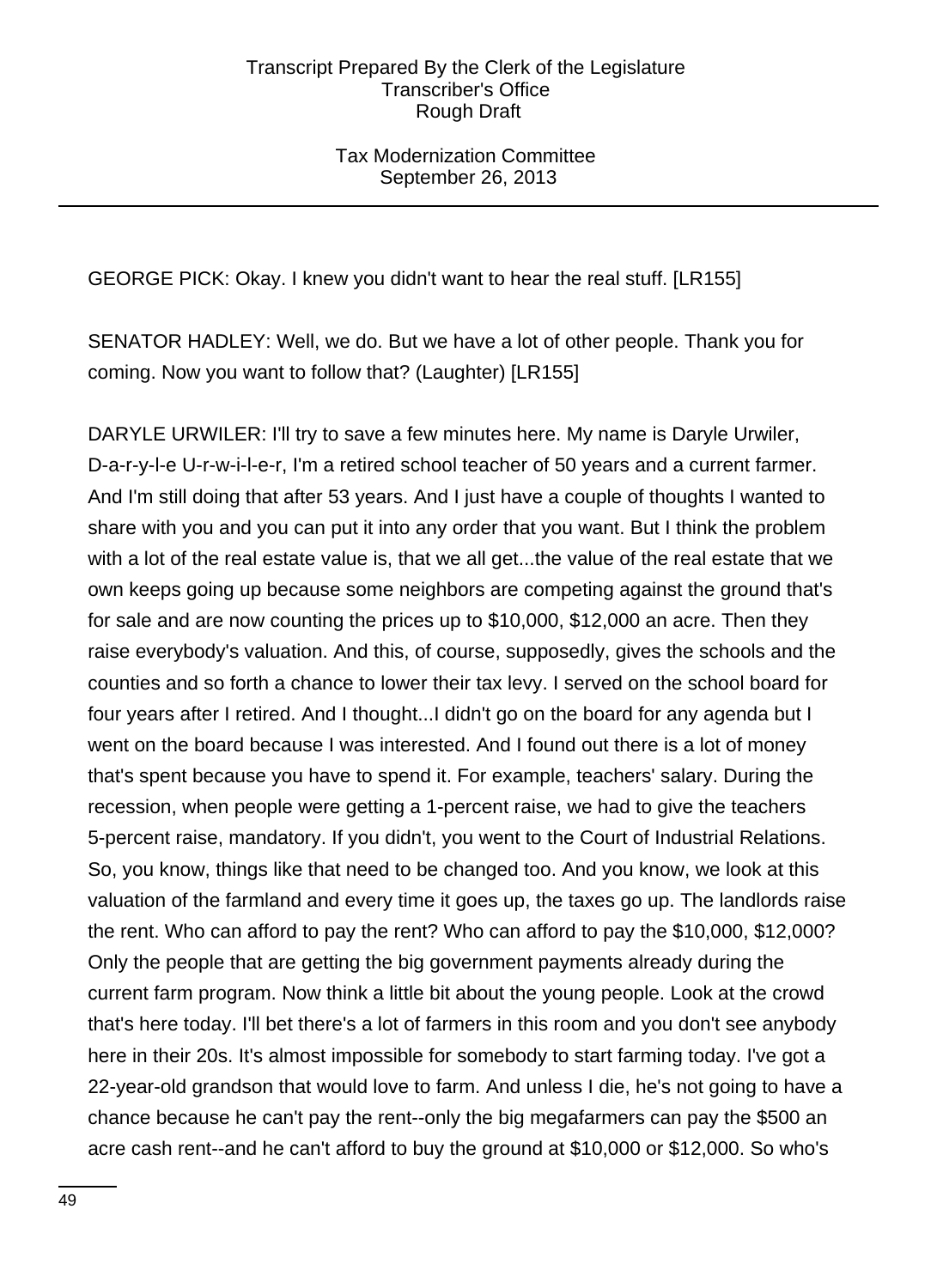## Tax Modernization Committee September 26, 2013

going to be our farmers 15 years from now? Only those that are so wealthy today that they can afford to pay that price. And so we're cutting all the young people right out. And I'd like you to kind of consider that when you're looking at some of these tax issues too. You know, personally, I'm not complaining about my taxes. I'm like the other gentleman, I've got teachers' retirement, I've got Social Security, and I even have a farm income so I'm okay. But the young people aren't okay. They're the ones we have to look out for. And having said that, I'll give up my seat, unless there's any questions. [LR155]

SENATOR HADLEY: Thank you, Mr. Urwiler. Thank you. Thank you. Next. [LR155]

RANDY GATES: Good afternoon. I'm Randy Gates, finance officer for the city of Norfolk, G-a-t-e-s. I'm going to shorten up my testimony and not repeat a lot of what everybody else has said. But I wanted to give some...a few Norfolk-specific examples about what you've heard here of people not liking property tax. They'd rather have some other form of tax than property tax to pay for the services. People want services, they know they've got to pay for them, but I think most people would rather pay for them with something besides property tax. Norfolk has had several ballot issues over the years that, I think, show that. Citizens approved a 1-percent sales tax in 1984 which went all for property tax relief. They approved another half cent in 2002, half of which was for property tax relief. And then on the general election ballot in 2010, there was a \$16.4 million recreation bond issue. That passed and I think it passed because it wasn't being paid for with property tax. We used occupation taxes on food and beverage and on lodging. We had an earlier recreation bond issue--and I'll give you the fact that that wasn't an identical bond issue, by any means, but similar--and that was to be paid for with property tax and that failed. I think the main...the big...one of the big differences and one of the big reasons why it passed was a different revenue source to pay for it, so. And Norfolk voters, I think, have shown clearly at the ballot box, they prefer some sort of tax other than property tax to pay for their services. And I fully support Mayor Beutler's recommendation that state aid be restored. In fiscal year 1994, which is the farthest back I could grab numbers easily, Norfolk had state aid of about \$318,000, we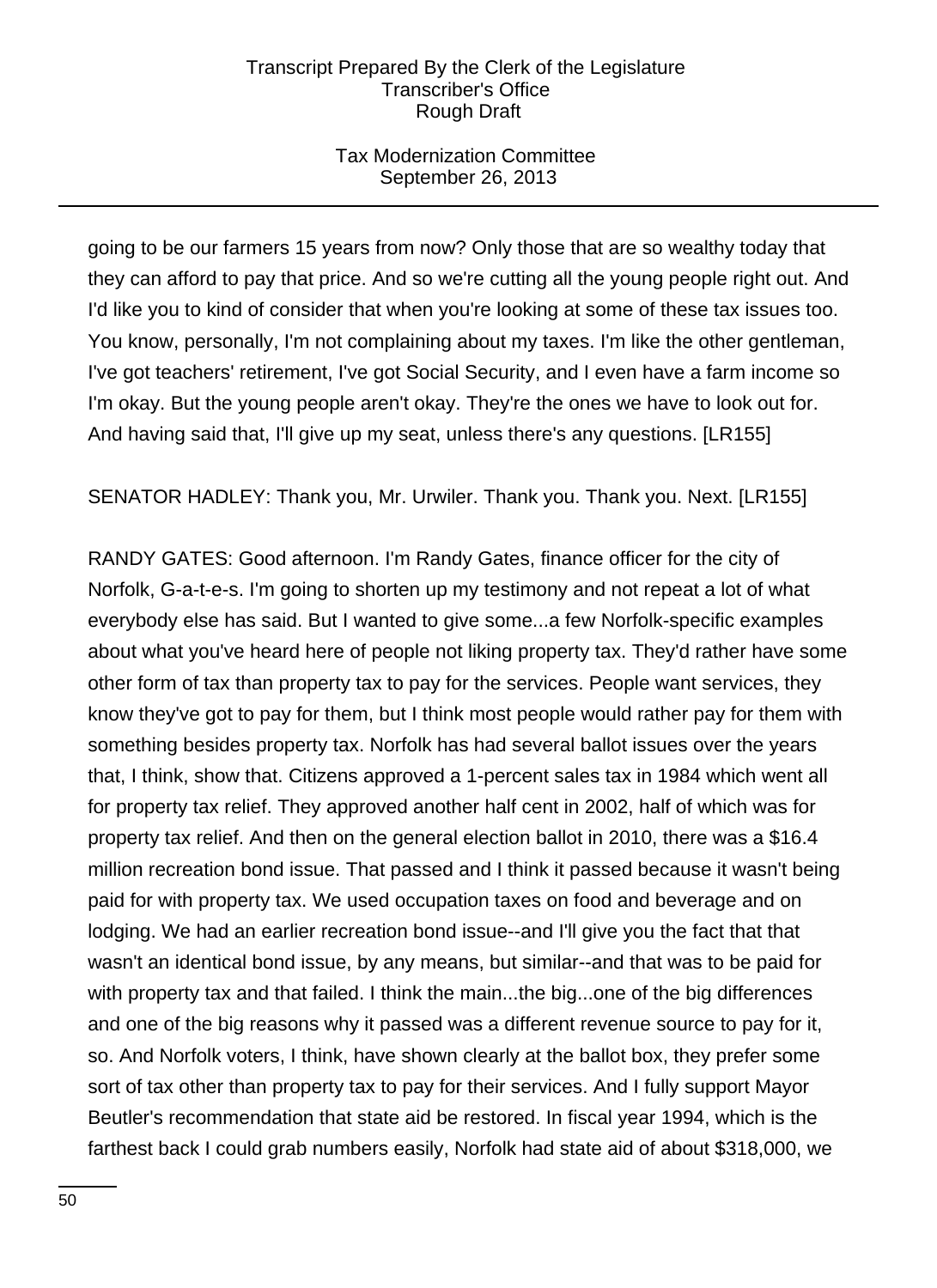## Tax Modernization Committee September 26, 2013

had MIRF of \$73,000. That totals about \$392,000. If we'd adjust that for inflation, we'd be talking about \$626,000 in today's dollars. Equating that into property tax, it would be about a 5.5 cent levy rate in Norfolk or \$55 property tax on a hypothetical \$100,000 home. I think Norfolk voters would welcome that kind of a property tax decrease. While discussing state aid, I think I'd be remiss--especially when we're in Norfolk--if I didn't mention Municipal Equalization Funding, or "MEF." This kind of goes back to LB1114 that the Legislature passed back in 2012. MEF was put in place to equalize the ability to levy property taxes between cities. The idea was that municipalities that had a low assessed value per capita would get some additional state aid to help offset their lower ability to fund their services with property tax. Norfolk has a low assessed valuation per capita and we should be getting significant MEF funding. However, because you reduced MEF funding 20 percent for each fraction of a cent the nonbond levy raised below the state average, we were getting nothing until LB1114 in 2012. And what that does is, it penalizes the cities who fund their services with nonproperty tax revenue or if they provide their citizens a lower level of service. If their particular citizens don't want a water park, their particular citizens aren't paying for that, they may have lower property tax. [LR155]

SENATOR HADLEY: One minute left. [LR155]

RANDY GATES: All right, I'll wrap this up. So we're now getting \$110,000 in that, and that's a real welcome addition. But it's only a fifth of what we'd receive based on our low assessed value per capita and I think our citizens are being penalized because of that. I'll quickly summarize my observations. I think citizens don't like property tax. And I feel the committee recommendation should not do anything to put more pressure on property tax. Instead, I think, citizens would generally welcome reduced pressure on property tax. Restoring state aid to municipalities would help with that. I also feel penalizing low property tax cities in the MEF formula is counter to that. I think citizens desire alternatives to property tax and I hope the committee doesn't recommend any reductions in funding options municipalities currently have. And I'd be happy to answer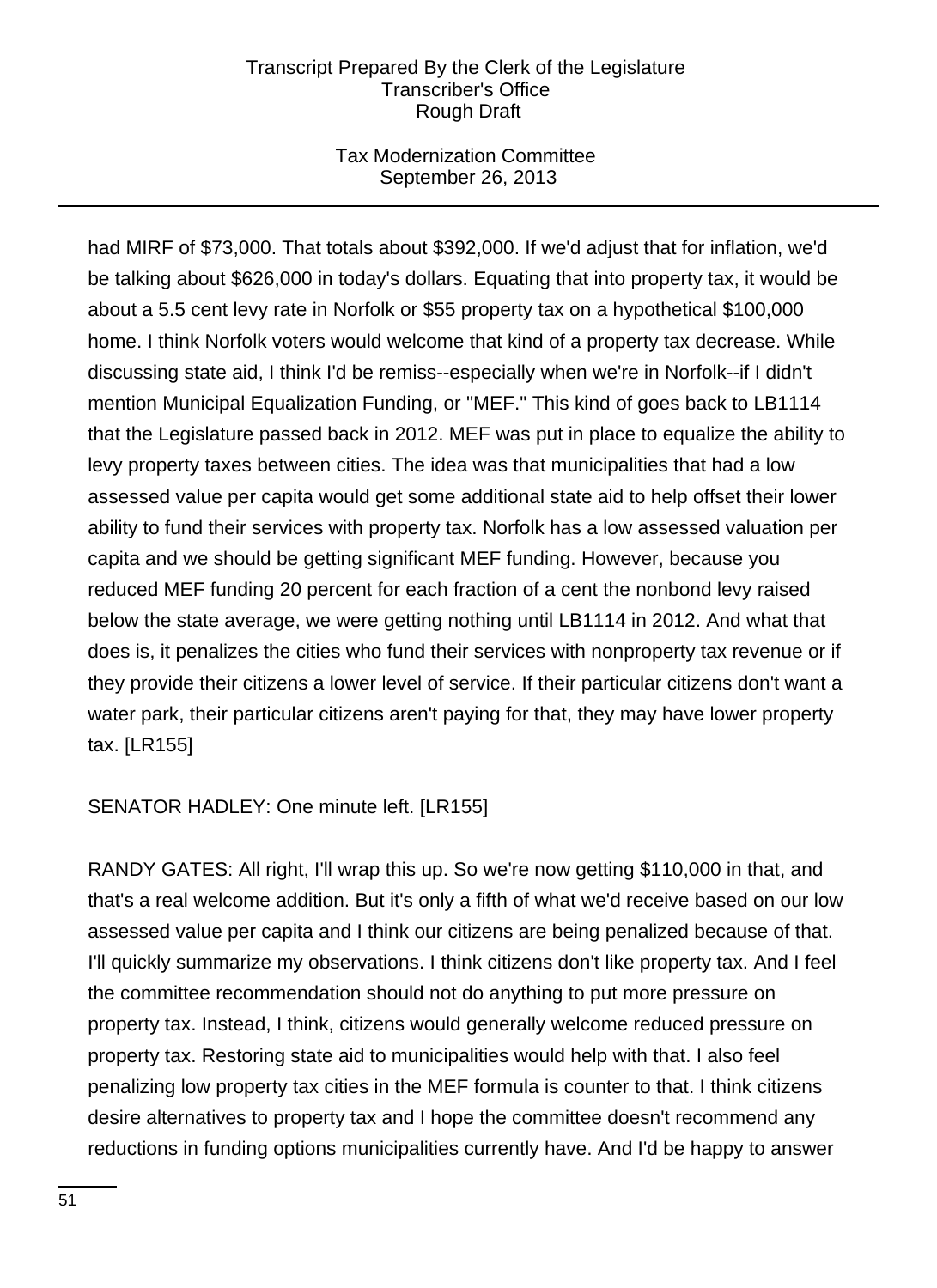## Tax Modernization Committee September 26, 2013

any questions. [LR155]

SENATOR HADLEY: I think Senator Hansen has a question. [LR155]

SENATOR HANSEN: I do. Mr. Gates, are you saying that the recreation issue that you had and you couldn't pass anything if you (inaudible) back the property taxes, but this recreation item you did get passed by calling it occupation tax. But, actually, it was a sales tax that your visitors who come to Norfolk are going to pay through restaurant and motel taxes. Is that right? It's a sale...occupation... [LR155]

RANDY GATES: What I said is, it was an occupation tax which is different than a sales tax. [LR155]

SENATOR HANSEN: Because somebody else pays it other than the residents? [LR155]

RANDY GATES: Well, that's an advantage to sales tax. [LR155]

SENATOR HANSEN: My town does the same thing too. [LR155]

RANDY GATES: It's an advantage to occupation tax. But when you have citizens come in...other citizens coming into your community, they're using your city services. They're using your streets, they're usually going to your library, your parks, or taking advantage of police protection, your fire protection, your ambulance services. They're using a lot of city services. And, yeah, if they go to the restaurant and eat out, they're paying 2 percent added to their restaurant bill. But that helps pay for those city services. But, yeah, a tax somebody else pays is the best kind of tax. [LR155]

SENATOR HANSEN: That's the best kind of tax. Thank you. [LR155]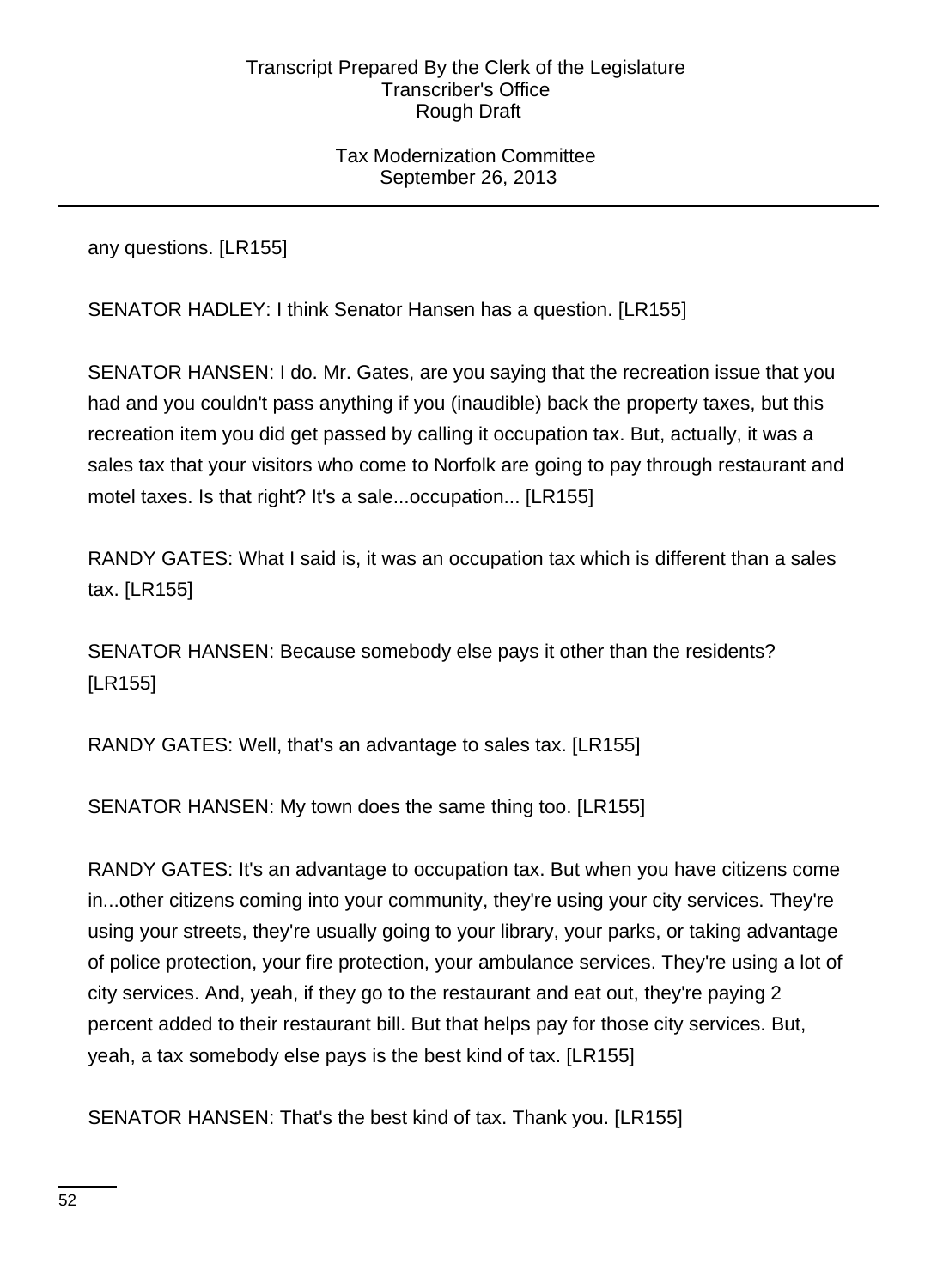## Tax Modernization Committee September 26, 2013

## SENATOR HADLEY: Thank you, Randy. Next. [LR155]

MARLENE JOHNSON: Good afternoon. I hope to keep this short and sweet and I hope to not repeat anything that anyone else has said. Senator Hadley and members of the Tax Modernization Committee, thank you so much for being so very patient and so alert and continuing to look lively and bushy tailed and listening to us. My name is Marlene Johnson, M-a-r-l-e-n-e, Johnson, s-o-n. I want to thank you for having us here today. For the past 15 years, I have served as mayor of the city of West Point so I've experienced many, many changes in the budget process and in how to fund things and finding ways to do the services that our citizens want and expect. In 1995, the city of West Point's mill levy was .7153. After the Legislature passed the lid on the levy limit, we were required to reduce our levy to .45 and we had to do that within three years. So we had to...they, at that time, then they offered us aid to offset the difference between what was...what we previously had and to offset this lowering of the mill levy. So it forced us to make a lot of decisions on projects that we could afford, things that we felt we could do. And a lot of repair and maintenance projects were put off, like street repairs and that type of thing, because we, frankly, didn't have the money in the budget to do that. We have a lot of fixed costs that we can't control. Some instances are health insurance, the liability insurance, snow removal, which nobody ever thinks of, but the citizens become irate if you don't clean the streets at 4:00 o'clock in the morning on the day after it snows. So we have also cut back on staff. We have reduced one police officer. We have not replaced two people in our street department. We are cross-training people, our employees, so that they can work in more than one department and that they can trade back and forth and help each other out. So we have done some things to reduce staff. If we try to reduce it any further, actually, all of our city services would be seriously curtailed and it would be a real problem. One of the things that has helped us is that our valuation has increased some almost every year. It doesn't increase a lot but it has continued to increase so that has helped us to acquire a few extra dollars to add to our budget. In 2008, we felt it was necessary to ask the voters to support a 1-percent sales tax. So this was after all the reductions and all of the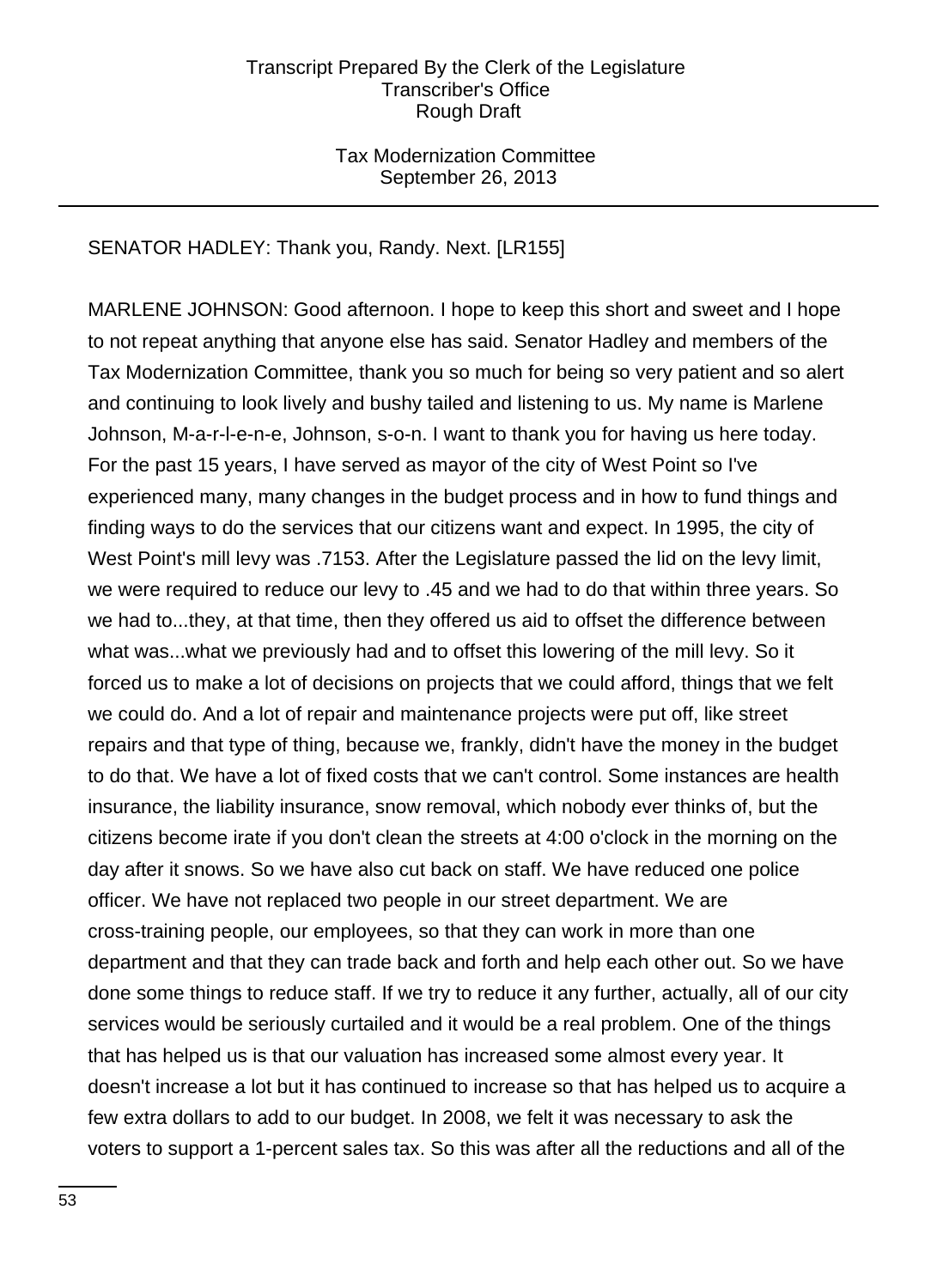## Tax Modernization Committee September 26, 2013

aid was taken away, we then looked at sales tax. We had not had it before. And the voters passed that issue, the 1 percent. And so we were able to do a lot of projects in West Point that we had been putting off. And then in 2012, we again went back to the voters and they passed an additional half-cent sales tax. One-quarter percent of that now goes for an LB840 economic development program, money that we did not have in the budget to help with economic development. And most businesses and industries and so forth that come to you, they always ask, what can you do to help us? What can you do that would cause us to come to your community to be a part of your community? And so now, since we have the LB840, that allows us to have money that we can probably...that we do loan to a business. They pay it back to us and we, then, turn that over again and loan it to another business to help get started or to help expand. We're great in expanding businesses that we have so that they will stay with us. So, you know, and we don't do occupation tax. We have some franchise taxes, which I know are the same thing, on a couple of items. But we don't really get into occupation taxes because, in a community of 3,600 people, you can't generate enough funds to make a difference in your budget, you know, to add a lot of money to your dollars. So it's...we've tried...we've even done some interlocal agreements with the county and with...right now, we're working on...the four communities in our county are working on getting together and accumulating all of the, like, street repairs that we each need to make. And we're looking at getting together and having one engineer come in, engineer all of those street repairs and then going out for bids for all four communities, one bidder to do all four communities, and then let them come in and do it as they have time to fit it in, in their schedule. And so we're working on that right now and, hopefully, we can get that accomplished, you know, in the very near future for next year's construction season. So I just want to thank you for giving your time. I don't have any magic answers. I wish I could say I do. I know this is something that's probably going to take a lot more time than we think it's going to take because you can't just change it over night. And so it's a situation that is going to have to be worked out for quite a while. The only other thing that I wish someone would come up with a magic bullet is to get young people to move to our state so that we've got people to work in the jobs because in our local paper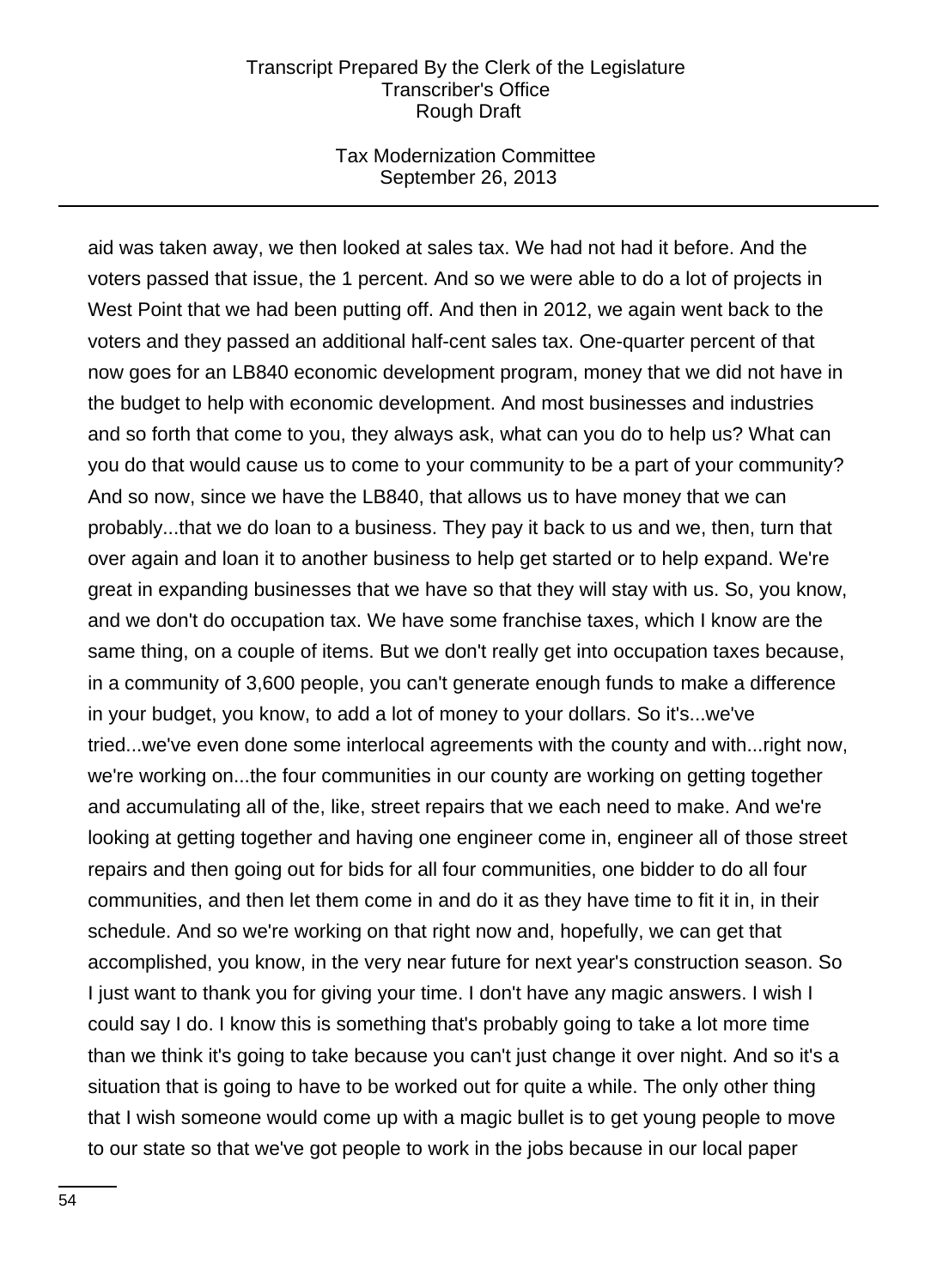## Tax Modernization Committee September 26, 2013

we've got three pages of jobs available and we don't have any people to fill them. So thank you very much for your time. [LR155]

SENATOR HADLEY: Marlene, thank you very much for coming. Any questions? Thank you, Marlene. [LR155]

MARLENE JOHNSON: Thank you. [LR155]

SENATOR HADLEY: Next. [LR155]

CLAYTON FISCHER: My name is Clayton Fischer, I live west of Pierce, Nebraska, in Pierce County. I'm here to talk on the property tax. Thank you for your time. My taxes have gone... [LR155]

SENATOR HADLEY: Would you...could we have you spell your first and last name, sir? [LR155]

CLAYTON FISCHER: Clayton, C-l-a-y-t-o-n, Fischer, F-i-s-c-h-e-r. [LR155]

SENATOR HADLEY: Okay. [LR155]

CLAYTON FISCHER: My tax valuations went up 29.3 percent this year. Now I farm with two boys, my sons, and I'm trying to get them into the farming business. And it's one thing for the valuation to go up, but our school district is totally out of control on their spending. And when you talk to our school board about it, they go, well, the senators down state set that. We got a set number. We got to give our teachers an increase every year. You talk to our county assessor. Well, we got to leave our valuation levels up high, otherwise the TERC board is going to come down on me. You talk to other people: Talk to your senators. You talk to your senators: The commissioners set the levies. Seventy percent of my taxes go to our school district and there's no control on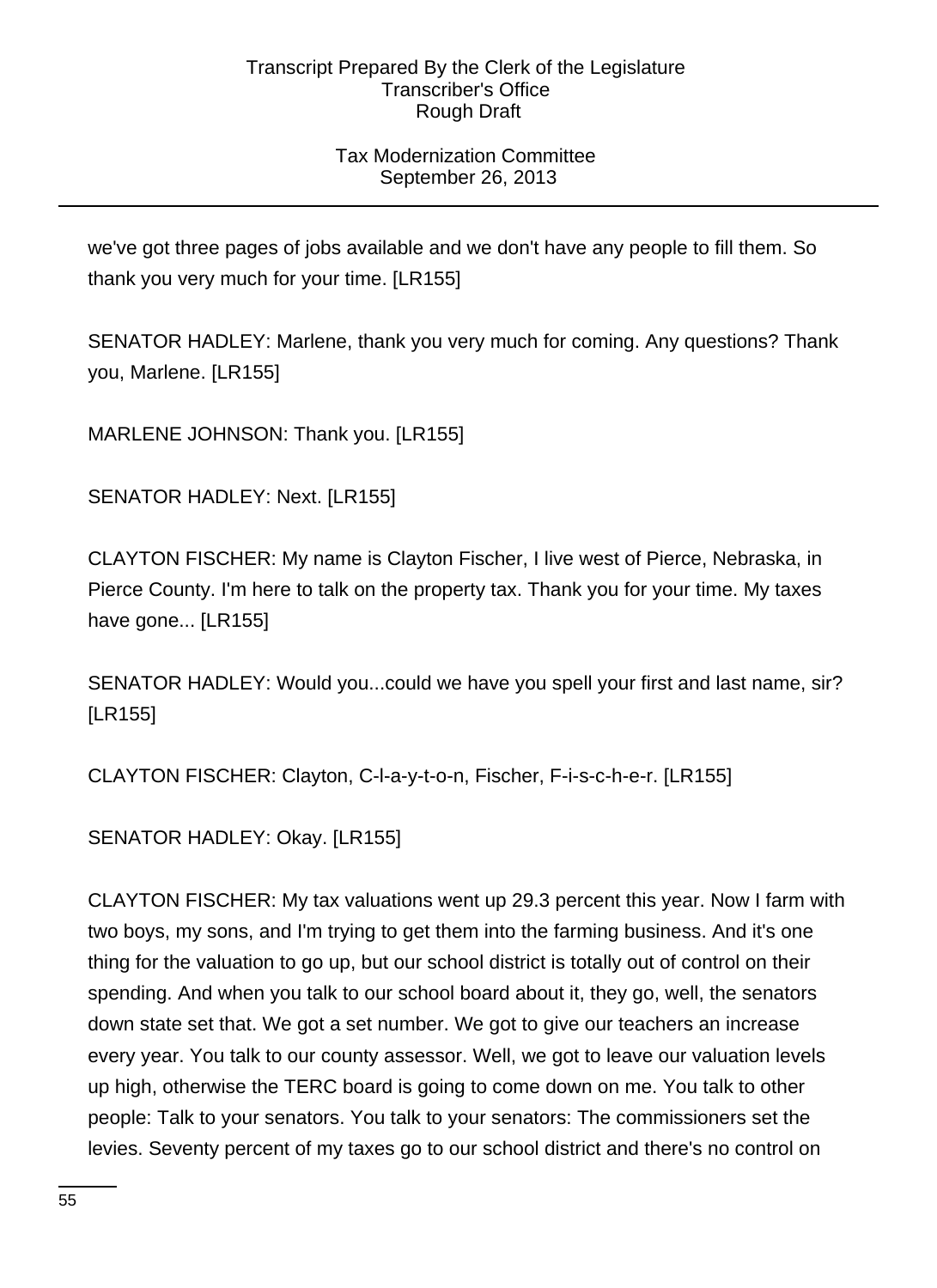### Tax Modernization Committee September 26, 2013

the spending. They got rid of four teachers, I believe, two or three years ago. This year, they lowered the mill levy 2 cents, \$100,000-some, \$130,000-some off of their budget. The gentlemen sitting next to me at the meeting the other day were just appalled. How could you do that? That's only \$34 for one quarter. And farmers are rich, they got irrigated land. That's not...it was \$34 off of a \$1,800 increase per quarter on my land. That's almost...on 160 acres, it's over \$10 an acre, like \$12.50 a acre. So there is no communication between rural...urban people and rural people. People living on an acreage are paying \$1,800 for their acreage, working in Norfolk, sending their kids to Pierce, Nebraska. It's great. Eighteen hundred bucks, their kids get an education. It cost me \$12,000 more this year in taxes. What's the big savings for me? Okay? I got to make my ends meet on my deal. Going back to the teachers, we had a school board meeting and the school board said, this is our budget. We lowered the mill levy 2 cents, \$134,000. Nobody mentioned that the increase was \$900,000-and-some to the school district. All right? So they lowered it 2 cents down to \$800,000-some-odd. Wow, that's great. And what did they lower it...why did they do that? So now we've got a reserve. I'm paying over 5 percent interest to operate my farm. They're putting on savings for, what, 1 percent, 2 percent? I don't know what you can get. But they're taxing a farmer at 5 percent. The money has got to be borrowed at 5 percent to run the business. And they're putting on a reserve. The whole meeting was over with. There was teachers in the crowd, I'm assuming, supporting the ad that was in the paper. But not once did they say they were going to hire another teacher. And the president of the school board said, we did hire one more teacher. Nobody in our area is against hiring teachers. Education is important, I think everybody agrees with that. But it's ridiculous at how money is being spent and taken from taxpayers with no need, no real need. And that reserve is ridiculous. Everything I buy is taxed. There's a...in here under sales tax options, there's a statement here: Nebraska exempts farm machinery and equipment but not repair or replacement parts. That's not a true statement. I pay personal property tax on any piece of equipment I buy or I pay the sales tax. There's one or the other. You're not...you don't get away from it. I don't have any real solution. But I went to school in South Dakota, South Dakota State, and I think Mr. Gates here brought up a good point. They could not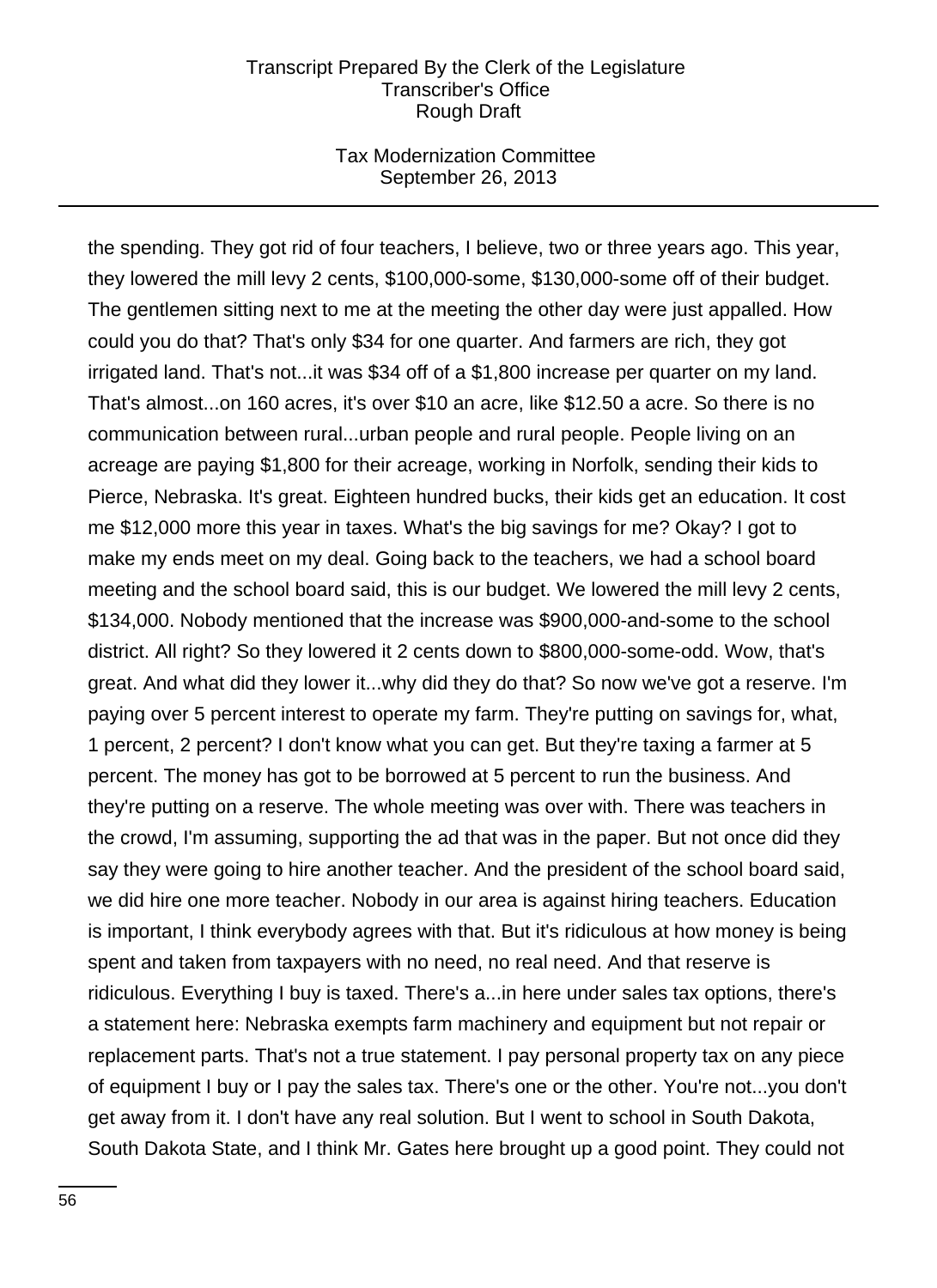## Tax Modernization Committee September 26, 2013

pass that recreation thing in Norfolk here with property tax. But you put the tax someplace else and people will do it. [LR155]

SENATOR HADLEY: One minute left. [LR155]

CLAYTON FISCHER: Thank you. I would like you people to look at putting a tax on food just to fund the school. South Dakota taxes food. Mr. Gates taxes people that are staying in motels and eat in restaurants. I don't think it has slowed the business in Norfolk. I think we should try something different. I don't know why people are afraid to do that. Thank you for your time. [LR155]

SENATOR HADLEY: Thank you, Mr. Fischer. Questions? Seeing none, thank you for coming. We appreciate it. Next. [LR155]

JEFFREY SCHERER: Good afternoon. My name is Jeffrey Scherer, J-e-f-f-r-e-y S-c-h-e-r-e-r. I want to thank you, Chairman Hadley, and the rest of the Revenue Committee for doing something that I think is a novel concept today in politics: for politicians to actually come out and listen to their constituents and see what's on their minds. I wish we could get that to happen on a national scale. I was the 2011 chairman of the Nebraska Chamber of Commerce and Industry and the 2012 president of the Nebraska Diplomats. And I don't have a prepared speech. I don't have...I'm not here to talk about property taxes, so I'm sure you're all pleased to hear those two things. But I do want to talk about some observations with the Chamber, the Diplomats, and with my real job as the chief financial officer of Smeal Fire Apparatus in Snyder and Neligh, Nebraska, and primarily income tax and sales tax. And in regards to income tax, I do urge you to look at the current income tax brackets and consider adding brackets and broadening those brackets. I don't...I'm all in favor of a progressive tax system. I'm not practicing public accounting but I have a certificate from the Nebraska Board of Public Accountancy, certificate number 4504, so I do know a little bit about this subject as I did practice public accounting many years ago. But the fact is that we start taxing people in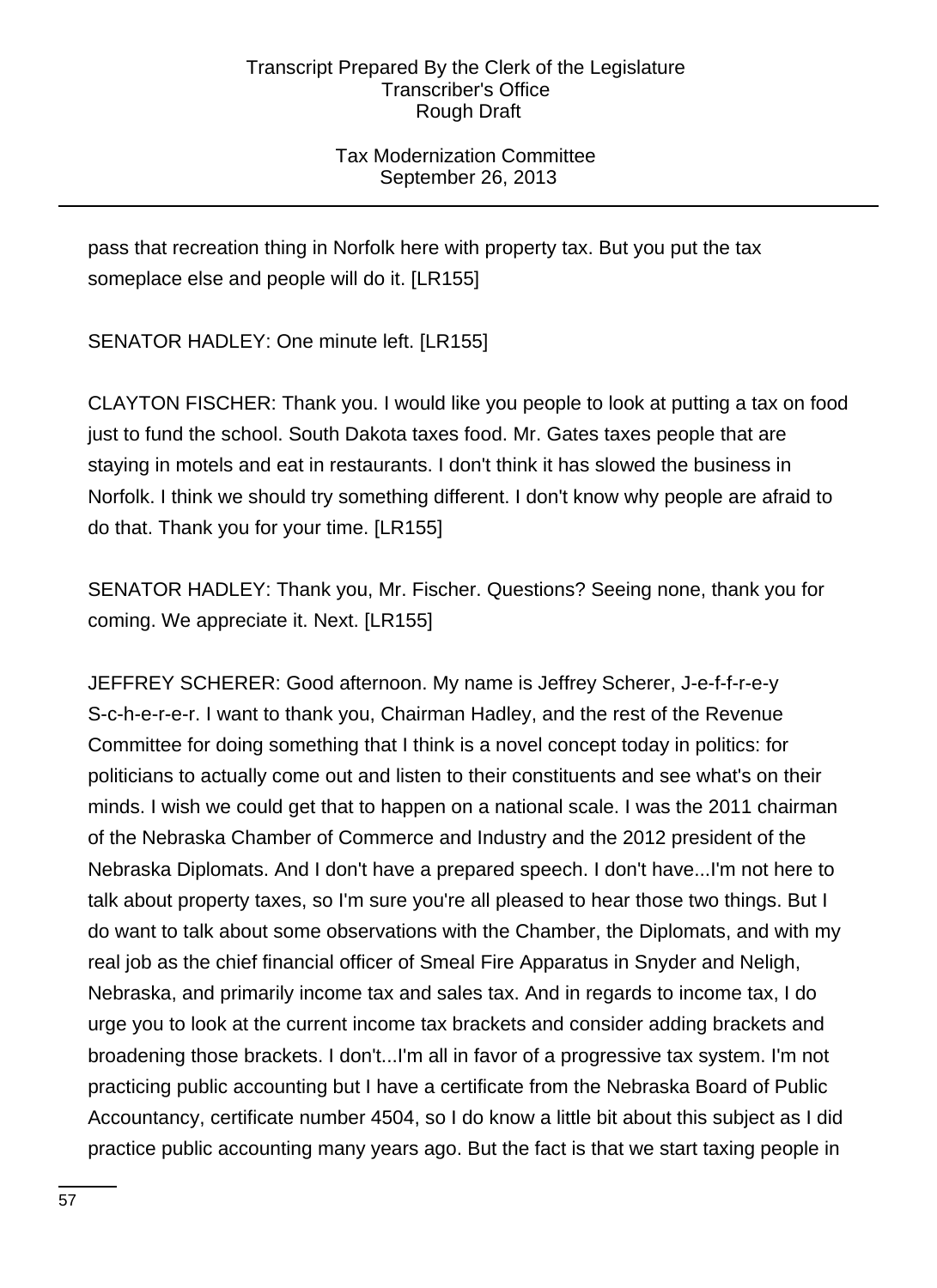### Tax Modernization Committee September 26, 2013

Nebraska at the highest top rate way too soon. And as you know, with the State Chamber, we've made a lot of progress in making Nebraska a business-friendly state. We've moved up the ranks on national polls in many regards. Taxation is really the final frontier with that. And when it comes to Nebraska's ranking in regards to taxation, we're in the bottom half and we know we could do better than that. And I don't think it takes a complete overhaul of the income tax system. Just reducing those top rates a small amount and, as I mentioned, adding brackets and broadening that base, I think, would go a long ways. There's been a lot of talk today about exemptions for retirees. I think that has a lot of merit. I don't think Warren Buffett should be...have his Social Security benefits exempt. I think there should be limits on that. But I think there could be reasonable limits with a certain AGI level that makes sense for most people in Nebraska at retirement age to have those benefits exempted. I also agree with the exemption on military retirees. In fact, one of the things I want to talk about are incentives. And I think...I would challenge all of you to consider an incentive for anybody coming out of the military, whether they're 25, 55, or 65. And think about offering them something, an uncomplicated incentive, maybe three years of no tax provided that you stay an additional three years, and that tax could be forgiven over the course of those next three years. They're not really costing us anything to have them here for those next three years but, at the same time, we're increasing our population. I think that's really the key that's going to be necessary to spreading the base and helping solve a lot of the income tax, sales tax and, certainly, property tax issues. One of the other things that I feel compelled to mention is incentives. There's a lot of discussion about incentives today and a lot of people don't think incentives work. I feel completely opposite. I feel incentives give Nebraska a competitive advantage over Iowa and other states, South Dakota, states that are hard to compete with in a lot of ways. But if we don't offer these incentives, we're pretty much locking ourselves out of the market. I can guarantee you that anybody here that would want to take the time after this to drive up to our plant in Neligh, Nebraska, just 35 miles away from here, and talk with Mayor Jeri Anderson, she could give you a firsthand account of how important those incentives are and what those 25 jobs that we provide to Neligh mean. The last thing I'm going to discuss is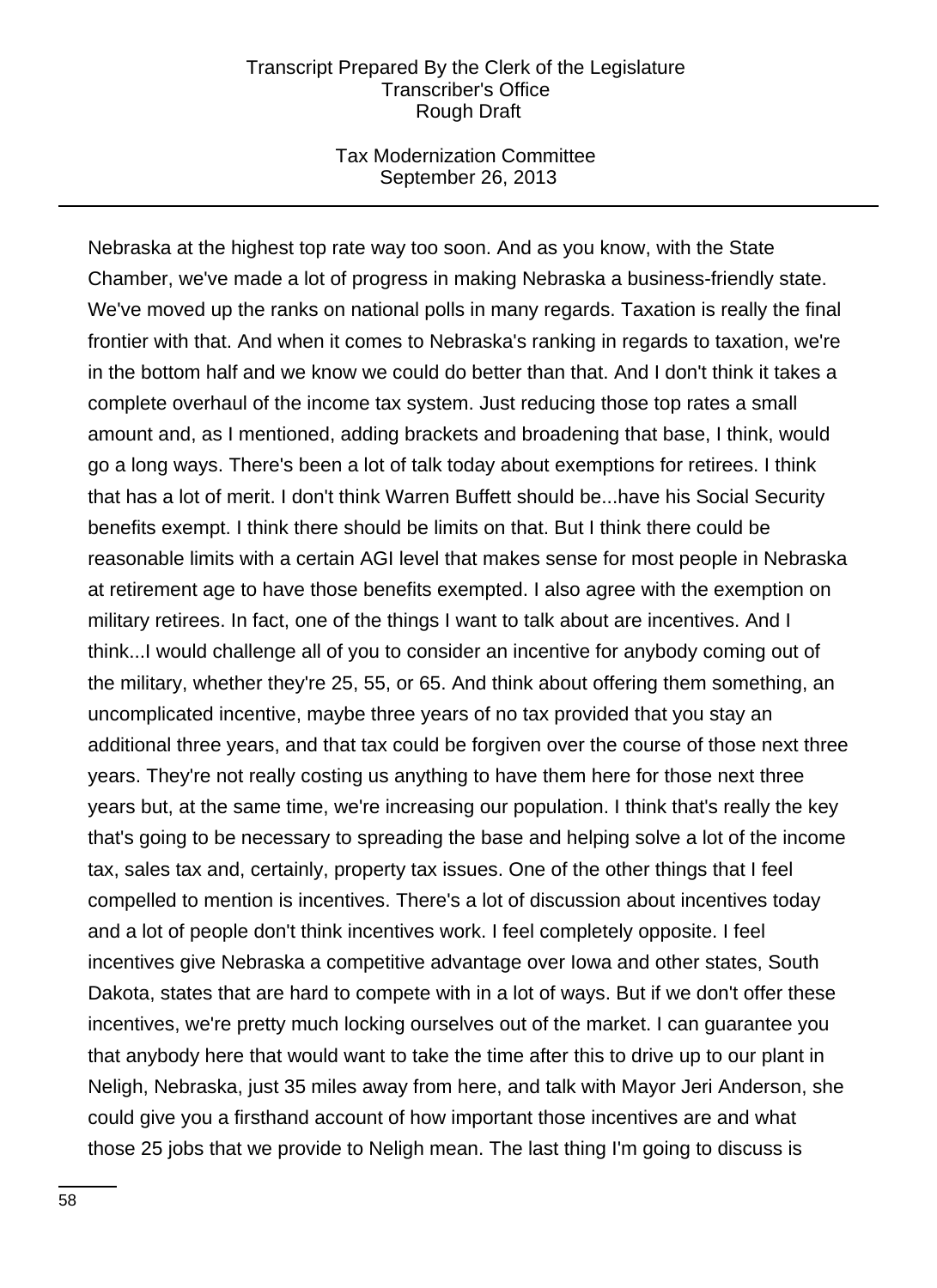## Tax Modernization Committee September 26, 2013

sales tax exemptions. As many of you know, we build fire trucks. The biggest single component of a fire truck is the chassis. Most of the chassis we buy are custom chassis in excess of \$200,000 each. We work in a very competitive market. All our trucks are subject to specifications and bids. We have to be competitive at the bid table. If we add 5.5 percent to the cost of that chassis, we either go negative on our margins or we are uncompetitive at the bid table and we don't sell trucks. Either way, we're out of business. So taxing inputs, I don't feel, is realistic for any manufacturers, I don't think it's realistic for farmers, and I think it's going to provide a further uncompetitive disadvantage for Nebraska business. And certainly, many of you had the opportunity today to tour Nucor Steel. Nucor Steel is a gem for northeast Nebraska. They're not only...northeast Nebraska is one of their largest employers but one of the best corporate citizens you're going to find anywhere across the state. I guarantee you that if you start taxing energy costs, that Nucor will not be in Nebraska, they'll be elsewhere. And with that, I want to thank you all for my opportunity. [LR155]

SENATOR HADLEY: Thank you. Appreciate it. Any questions? Seeing none, thank you for coming out. We appreciate it and we appreciate all you do for Nebraska. Next. [LR155]

DOYLE HOPPER: Good to see you guys again and thank you. My name is Doyle Hopper, D-o-y-l-e H-o-p-p-e-r, I'm the vice president and general manager of Nucor Vulcraft, Nucor Cold Finish, and our Nucor Detailing Center. And it's a lot better testifying right now than it was back about six months ago because I think it was 12:45 in the morning. You're going to hear some things from my counterpart, Dirk, here in just a few moments about inputs and about the cost, the numbers. I wanted to start out a little bit different today. I wanted to open, of course, my brief comments with an article from September 24, 1964. It's amazing that I found that newspaper. And I'm going to read this. This is directly out of the newspaper September 24, 1964: Proof that Nebraskans can harvest more than just corn from cornfields was apparent Thursday at the official opening of Norfolk's new Vulcraft plant. On hand for the official opening of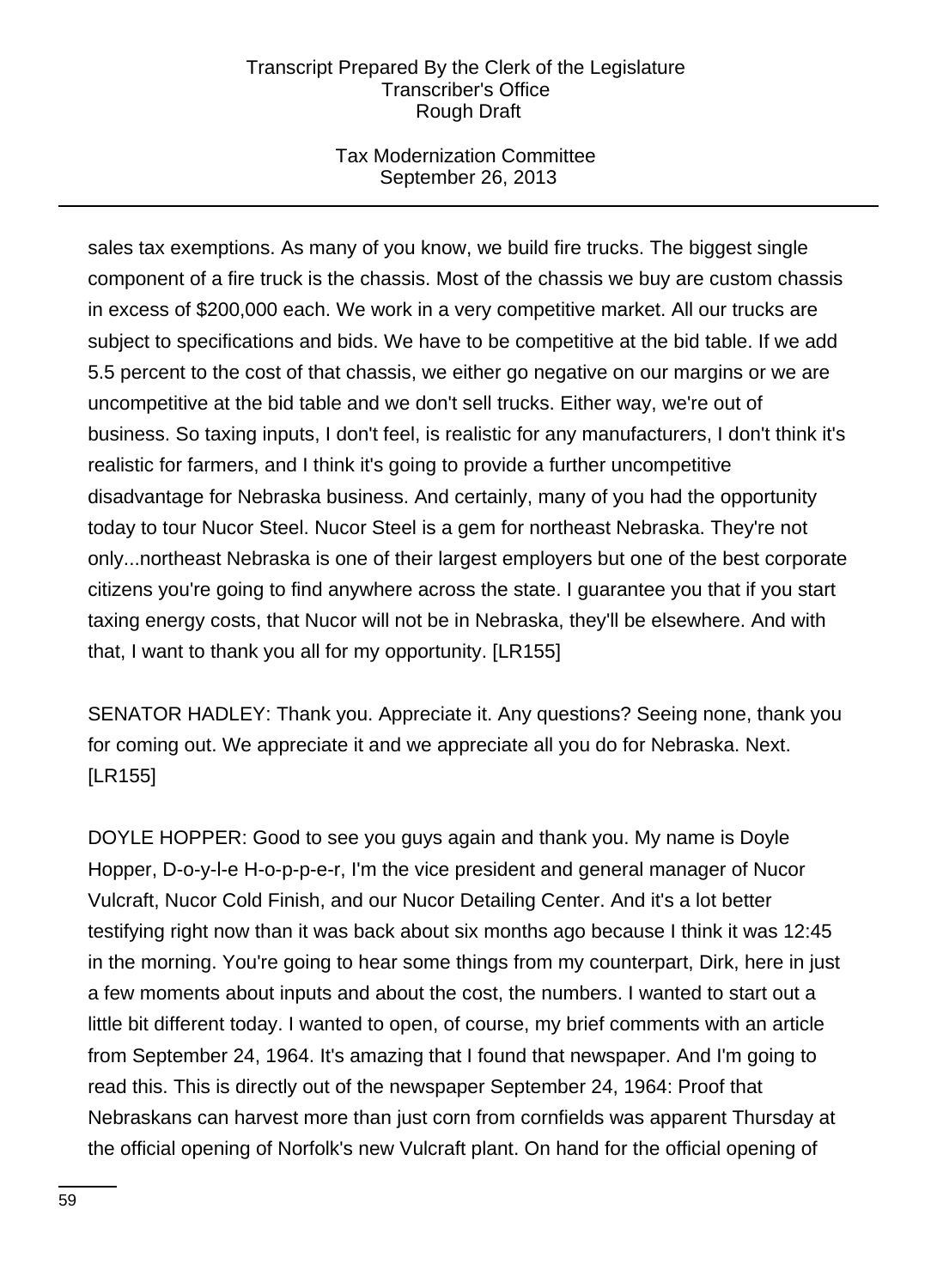### Tax Modernization Committee September 26, 2013

the steel joist plant were Nuclear Corporation officials--at that time we went by Nuclear, not Nucor--and a Governor plugging for more industrial expansion in the state of Nebraska and many delighted city officials. One year ago this was a cornfield, said Ken Iverson, Nuclear Corporation vice president, as he opened the ceremonies. Today--not speaking of today but at that date--there is an 80,000 square foot plant with a \$500,000 payroll which will exceed \$1 million in one year--which would be 1965--and a brand new partnership between Nucor and Nebraska, Mr. Iverson commented. Behind all of this was an industrial action committee rated the finest we have ever seen and have ever noted, stated Nucor president, David Thomas. Governor Frank Morrison in a brief speech told 50 people present that Nebraska is overlooked too many times for industrial expansion. Our state, he said, has unlimited potential for industrial activity. President David Thomas also said, we are very proud of our Nebraska comrades and we feel this will be a very happy association for many years to come. And that was in the Norfolk Daily News 49 years ago this week. Now this is not from the paper, this is from me: Forty-nine years ago this week, Nucor Vulcraft was opened, and it would be the catalyst that would launch the greatest steel company ever to be seen. Eight years later, because of the great partnership between Nucor, the state, the city, and the county, Nucor Nebraska, the second steel mill of Nucor, would be built here. And it would redefine the steel industry in the high-quality SBQ grades. Thirty teammates started that day in 1964, 30 folks right here in Norfolk. Today we are pushing 1,100 teammates in the city of Norfolk, Nebraska, and that's just Nucor teammates. This growth would not stop for Nucor or for Nebraska. A steel deck plant would later be built adjacent to the joist plant. Also, the largest cold-finish bar facility in North America would be built only a few years later. Because of this possible partnership and this great partnership between all of the local officials and the state, Norfolk, Nebraska, would become one of the largest centers for Nucor facilities and employees--or teammates, as we call them--in the country. I ask you today to not let this growth be handicapped. As you'll hear from Dirk in a moment, we are looking at expanding. We are expanding. We have expanded since 1964. And don't let this be handicapped or severely impact our ability to compete and grow right here in Nebraska. Also, one thing, not just what we're talking about with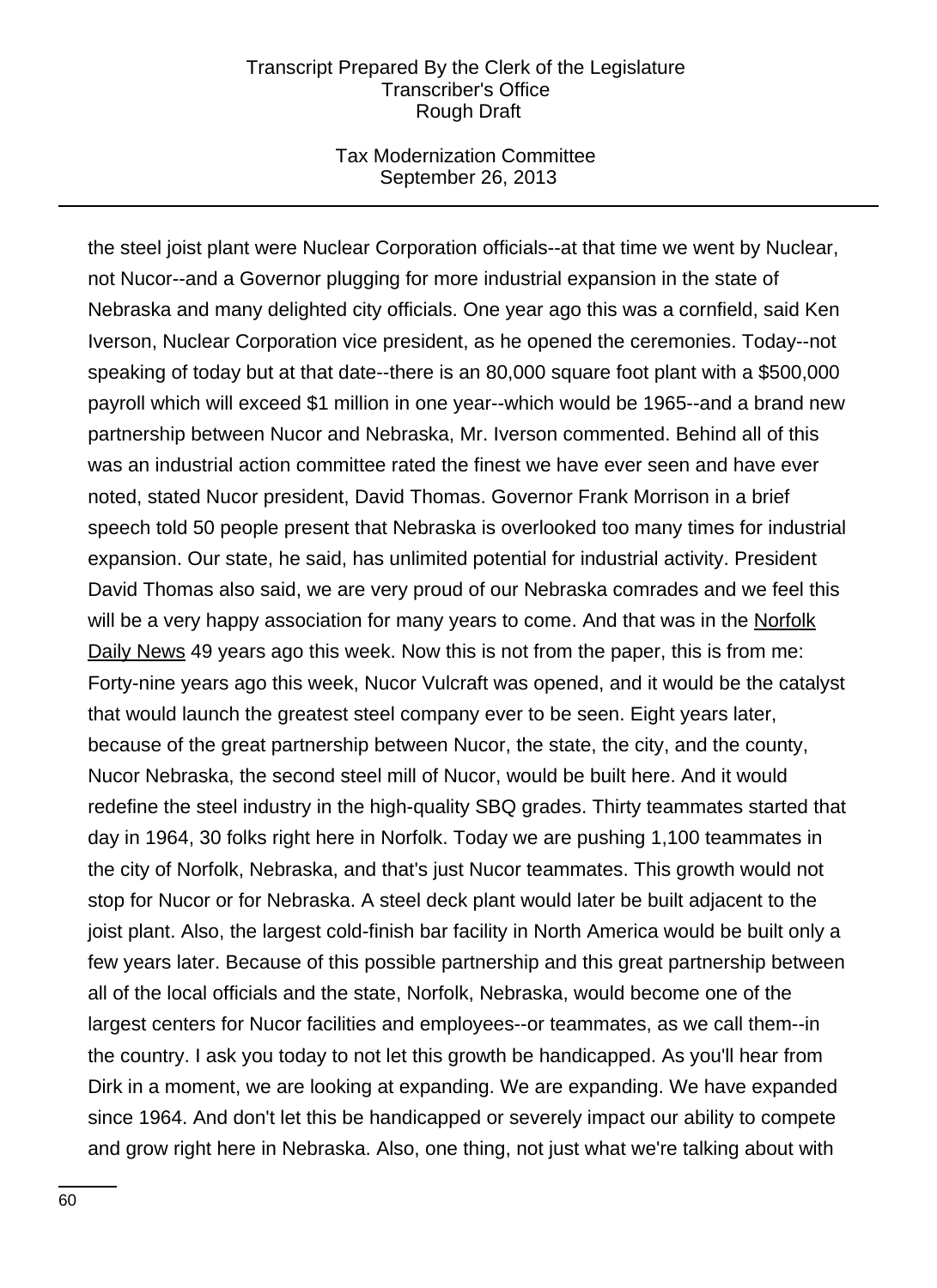## Tax Modernization Committee September 26, 2013

inputs but just the uncertainty, just the discussions of, "we will maybe discuss this every four or five or six years," that uncertainty is a huge thing. With that uncertainty, we are uncertain at how we are going to grow, how we are going to expand. Thank you very much for your time and your services for the great state. And really, thank you for all that you've done so far in coming out here and listening to the community and it was great seeing you guys today. [LR155]

# SENATOR HADLEY: Thank you. Appreciate it. Dirk. [LR155]

DIRK PETERSEN: Good afternoon. My name is Dirk Petersen, D-i-r-k, Petersen is spelled s-e-n, not s-o-n. I'm the vice president and general manager for Nucor Corporation, Nucor Steel here in Norfolk, Nebraska. First off, Nucor would like to thank the Revenue Committee for meeting here in Norfolk and listening to input on our tax structure. Nebraska is a great state to live and work and, partially, due to the efforts of our elected officials who listen to concerns of our citizens and strive to do the right thing in governing our state. It's hugely important that we keep our state business friendly. Our tax structure is extremely key in whether new businesses will come to our state and if current businesses will remain or expand in our state. We realize that, for every revenue decrease, that there must be revenue increase somewhere else in the tax structure. When Nucor decided to build the Vulcraft plant in 1964 followed by a steel mill in 1972, we decided to build in Nebraska for a number of reasons. The business climate was friendly and we have hardworking people in this state that want to make a good, honest living. This has not changed and it is important that it doesn't so we can continue to thrive and provide jobs to nearly 1,100 people in Norfolk, as Doyle was saying, at our four facilities, and continue to provide a payroll of over \$70 million annually with jobs...with pay averaging over \$75,000 a year. At Nucor, it is vital that we continue to get sales tax exemptions on our inputs to make steel. These inputs include scrap, electricity, and natural gas, consumables like tools and dies and manufacturing machinery. As you recall in LB405 and LB406, these exemptions were all going to be eliminated. That would have been devastating to Nucor and would have caused us not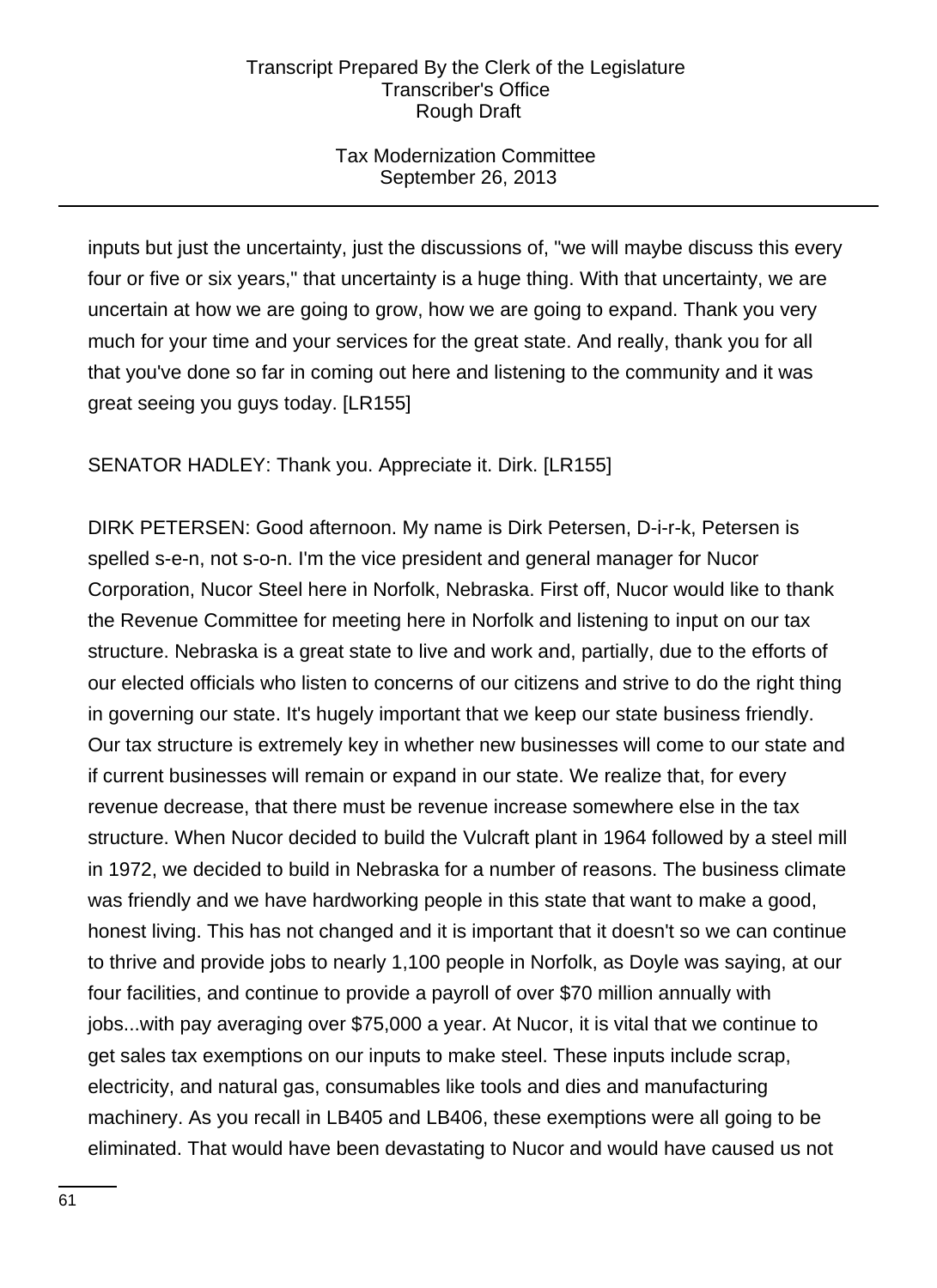## Tax Modernization Committee September 26, 2013

to spend over \$215 million in capital improvements and create 60 new jobs at our mill. And we would have chosen to spend this money and create those jobs at our facility in Memphis, Tennessee, rather than here in Norfolk. And that's what I told you when I...if you recall, in my testimony in February. But the good news is, with the tabling of LB405 and LB406, we decided to proceed with the capital improvements. I told some of you and others that we decided to move forward because we have faith in our great state and our elected officials in making the right decisions to keep our state business friendly. I'm very happy to say that we moved ahead and the \$215 million worth of capital improvements with a reconstruction project of one of our rolling mills and also in our melt shop. This will increase our capacity by nearly 25 percent and improve our quality as we continue to move up the quality food chain. In addition, we have added over 60 jobs to support our increased capacity. One thing we always focus on is bringing in more business partners, too. When we have an opportunity to bring in more business that uses our products, it is hugely important that our state and community is viewed as business friendly. It is important for existing businesses in the state of Nebraska to be confident that the business climate will remain friendly in the long haul. Likewise, new businesses thinking about locating here need to feel the same way. This includes uncertainty regarding sales tax exemptions. Businesses must be confident that the situation today does not change drastically in the future. This impacts existing businesses' choices of where they're going to spend their money, just like we chose here based on what happened in February, and also new businesses that want to look at putting facilities here in Nebraska. Also, Nucor supports incentives so businesses are compelled to expand and for new businesses to come into the state. So with that, I appreciate the work you're doing to make sure businesses like ourselves can continue to do well in this state. Thank you very much. [LR155]

SENATOR HADLEY: Thank you, Dirk. Are there questions? Thank you and thank you, again, for the wonderful tour of your facilities today. Thank you. [LR155]

DIRK PETERSEN: Appreciate you all coming. [LR155]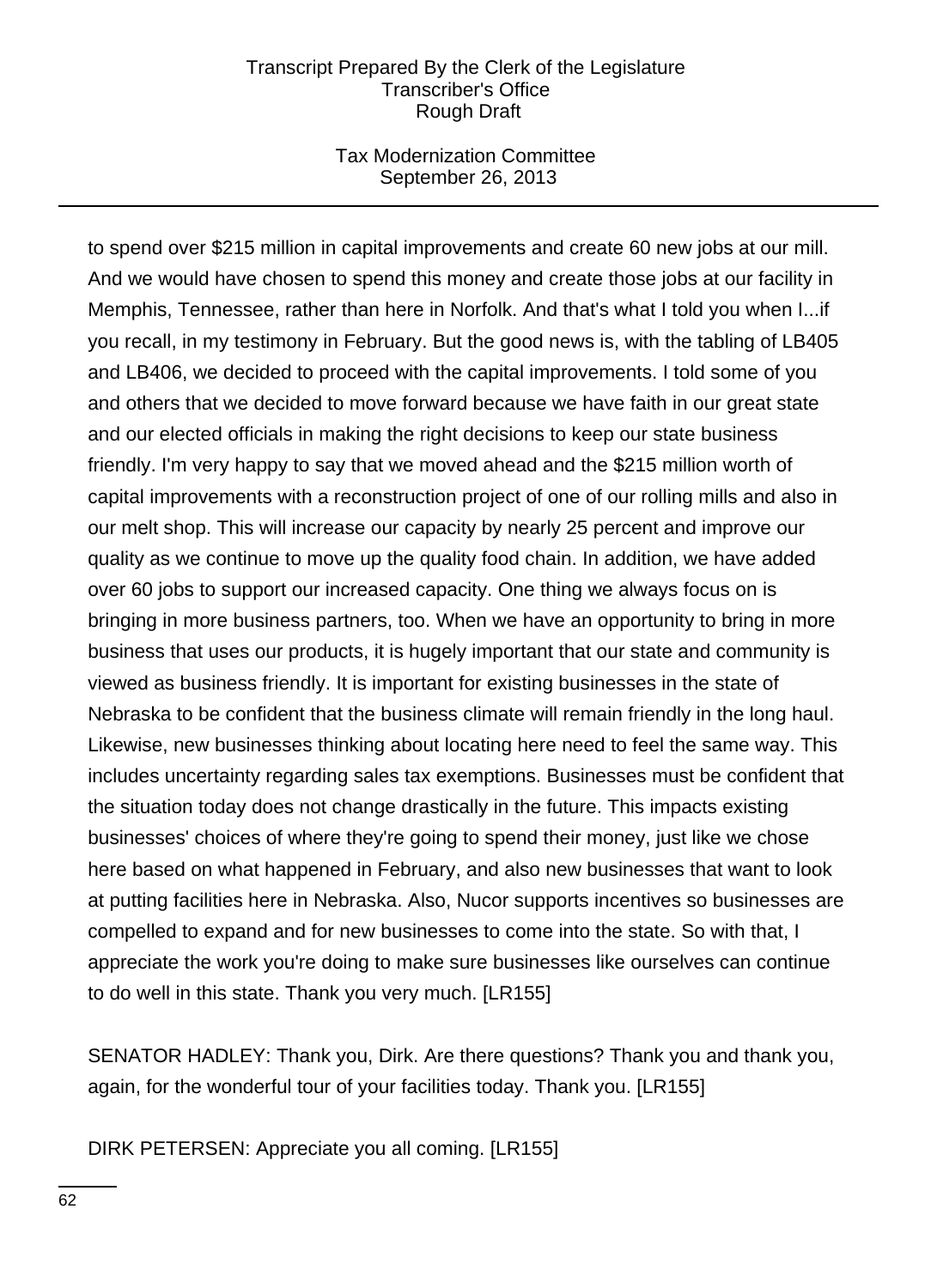## Tax Modernization Committee September 26, 2013

## SENATOR HADLEY: Next. [LR155]

ART TANDERUP: Good afternoon, Mr. Chair and members of the committee. My name is Art Tanderup, A-r-t T-a-n-d-e-r-u-p, I live near Neligh. A lot of things have been said about all kinds of taxes today and, like many have said before me today, the best tax is one that I don't have to pay. Well, there's one thing that Nebraska can do, I think, to help with the tax situation. That is, we need more people paying the taxes. The gentleman a few minutes ago alluded to that same fact. So we need to keep our good, strong educational systems that we have. And granted, they cost a lot of money. I, too, as a landowner, looked at my tax evaluation and told the wife to call the ambulance--27 percent increase in tax evaluation. And I know most of it goes to the school, but we have to have good, quality schools in this state so that we can have good, productive citizens. And once we have those citizens, we need to keep them here in Nebraska. And I think that's one of the toughest things that we have to do is, we have to keep those young kids here. We have to offer them the jobs. The lady from West Point said they have all kinds of jobs just waiting. We need those kids in those jobs so that we have good, taxpaying citizens. And on the other end of the spectrum, we need to look at the people that are getting on the elderly side of the scale. And we have heard earlier today that Nebraska is not very competitive with surrounding states with Social Security income. Social Security recipients have already paid tax on their Social Security and now they are having to pay tax to recover those contributions. It's kind of a double-taxation system. We know that retirees leave the state about the time they retire in fairly large number. And the exodus hits the rural areas as well. We all know, here in northeast Nebraska, the favorite place to go is South Dakota, whether it be Yankton, Vermillion, or if they can afford a home in Dakota Dunes or maybe a little further up in Jefferson. The people flock over there tremendously. There's not much difference in the quality of life between Nebraska and South Dakota but there's a difference in what they're being taxed on. And, you know, maybe \$30 a month doesn't mean a lot to a lot of people; but to many, it does. And the retirees spend the money at the local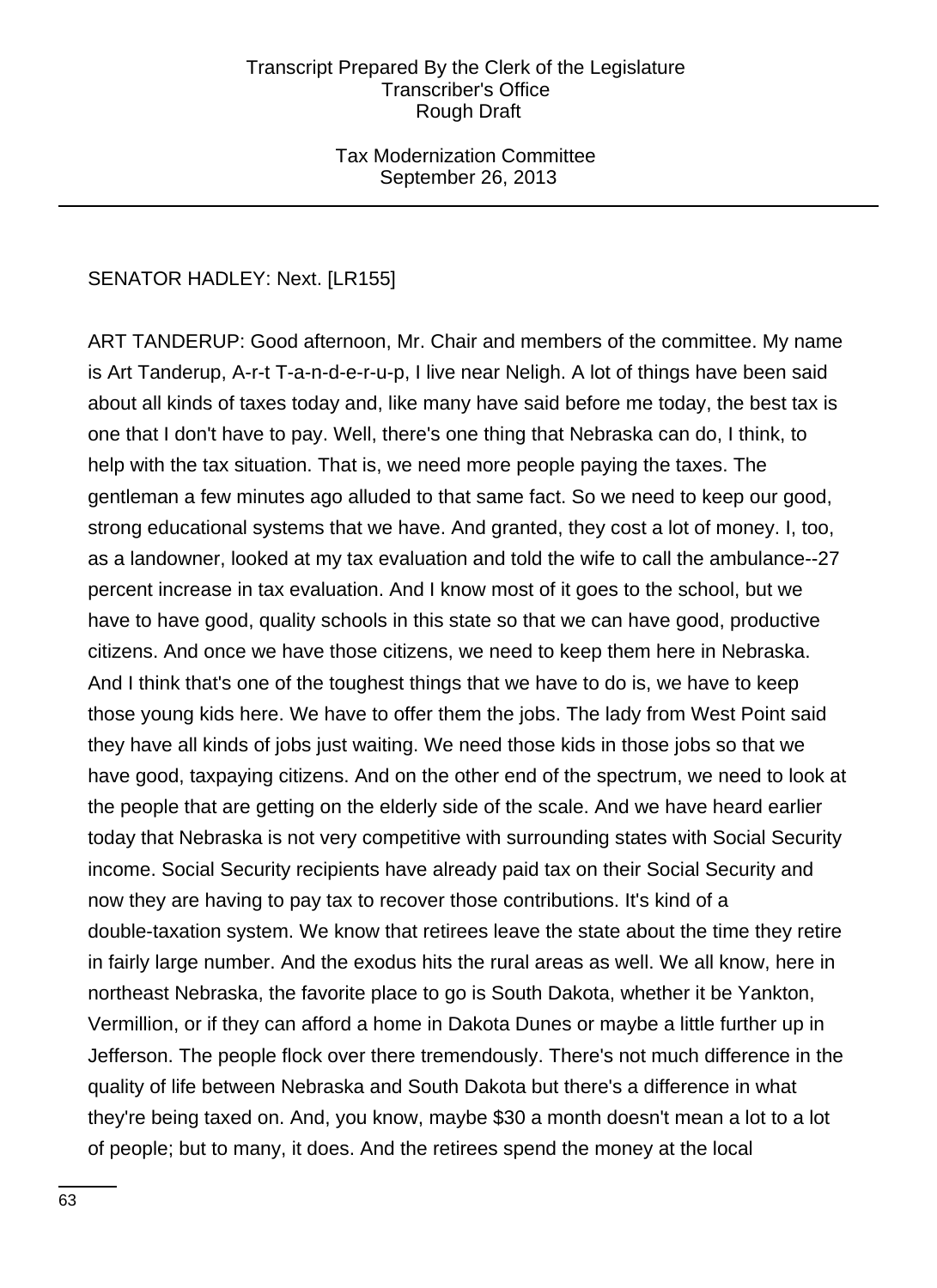## Tax Modernization Committee September 26, 2013

communities. Social Security income is one of the largest sources of revenue from an outside source that is spent in local communities. Local wages come from local spending. And Social Security is not a local revenue stream. Keeping more retirees in the state will help the local economies, especially out in our rural areas. And I mentioned, South Dakota is a great destination for many people. And I'm sure probably everybody in this room knows somebody who has moved to South Dakota at retirement age. We need to find a way to retain our citizens so that we don't lose our...one of our three U.S. Congressional seats. The other states are growing in population. We need to grow as well. We need to keep those young people. We need to keep our retirees. And if we don't do that, one of these years, we're going to be down to two, so that is important. And I just want to say one thing about sales tax, quickly. You know, the sales tax...this countywide sales tax might have some merit as you look at that. One of the things that I've always been frustrated with is, this town has half a cent, this town has a cent, and, you know, all of those of us out in the rural communities, we come into towns like Norfolk. We pay their sales tax and not a penny of it comes back to us in our community. So devising some type of system so that that tax can come back to help pay for our goods and services. Thank you very much. [LR155]

SENATOR HADLEY: Thank you, sir. We appreciate it. Questions? Seeing none, thank you. Next. [LR155]

LUMIR JEDLICKA: Good afternoon. It's getting to be a long one. My name is Lumir Jedlicka, I'm a board member at the Schuyler Community Schools and a farmer. My name is spelled L-u-m-i-r, Jedlicka is J-e-d-l-i-c-k-a. I agree with a lot of testimony we've had previous to this. And I'm not going to read all mine, I'm just going to read the last paragraph. And I feel that our tax system isn't really totally out of whack. But what you're going to be doing may weaken the legs on the stool like one of the superintendents previously talked about. Without a real emphasis on expanding resources, any attempt to modernize our tax system is simply a shift that creates winners and losers. I encourage you, as a study committee, to really study our current tax structure and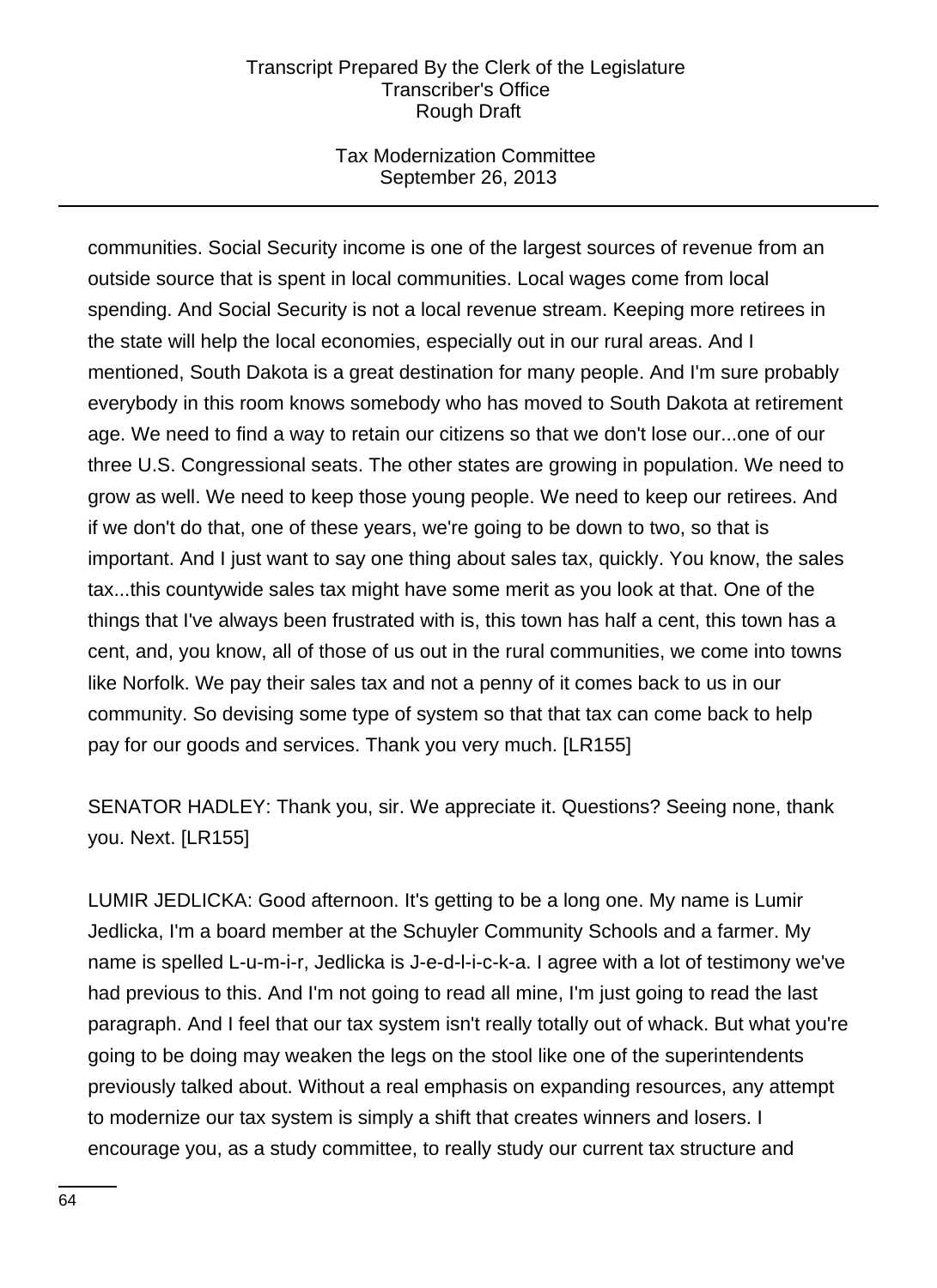## Tax Modernization Committee September 26, 2013

expand the revenue sources currently not taxed in order to avoid creating an unfair tax shift. I'm also going to encourage you to determine the obligation and the benefits of each system to provide those services to the citizens of Nebraska. Comparing Nebraska to other states may provide one measure of fairness, but we are Nebraska; population is different, business climate is different. You know, tourism isn't our key, oil isn't our key; you know, things like this really are a big situation in our state. Our children's future depends on your collective wisdom, as it does my decisions back on my farm. We have...the property tax is the biggest situation for us farmers. But we also have a pride in that school system and we do want it to be, you know, our best industry in Nebraska because we want to bring those citizens back here. Thank you for your commitment. [LR155]

SENATOR HADLEY: Thank you so much. We appreciate your coming and sharing your views with us. Next. [LR155]

LOREN AMMON: Good afternoon, Senators, and I thank you for this opportunity. My name is Loren Ammon, L-o-r-e-n A-m-m-o-n. I'm a businessman if you want to call a rancher a businessman. But in this case, I would say I run a business so we have a profit and loss, mostly loss. But just some quick points. I'm from Newport, Nebraska, Rock County, and some of the things that I read in your options here are good. I think we need to look at that. One of the things, according to property tax, the different categories bothers me. Part of the northern part of Rock County is considered recreation. From an agriculture standpoint, that part that is considered recreation is the worst possible ag producing land. You couldn't run too many cows on that land, simply because there's a lot of trees in some of those canyons. We had neighboring counties, last year, as you are well aware of, that burned up a lot of that recreational land. And, as the crow flies, I was probably about five miles away from some of that fire. Again, that land should be considered wasteland, really, because of the producing ability up on it. But yet, it was the highest priced valuation in the county. The other thing that I want to bring to your attention is a lot of the points in the...that you have here in the sales tax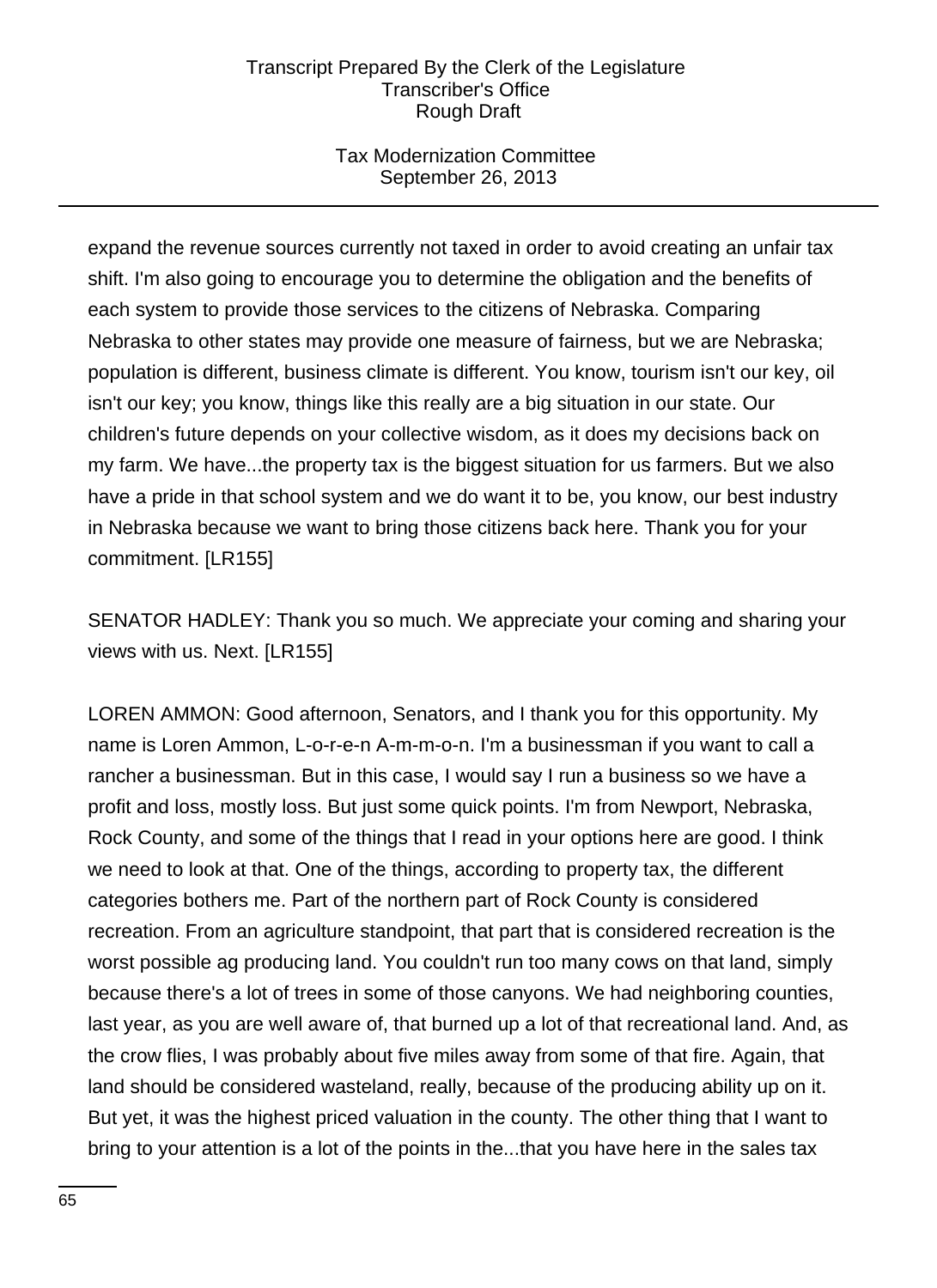## Tax Modernization Committee September 26, 2013

and income tax fit right along with the fair tax. I think you really need to take an objective look at the fair tax. Get all the information you can. That, to me, is the fairest tax there is. Again, I don't like to pay any tax. It's always better, as Senator Hansen mentioned here a little bit ago, that...if somebody else pays the tax, that's the best kind of tax. But we're looking at a fair tax. We're looking at fair for everybody. And I think, in my opinion, that is a fair tax. Thank you for your time. [LR155]

SENATOR HADLEY: Thank you. We appreciate your making the trip. Next. [LR155]

LARRY DINKEL: For a bit I thought I was going to be last. (Laugh) My name is Larry Dinkel, L-a-r-r-y D-i-n-k-e-l. Senator Hadley, I thank you and the committee members for your time and efforts to make Nebraska a better place to live. I come before you today to talk about exempting agricultural machinery and equipment repairs and replacement parts. A little change off the property tax, I guess. In the last legislative session, Senator Dubas and Senator Hansen prioritized LB96 to accomplish this relief--and, hopefully, reintroduced in the 2014 session. Dinkel's is an implement dealer here in Norfolk. We compete with South Dakota in-line dealers on a regular basis. I'm sure Nebraska dealers that are closer to South Dakota and other surrounding states have a more competitive challenge. I can recall many years of low agriculture commodity prices. And if we didn't have the parts and service business that we've had at that time, many of us would probably be out of business entirely. That kept us going. Most of you probably are aware of Ernie Goss's research into the economic impact of exempting farm equipment repairs and replacement parts from the Nebraska sales tax. I've included a copy of the abstract which you probably already have, but I include it in my forms for you. The results of that is only positive for the economy in Nebraska. It increases overall economic activity, gives a large boost to wages and salaries, keeps jobs in Nebraska, and increases state and local tax collections. I thank you for your time and contributions to make Nebraska a state where the people want to raise their families, do their business, enjoy the good life. The only other thing, I think, maybe somebody else talked about, and that is cut spending. [LR155]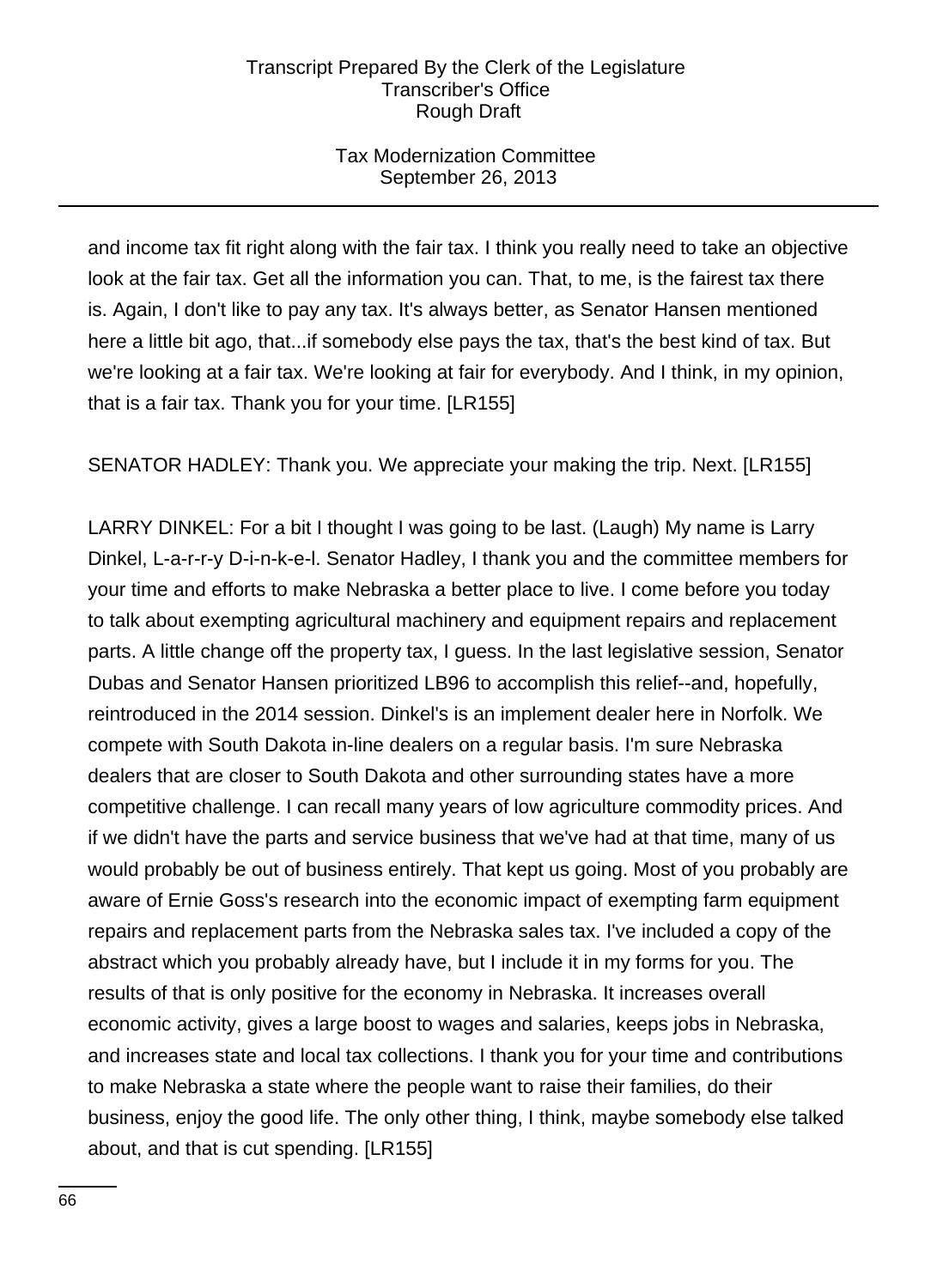## Tax Modernization Committee September 26, 2013

SENATOR HADLEY: Okay. Thank you. Appreciate that, sir. Any questions? [LR155]

LARRY DINKEL: Thank you. Any questions? [LR155]

SENATOR HARR: I have a question. [LR155]

SENATOR HADLEY: Oh, a question. Yes, Senator Harr. [LR155]

LARRY DINKEL: Okay. [LR155]

SENATOR HARR: Thank you. Thank you, Mr. Dinkel, for coming to testify. As you stated, Senator Dubas did introduce that bill. It's a good bill and I think it will pass next year. [LR155]

LARRY DINKEL: That's wonderful to hear. [LR155]

SENATOR HARR: But you are contrarian to everybody who has come to testify. Everyone else has told us lower property taxes, broaden the sales tax base. And you come in--and I will concede--with a very good argument as to why we should exempt you. My question is, how do we...what should we do when everyone else who we turn around and now not give a tax break to but start taxing come in and say, well, there's a valid reason why we have a sales tax exemption? [LR155]

LARRY DINKEL: Well, this is going to be an economic generator. [LR155]

SENATOR HARR: Well, if they say they're an economic generator, do we then not tax it? [LR155]

LARRY DINKEL: So if you don't tax it, it creates more revenue by Ernie's Goss's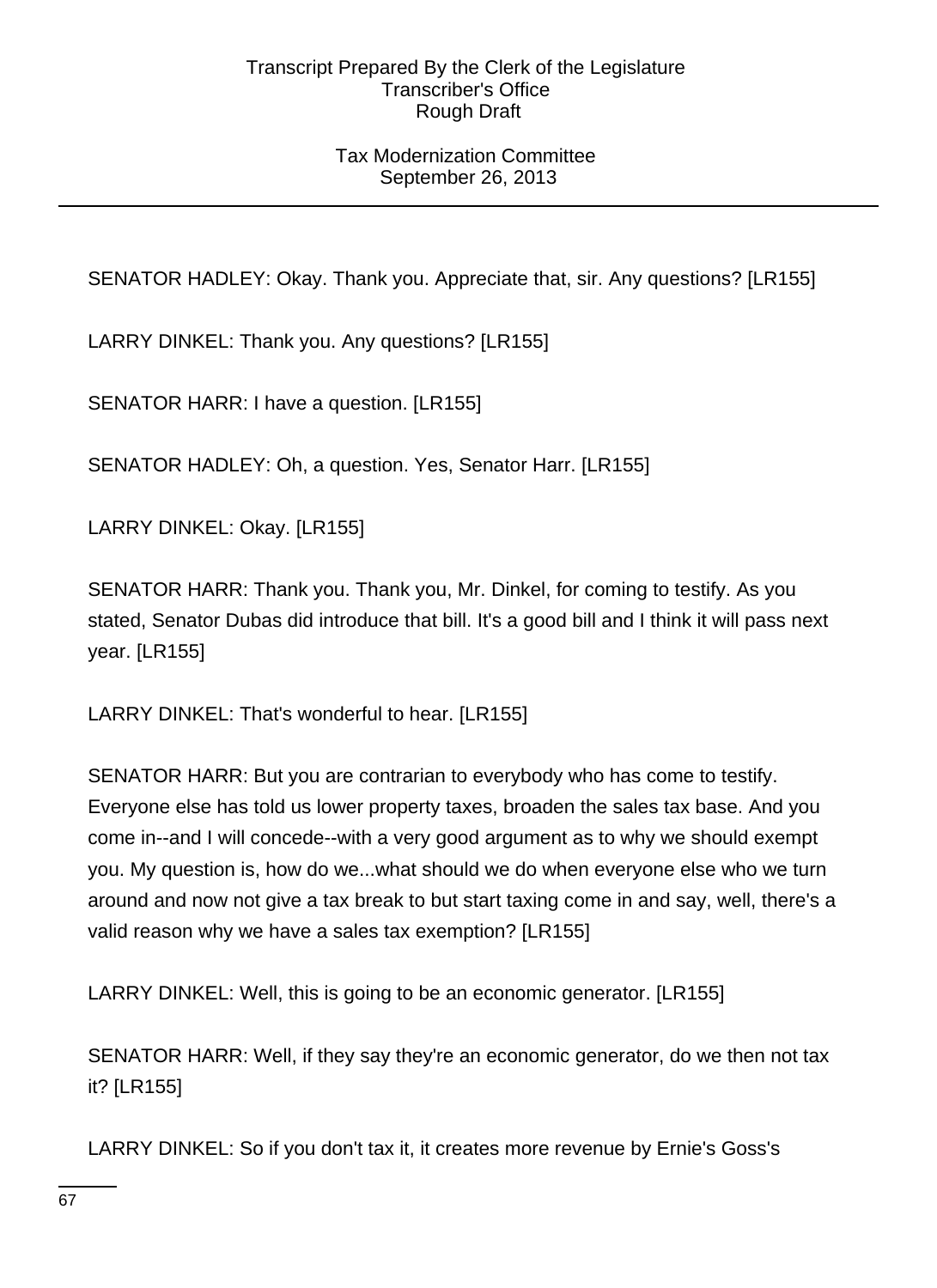## Tax Modernization Committee September 26, 2013

research. [LR155]

SENATOR HARR: Okay. So then we shouldn't broaden the sales tax? [LR155]

LARRY DINKEL: So there's more money to help offset the property taxes. [LR155]

SENATOR HARR: So we shouldn't broaden the sales tax, then? [LR155]

LARRY DINKEL: I'm not against broadening the sales tax. [LR155]

SENATOR HARR: Except yours. [LR155]

LARRY DINKEL: I think the more people that pay sales tax, the better. [LR155]

SENATOR HARR: Okay. But do you understand what I'm saying, though? It's easy for you to come in and say, I don't want to pay sales tax. And nobody does. My question is, what greater policy should we look to when we go to increase taxes, which is, in essence, what we're doing to lower property...if we decide to lower property and/or income tax by broadening the sales tax base, we will be increasing taxes on those items. What policy should we look to in broadening that sales tax? [LR155]

LARRY DINKEL: Well, I guess I'm not sure what policy you should have. And I probably am very happy that I'm not a state senator at this time. (Laughter) [LR155]

SENATOR HARR: Well,... [LR155]

SENATOR HADLEY: Thank you. We appreciate it, Mr. Dinkel. [LR155]

SENATOR HARR: Thank you, Mr. Dinkel. [LR155]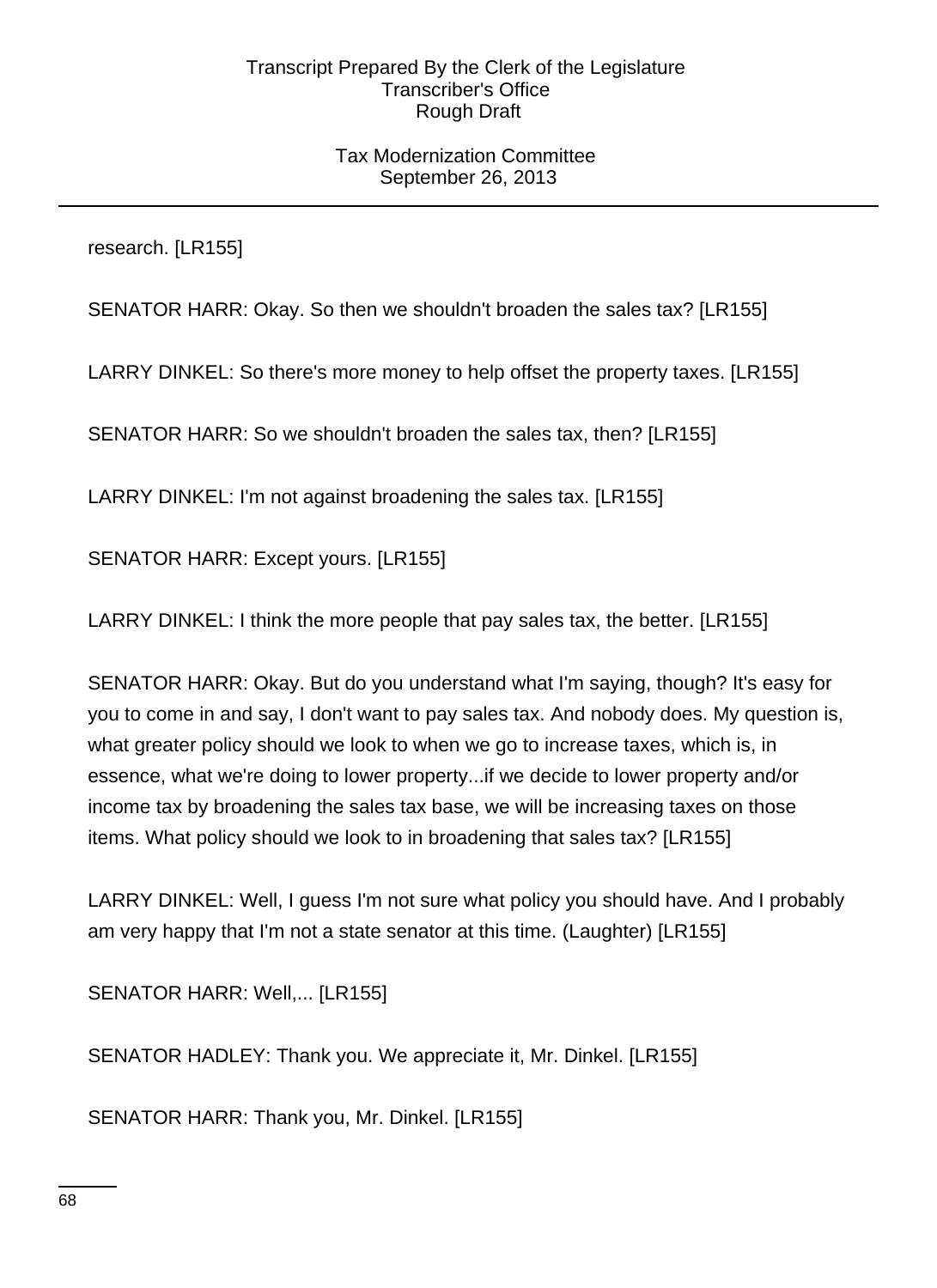Tax Modernization Committee September 26, 2013

## SENATOR HADLEY: Next. [LR155]

LARRY DINKEL: Thank you. [LR155]

JERRY MICEK: I should be short and sweet. My name is Jerry Micek, M-i-c-e-k. I'm here for myself and also as a representative, as the chairman of the Platte County Board of Supervisors. From the Platte County Board of Supervisors, we feel that...I know you have allowed a 1.5 percent sales tax that could be part in the county and part in the cities. In our case, the city of Columbus has a 1.5 percent sales tax already and I wish that they would have followed Norfolk's example and reduce some of the property tax instead of spending \$4.5 million putting in a water park or a quarter of a million dollars in a football scoreboard. With that said, the county feels that the Legislature, if they would, would allow the counties a .5 percent sales tax, by a vote of the people, countywide, including the cities that have a sales tax. So in other words, a vote in Platte County would be voted on also by the people in Columbus because they are also county residents. And if it passed, the people in Columbus would be paying 2 percent and the people in the county would be paying .5 percent. Now upon, like, our city people--and, by the way, I served on a city council for 25 years--any money that we would get from a sales tax, as long as we could use it for what we wanted to, would be a direct reduction of property tax because in the county government, all of our money--except for a few grants--is property tax. Our highways are paid by property tax. Everything we do is property tax, as you all know in your own counties. So that's our request for you to look at. We have, since 1997, have lost about \$1,300,000 in state aid. That has not helped us any. We've had to...we haven't cut any services but we have increased our property tax of the people. We are below our lid. We do have \$6 million in our inheritance fund that we are probably going to use up, most of it now, for a road project that's going to cost \$4 million to \$5 million. Otherwise, it would all be property tax. The thing, personally...I think I've covered what the county would like me to cover. [LR155]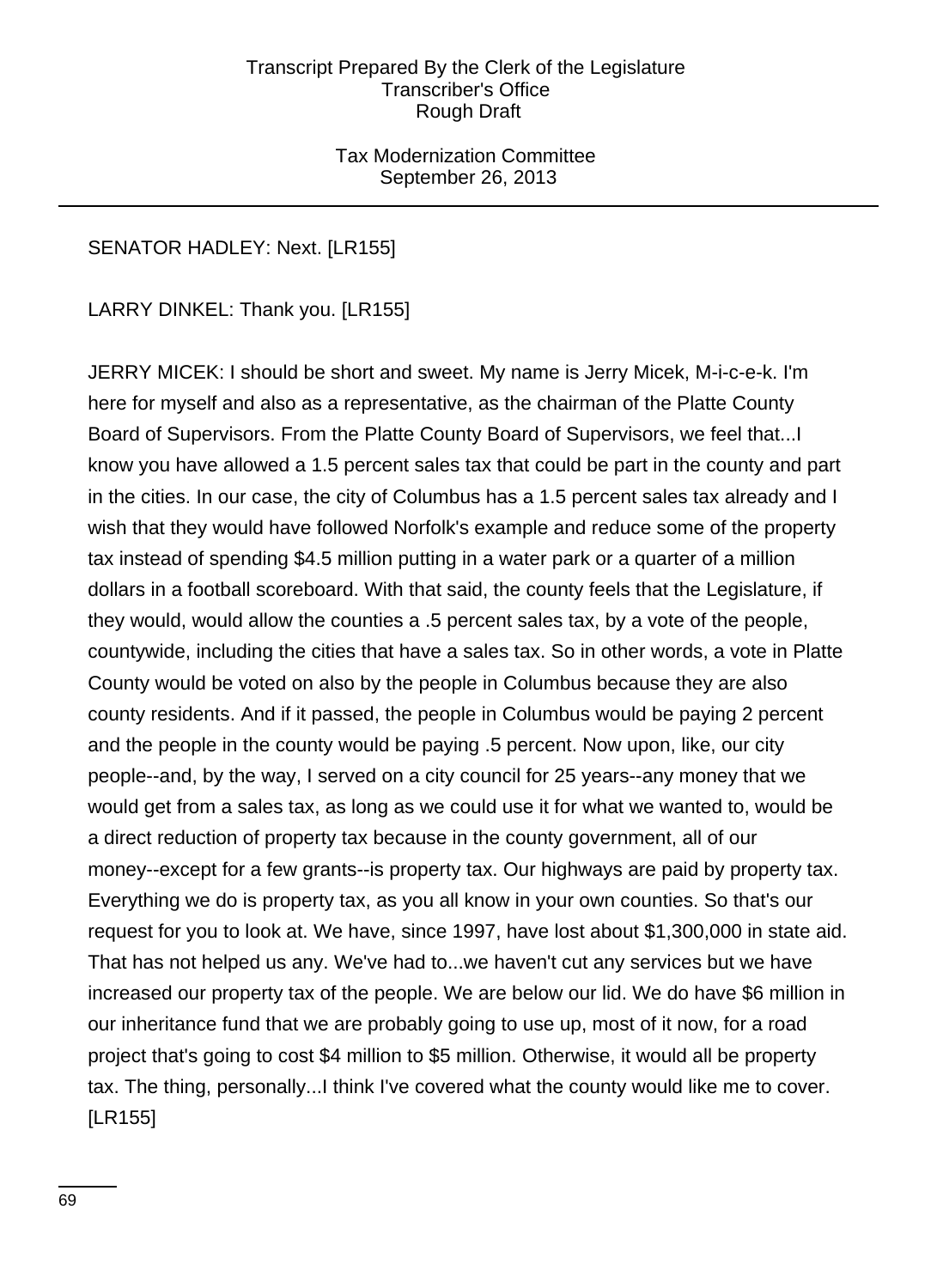## Tax Modernization Committee September 26, 2013

## SENATOR HADLEY: You have about one minute left. [LR155]

JERRY MICEK: Thank you. I'll finish this in one minute. This really, in a way, has a direct bearing on people's property tax and it initiated at the state Legislature. It's my opinion that the Court of Industrial Relations should be abolished. Everybody that works, whether it's school, city, county, whatever, it really doesn't do you any good to evaluate your people because then you have to go and they say, well, we're going to compare you to Grand Island, Norfolk, so on. And so you all just get these increases. That's my opinion. I know the school boards wouldn't like it or the school teachers, but I'm sorry. Omaha can probably know what's going on with all their pensions and things that are going on in the fire department and so on and so forth, and it's all because of the Court of Industrial Relations. The other thing is--and my friend from NACO and probably League of Municipalities--I think that people, like myself, that's an elected official should be treated just like you legislators. I don't think we should be allowed to give ourselves pay increases. I don't believe we should be allowed to have the same benefits that the employees have. And I really, when I got elected, I couldn't believe that I was getting a retirement from the state. All that has a direct bearing on the people that are paying property tax. Every county, every city, those people are paying this. I don't feel that's right. I don't feel that the electrical board of directors should be allowed to have free health insurance for their families and go on when they retire. It's just a point of information that I would like the Legislature to look at. I visited with several of you senators on this issue. And... [LR155]

SENATOR HADLEY: Well, we appreciate that and we appreciate your ideas and we appreciate your service. Thank you very much. [LR155]

JERRY MICEK: Thank you for your time. [LR155]

SENATOR HADLEY: Oh, we have a question? Yes. [LR155]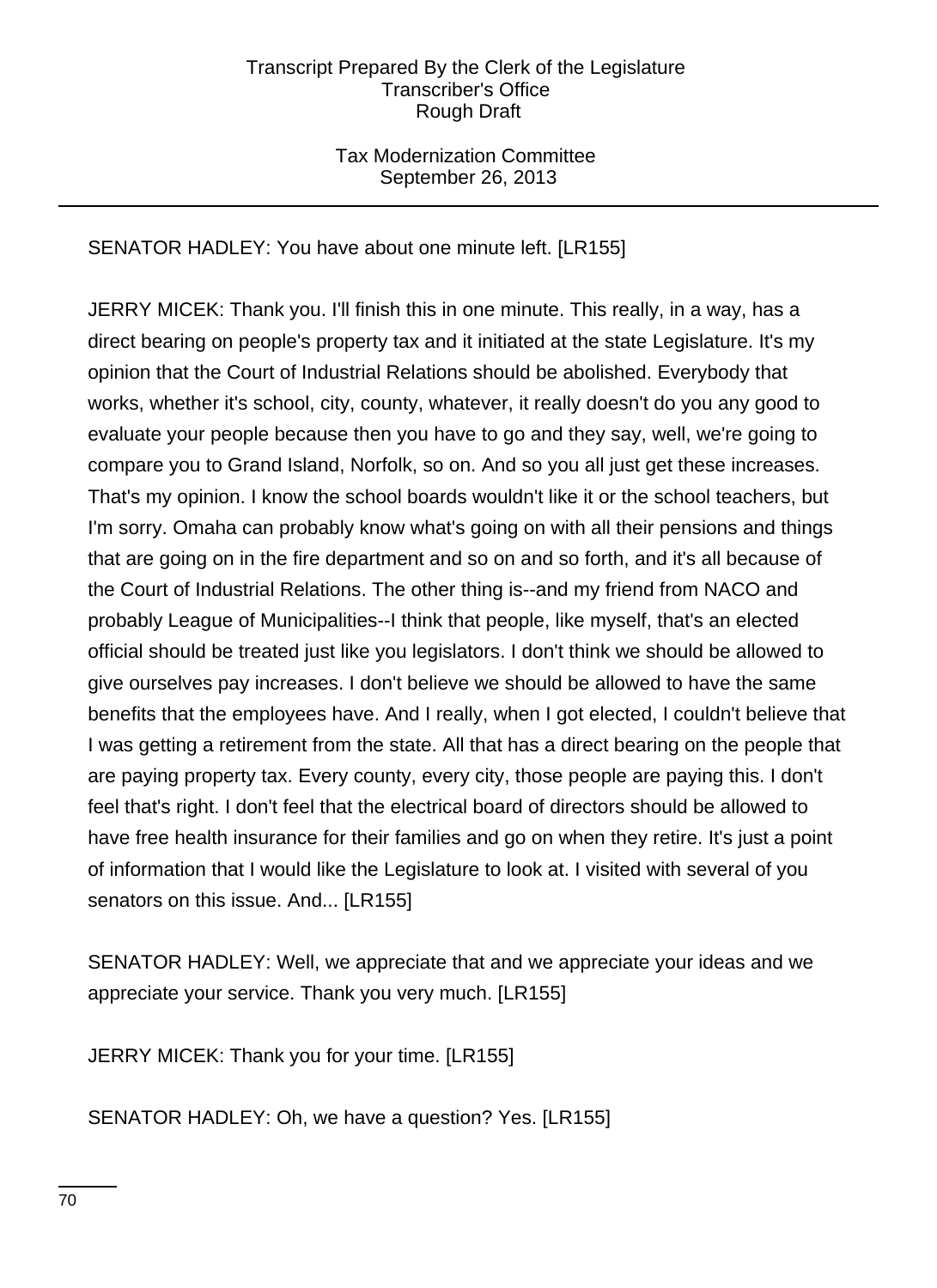## Tax Modernization Committee September 26, 2013

SENATOR NORDQUIST: Just a quick question. Sorry, I know you may be the last testifier. [LR155]

JERRY MICEK: Yes, sir. [LR155]

SENATOR NORDQUIST: I've been trying to, as we go around the state, to try and make sure I get down how different counties handled adjusting to the elimination of state aid to counties. You're saying that Platte County did raise their levy to make up for that reduction of funds? [LR155]

JERRY MICEK: Yes. Yeah, we didn't want to cut services because, unfortunately,... [LR155]

SENATOR NORDQUIST: Some of those services are very necessary. [LR155]

JERRY MICEK: That's right. [LR155]

SENATOR NORDQUIST: Thank you. [LR155]

JERRY MICEK: Thank you, Mr. Nordquist. [LR155]

SENATOR HADLEY: Yes. We have a... [LR155]

JERRY MICEK: Yes, Ms. Campbell. [LR155]

SENATOR CAMPBELL: I just want to follow that up with Senator Nordquist. Are you at your levy limit? [LR155]

JERRY MICEK: No. [LR155]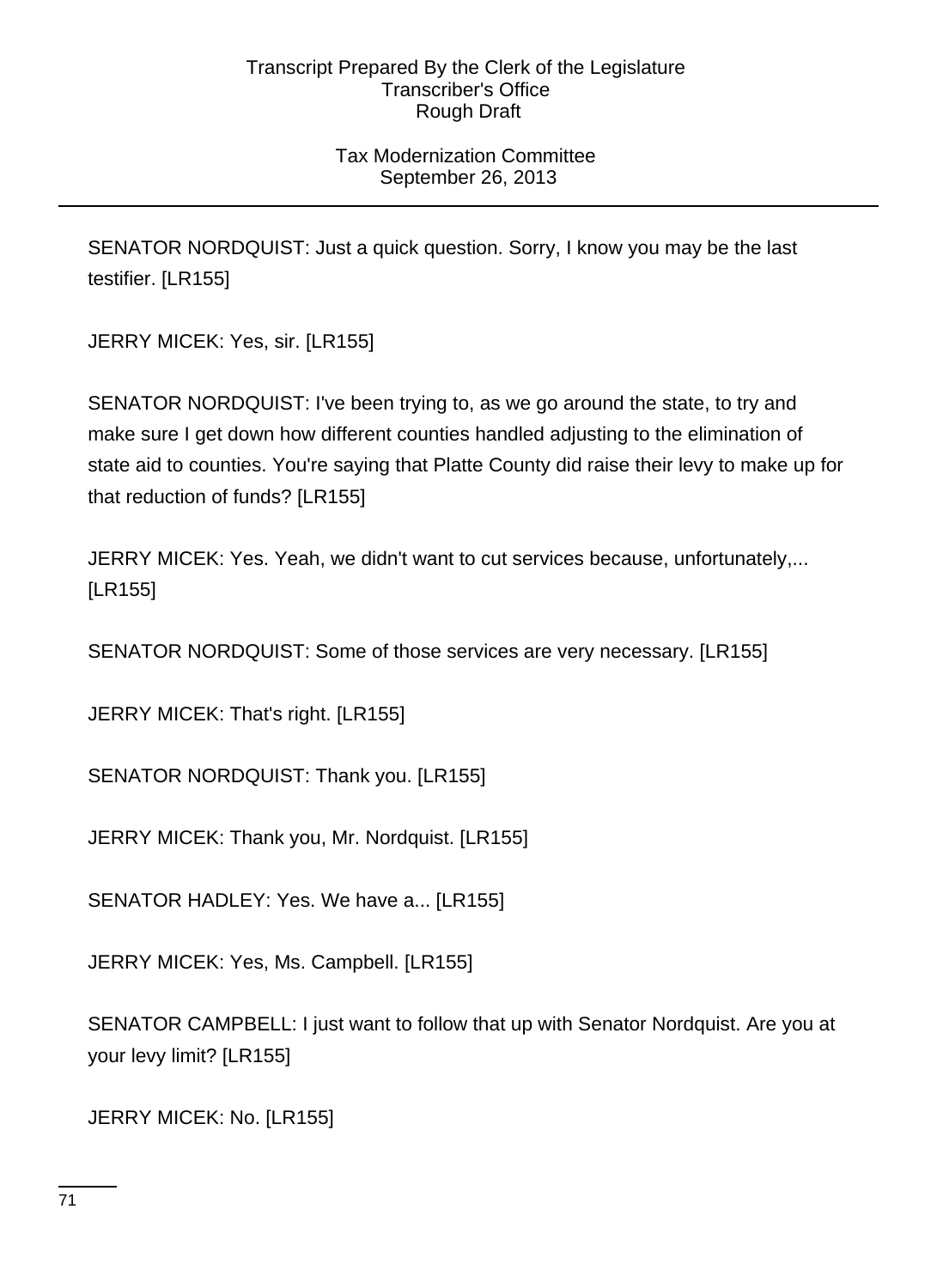## Tax Modernization Committee September 26, 2013

# SENATOR CAMPBELL: Are you quite a ways from it? [LR155]

JERRY MICEK: We're in fairly good shape. We're pretty conservative. [LR155]

SENATOR CAMPBELL: I know you are. [LR155]

JERRY MICEK: Thank you for your time. [LR155]

SENATOR HADLEY: All right. We've got about five minutes left. Senator Schmit. [LR155]

LORAN SCHMIT: Mr. Chairman and members of the committee, I will not read my testimony. You've heard me up here before. My name is Loran Schmit, L-o-r-a-n S-c-h-m-i-t, and I'm here today on behalf of the Association of Nebraska Ethanol Producers. I've testified before relative to the property tax. But the ethanol plants are frequently the largest taxpayer in the county in which they are located. They pay large amounts of property tax, both real and personal. So they are impacted by the property tax and are as vulnerable to the tax levies as are anyone else. I just want to say this, that we appreciate this opportunity to testify. We hope that you will read this testimony at your leisure, which I'm sure you have plenty of. And if you have any questions, which I'm sure you will not, I would then answer them. Thank you very much. [LR155]

SENATOR HADLEY: Thank you, Senator. I think that ends the hearing. I want to thank...this is our third hearing outstate this week. And the...I appreciate the ability to hear from people. They've been very civil hearings. I appreciate your sitting here for three hours to listen. There's been a lot of good talk and comments made. I can assure you that we have not yet heard the silver bullet that can solve all of our problems at this point in time. But we've certainly heard that there are some concerns of people which I think is very important. [LR155]